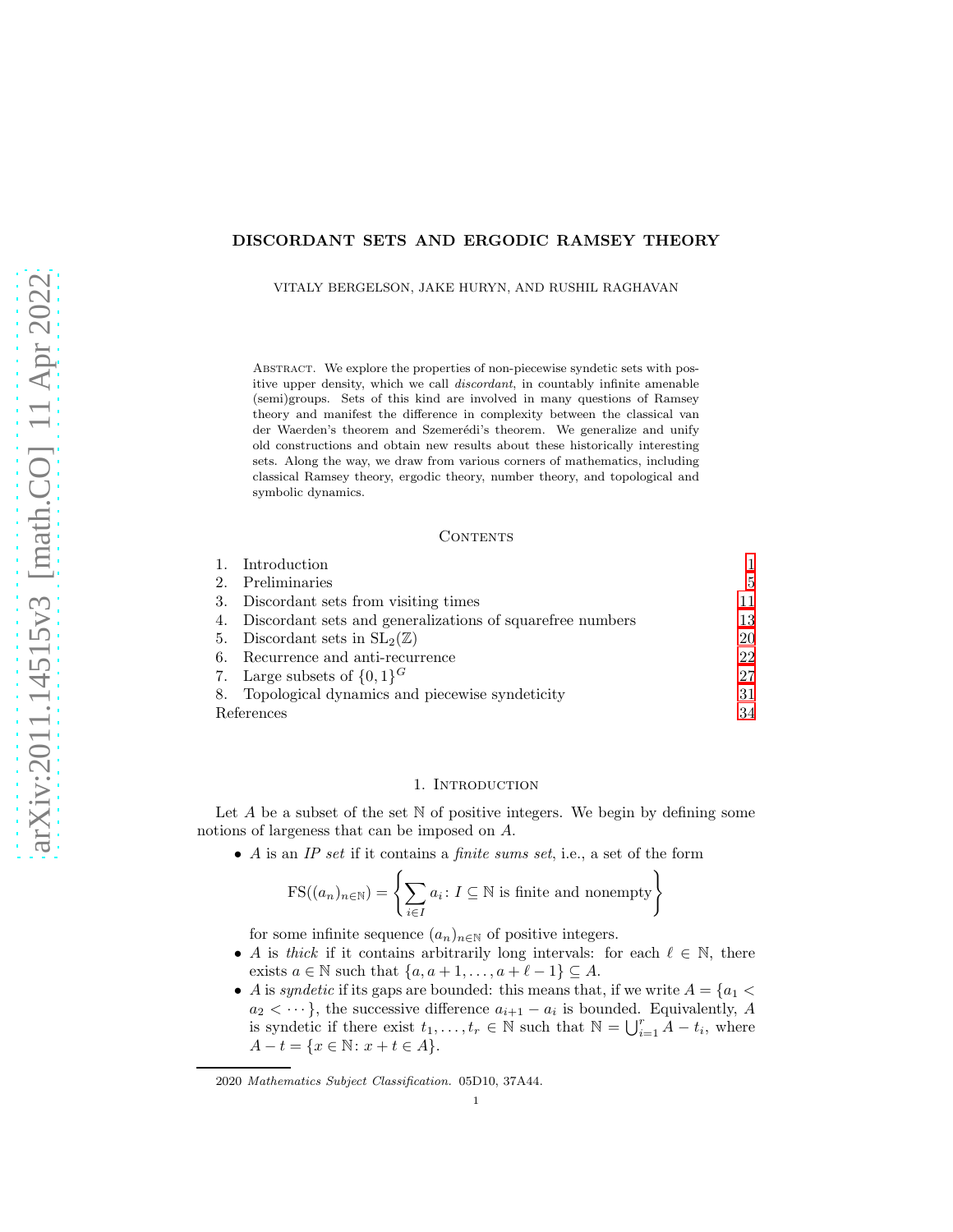- A is *piecewise syndetic* if it can be written as the intersection of a thick set with a syndetic set. Equivalently, A is piecewise syndetic if there exist  $t_1, \ldots, t_r \in \mathbb{N}$  for which  $\bigcup_{i=1}^r A - t_i$  is thick.
- The *upper density of* A is

$$
\overline{d}(A) = \limsup_{n \to \infty} \frac{|A \cap \{1, \dots, n\}|}{n}.
$$

When the limit in question exists, this quantity is called the *density of* A, denoted by  $d(A)$ . A set should be thought of as large in terms of (upper) density if this quantity is positive.

Although we have called each of the above properties a "notion of largeness", they are not on equal footing. For all these definitions,  $\mathbb N$  is large, and if A has a large subset, then A is itself large. However, only some of these notions of largeness are *partition regular*, meaning that if A is large then, for any finite partition  $A =$  $i=1 \atop i=1} C_i$  into disjoint sets, at least one  $C_i$  is large. This third property underlies much of classical Ramsey theory. The partition regularity of IP sets is a famous theorem of Hindman [\[28](#page-34-0)], and the partition regularity of piecewise syndeticity is a classical fact, often rediscovered (see, e.g., [\[29,](#page-34-1) Lemma 2.4] and [\[22](#page-34-2), Theorem  $1.24$  $1.24$ ).<sup>1</sup> The partition regularity of positive upper density is an easy exercise for the reader, as is checking that thickness and syndeticity fail to be partition regular.

One of the earliest partition results of Ramsey theory is van der Waerden's theorem, which says that given any finite partition  $\mathbb{N} = \bigcup_{i=1}^{r} C_i$ , at least one  $C_i$ is *AP-rich*, i.e., contains arithmetic progressions of any finite cardinality [\[35\]](#page-34-3). A useful equivalent form of this theorem states that the family of AP-rich sets is partition regular. Van der Waerden's theorem has a corresponding density version, Szemerédi's theorem  $[34]$ , one of whose many equivalent formulations guarantees that any set having positive upper density is AP-rich.

In seeking a density version of Hindman's theorem, Erdős asked whether  $d(A)$ 0 is enough to imply that A contains a shift of a finite sums set. (Of course we cannot ask that A contain a finite sums set; consider, e.g., the set of odd numbers.) This question was answered negatively in unpublished work of E. Straus, who showed that, for any  $\varepsilon > 0$ , one can find  $A \subseteq \mathbb{N}$  with  $d(A) \geq 1 - \varepsilon$  such that  $A - n$  is not an IP set for any  $n \in \mathbb{Z}$ . In [\[19](#page-34-5), p. 105], Erdős writes the following:

I first hoped that Hindman's theorem on all subsums  $\sum \varepsilon_i a_i$  can be generalised for sets of positive density, but the following example of E. Straus seems to give a counterexample to all such attempts: Let  $p_1 < p_2 < \cdots$ be a set of primes tending to infinity fast, and let  $\sum \varepsilon_i < \infty$ . Consider the set of integers  $a_1 < a_2 < \cdots$  so that  $a_i \not\equiv \alpha \pmod{p_i}$  where  $|\alpha| \leq \varepsilon_i p_i$ . The density of this sequence is  $\prod_i(1 - \varepsilon_i) > 0$ , and it is not difficult to see that this sequence furnishes the required counterexample.

See [\[4](#page-33-1), Theorem 2.20] for more discussion and a detailed presentation of Straus' construction.

Recall that if A is piecewise syndetic, then a union of finitely many shifts of A is thick. Since thick sets are obviously AP-rich, it follows from van der Waerden's theorem that one of the shifts of  $A$  (and hence  $A$  itself) is AP-rich. This tempts us to ask, in analogy with Erdős' question, whether  $d(A) > 0$  implies that A is piecewise syndetic: a positive answer to this question would mean that we have

<span id="page-1-0"></span><sup>&</sup>lt;sup>1</sup>A related fact, that if  $N = \bigcup_{i=1}^{r} C_i$  then at least one  $C_i$  is piecewise syndetic, appears to have been first observed by Brown [\[15,](#page-34-6) Lemma 1].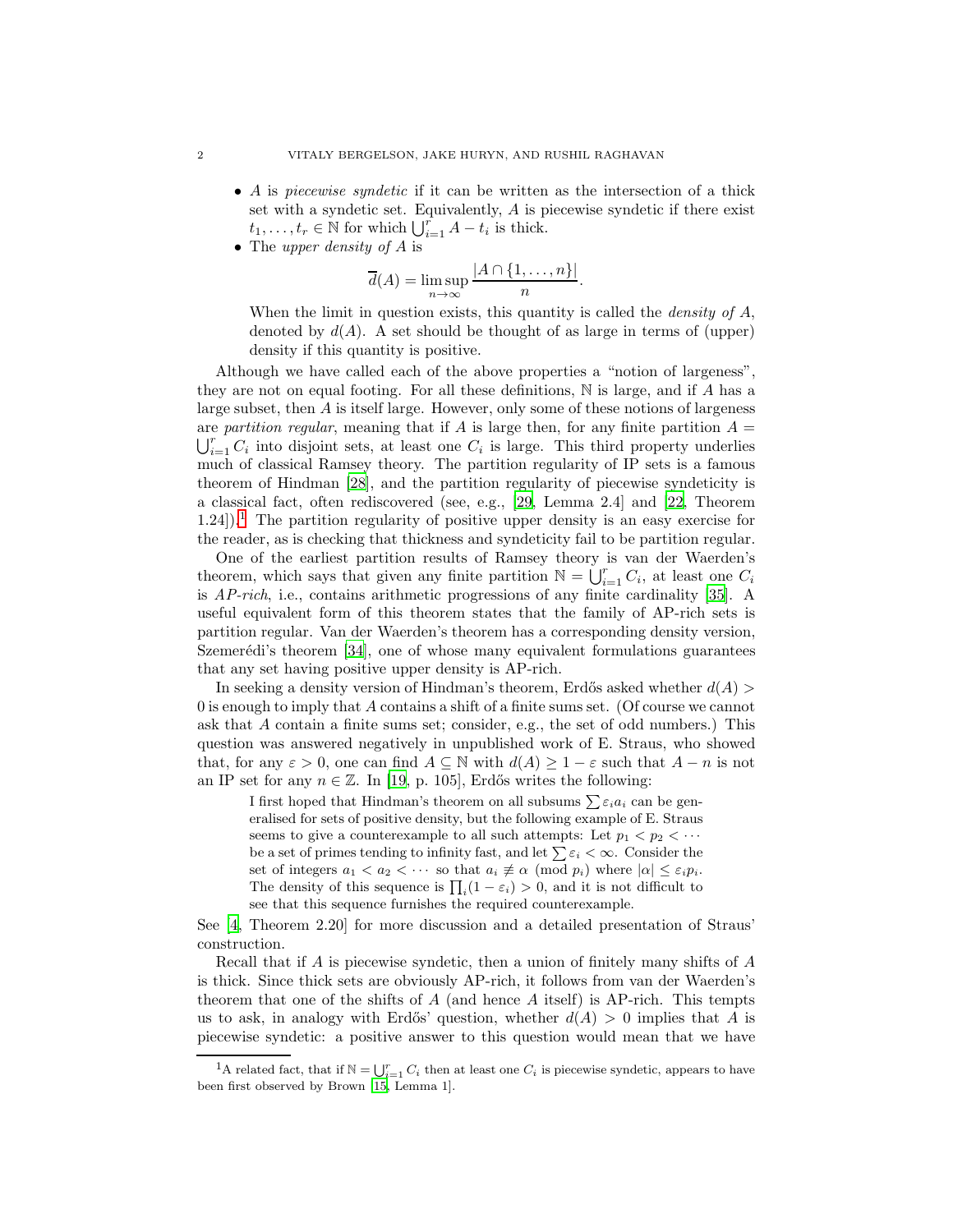just proven Szemerédi's theorem. However, Straus' construction again provides a counterexample; it has positive density but is not piecewise syndetic. Indeed, it is an easy exercise to show that any thick set is IP, so any piecewise syndetic set contains a shift of an IP set by Hindman's theorem. Thus Straus' example cannot be piecewise syndetic.

It is counterexamples of the above kind we are interested in—those sets which are non-piecewise syndetic but have positive (upper) density. We will call such sets *discordant*. Another classical example of a discordant set is the set of squarefree numbers. However, this set has shifts which are IP [\[12,](#page-34-7) Theorem 2.8], and so has a different nature than Straus' counterexample. More constructions of discordant sets can be found in [\[13](#page-34-8)] along with applications to Ramsey theory. A fruitful analogy can be drawn between discordant sets and nowhere dense sets of positive measure, both being small in a "topological" sense but large in an "analytic" sense. This analogy will be developed and more closely investigated in the following sections.

We will now more closely examine the relationship between van der Waerden's theorem, Szemerédi's theorem, and discordant sets. We observed above, using van der Waerden's theorem, that any piecewise syndetic set is AP-rich. On the other hand, given that every piecewise syndetic set is AP-rich, the partition regularity of piecewise syndeticity tells us that, for any finite partition  $\mathbb{N} = \bigcup_{i=1}^r C_i$ , there is some *i* for which  $C_i$  is AP-rich. Thus van der Waerden's theorem is equivalent, in this informal sense, to the fact that every piecewise syndetic set is AP-rich. Because of this, the existence of discordant sets can be interpreted as a sign that Szemerédi's infamously difficult theorem is deeper than van der Waerden's.<sup>[2](#page-2-0)</sup> The striking abundance of contexts in which discordant sets arise, some of which will be provided in the ensuing sections, can be taken as evidence for the versatility of Szemerédi's theorem and strengthens our interest in discordant sets.

The distinction between van der Waerden's theorem and Szemerédi's theorem can also be profitably analyzed from the point of view of dynamics and ergodic theory. Indeed, as initiated by Furstenberg?s ergodic-theoretic proof of Szemerédi?s theorem [\[21\]](#page-34-9), one can elucidate the properties of a subset of  $\mathbb N$  by examining the dynamical and ergodic properties of the orbit closure of its indicator function. To be more explicit, given  $A \subseteq \mathbb{N}$ , consider its indicator function  $\mathbf{1}_A \in \{0,1\}^{\mathbb{N}}$ , where we view  $\{0,1\}^{\mathbb{N}}$  as having the product topology (making  $\{0,1\}^{\mathbb{N}}$  homeomorphic to the Cantor set). Then, letting  $T: \{0,1\}^{\mathbb{N}} \to \{0,1\}^{\mathbb{N}}$  denote the left-shift map (i.e.,  $T(a_1, a_2, \dots) = (a_2, a_3, \dots)$ , define the *orbit closure* of  $\mathbf{1}_A$  as

$$
\mathcal{O}(\mathbf{1}_A) = \overline{\{T^n(\mathbf{1}_A): n \in \mathbb{N}\}}.
$$

The resulting topological dynamical system  $(\mathcal{O}(1_A), T)$  can be made into a measurepreserving system. In this setting, the difference in difficulty between van der Waerden's and Szemerédi's theorems is indicated by the existence or nonexistence of nontrivial minimal subsystems of  $\mathcal{O}(1_A)$ . In the presence of a nontrivial minimal subsystem, a purely topological-dynamical recurrence theorem, the topological analogue to van der Waerden's theorem, can be used to obtain a streamlined proof

<span id="page-2-0"></span><sup>&</sup>lt;sup>2</sup>Another equivalent form of Szemerédi's theorem says that any subset of  $N$  having positive upper Banach density is AP-rich. In contrast to density, for which one averages along the intervals  $\{1, \ldots, n\}$ , the upper Banach density of a set A is defined to be the supremum of all densities of A averaged along any sequence of intervals of increasing length. Any piecewise syndetic set has positive upper Banach density, a fact which clarifies the relationship between van der Waerden's and Szemerédi's theorems and strengthens the perspective we take here.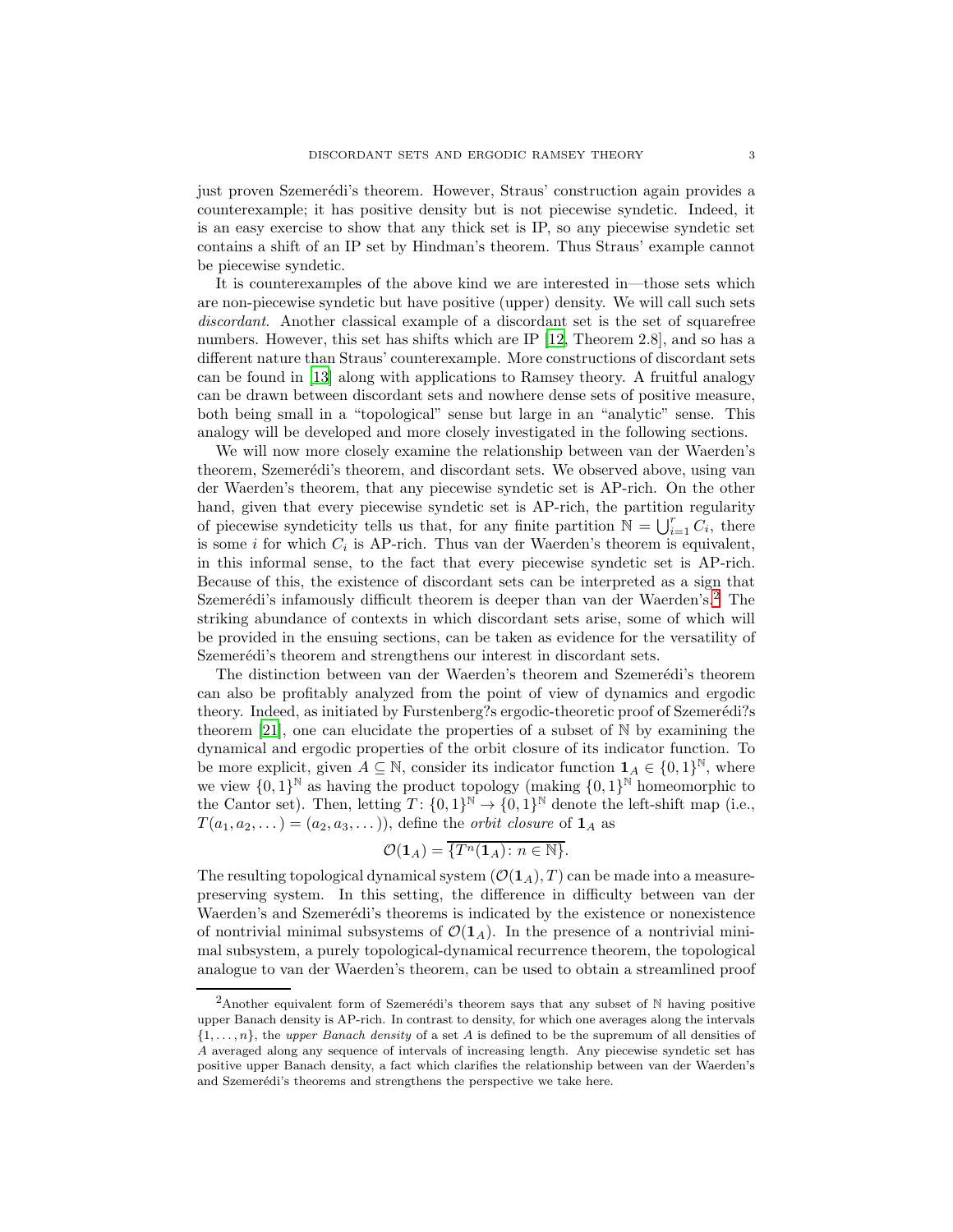of the classical van der Waerden theorem [\[23,](#page-34-10) Theorem 0.3]. On the other hand, when  $\mathcal{O}(1_A)$  does not possess nontrivial minimal subsystems, a considerably more difficult proof via measurable dynamics is necessary to prove Szemerédi's theorem. In particular, those sets  $A \subseteq \mathbb{N}$  for which  $\mathcal{O}(1_A)$  has a nontrivial minimal subsystem are exactly the piecewise syndetic sets (Theorem [45\)](#page-31-0). This dynamical and ergodic approach leads not only to a proof of these classical theorems but also to far-reaching generalizations which still elude purely combinatorial proofs, such as versions of the polynomial Szemerédi theorem (e.g.  $[10,$  Theorem 1.1] and  $[11,$ Theorem 7.3]).

Finally, because the existence of discordant sets is a nontrivial byproduct of the interplay between the notions of density and piecewise syndeticity, both very basic definitions of Ramsey theory, these special sets are particularly nice vehicles for advancing Ramsey theory in different settings and showing the bountiful connections between Ramsey theory and other areas of mathematics. Therefore our paper is not only about discordant sets but also is meant as an accessible (but admittedly very non-exhaustive) demonstration of the diversity of Ramsey theory.

Outline of the paper. This paper concerns itself with the study of subsets of countably infinite semigroups, so some definitions must be introduced to allow us to work in this generality. This is done in Section [2,](#page-4-0) where we also provide the necessary prerequisites from Ramsey theory, ergodic theory, and topological dynamics.

In Section [3](#page-10-0) we give an ergodic-theoretic construction of discordant sets that can be done in many semigroups, generalizing a construction based on irrational rotation of the torus  $\mathbb{R}/\mathbb{Z}$ . In particular, we prove that the sets of return times to certain nowhere dense sets of positive measure form discordant sets. This section lays the foundation for the analogy between nowhere dense sets of positive measure and discordant sets, which we revisit and reexamine several times.

In Section [4,](#page-12-0) we prove in two ways that the squarefree numbers are discordant. The first proof is purely algebraic while the second uses the dynamical results of the previous section. We also give several wide-ranging generalizations of this fact.

Our view narrows in Section [5,](#page-19-0) where we take a brief excursion to  $SL_2(\mathbb{Z})$ . Although the classical notions of density fail to exist in this group since  $SL_2(\mathbb{Z})$  is not amenable, we define a natural analogue of density which allows us to construct discordant sets using the results of the preceding section.

In Section [6,](#page-21-0) we study a special kind of discordant set which is particularly bad for recurrence in measure-preserving systems. We establish the existence of such discordant sets with density c for each  $c \in (0,1)$  for any countably infinite abelian group and also prove the existence of discordant sets with density c for each  $c \in (0, 1)$  in any countably infinite commutative cancellative semigroup.

We shift focus in Section [7.](#page-26-0) First, we generalize the notion of a *disjunctive* {0, 1} *sequence*, one in which every finite  $\{0, 1\}$ -word occurs, to an arbitrary countably infinite semigroup, and show that such sequences are "topologically typical" in the sense that the family of such sequences is comeager. This allows us to state that, in cancellative semigroups, non-piecewise syndetic sets (and hence discordant sets) are topologically atypical. We then consider special types of disjunctive sequences by measuring the limiting frequency with which every finite word occurs. In contrast to how one defines a *normal sequence* by saying that these frequencies approach 2<sup>-n</sup>, where *n* is the length of the word, we define an *extremely non-averageable*, or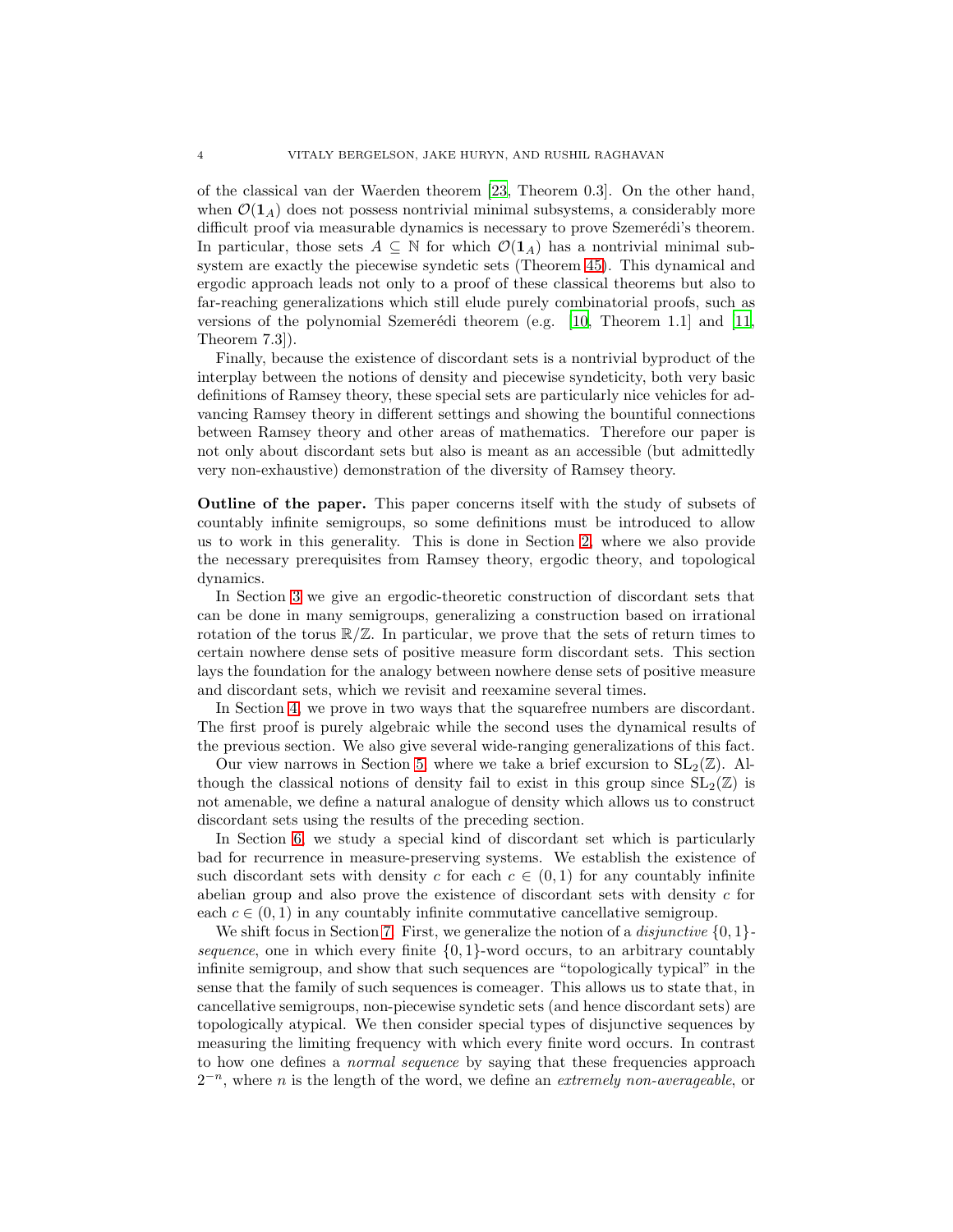*ENA*, sequence by declaring that these frequencies should fail to converge as badly as possible. We prove that ENA sequences are topologically typical in arbitrary countably infinite amenable cancellative semigroups, strengthening the previous result for such semigroups.

Finally, in Section [8](#page-30-0) we give a topological-dynamical characterization of nonpiecewise syndetic sets in arbitrary countably infinite semigroups by looking at their orbit closures. We conclude the paper by giving combinatorial applications of these dynamical results.

Acknowledgements. We would like to thank Dona Strauss for helpful conversations. Her input was instrumental in guiding us toward the proof of Theorem [38.](#page-24-0) We are also indebted to the anonymous referee for their numerous helpful comments and corrections. The latter two authors were partially supported by the Ohio State Arts and Sciences Undergraduate Research Scholarship.

#### 2. Preliminaries

<span id="page-4-0"></span>Throughout this paper, G will stand for a countably infinite semigroup.

When we say that G is a *left cancellative* semigroup, we mean that for any  $g, h_1, h_2 \in G$ , if  $gh_1 = gh_2$  then  $h_1 = h_2$ ; G is *right cancellative* if instead  $h_1g = h_2g$ implies  $h_1 = h_2$ ; and G is *cancellative* if it is both left and right cancellative.

Given  $g \in G$ , define  $gA = \{ga : a \in A\}$  and  $g^{-1}A = \{x \in G : gx \in A\}$ ; the sets Ag and  $Aq^{-1}$  are defined analogously. Also, given  $B \subseteq G$ , define

$$
AB = \{ab : a \in A, b \in B\}, \quad A^{-1}B = \bigcup_{a \in A} a^{-1}B, \text{ and } AB^{-1} = \bigcup_{b \in B} Ab^{-1}.
$$

For any set X, we will write  $\mathcal{P}(X)$  to denote the set of subsets of X. We write  $Y<sup>c</sup>$  for the complement of Y, when the superset is understood. In particular, for  $A \subseteq G$ ,  $A^c$  always denotes the complement relative to G.

### 2.1. Thickness, syndeticity, and piecewise syndeticity. Let  $A \subseteq G$ .

- A is *right thick* if for any finite  $F \subseteq G$  there exists  $g \in G$  such that  $F g \subseteq A$ .
- A is *right syndetic* if there exists some finite  $H \subseteq G$  such that  $G = H^{-1}A$ .
- A is *right piecewise syndetic* if there is a finite  $H \subseteq G$  for which  $H^{-1}A$  is right thick.

Since  $G$  is not assumed to be commutative, there are also "left" versions of these definitions obtained by replacing  $Fg$  with  $gF$  and  $H^{-1}A$  with  $AH^{-1}$ . We warn the reader that the left and right versions do not necessarily coincide in noncommutative (semi)groups.[3](#page-4-1) Henceforth we will deal only with the right-handed definitions and omit the word "right".

$$
A = \left\{ \left( \begin{smallmatrix} 1 & x & y \\ 0 & 1 & z \\ 0 & 0 & 1 \end{smallmatrix} \right) \in H_3(\mathbb{Z}) \colon |y| \le z \right\}.
$$

<span id="page-4-1"></span><sup>3</sup>Here are some examples to show that the left- and right-handed notions really are different. In  $F_2$ , the free group on a and b, it is easily seen that  $F_2a$  is right thick but not left thick, and left syndetic but not right syndetic. For a less noncommutative example, consider the following subset of the Heisenberg group  $H_3(\mathbb{Z})$ :

It can be shown that A is left thick but not right piecewise syndetic (and thus not right thick). The group  $H_3(\mathbb{Z})$  is "almost abelian", having nilpotency class 2, so we see from this example that not much noncommutativity is needed to separate the right- and left-handed notions. See [\[8,](#page-34-13) Section 2] for many similar examples.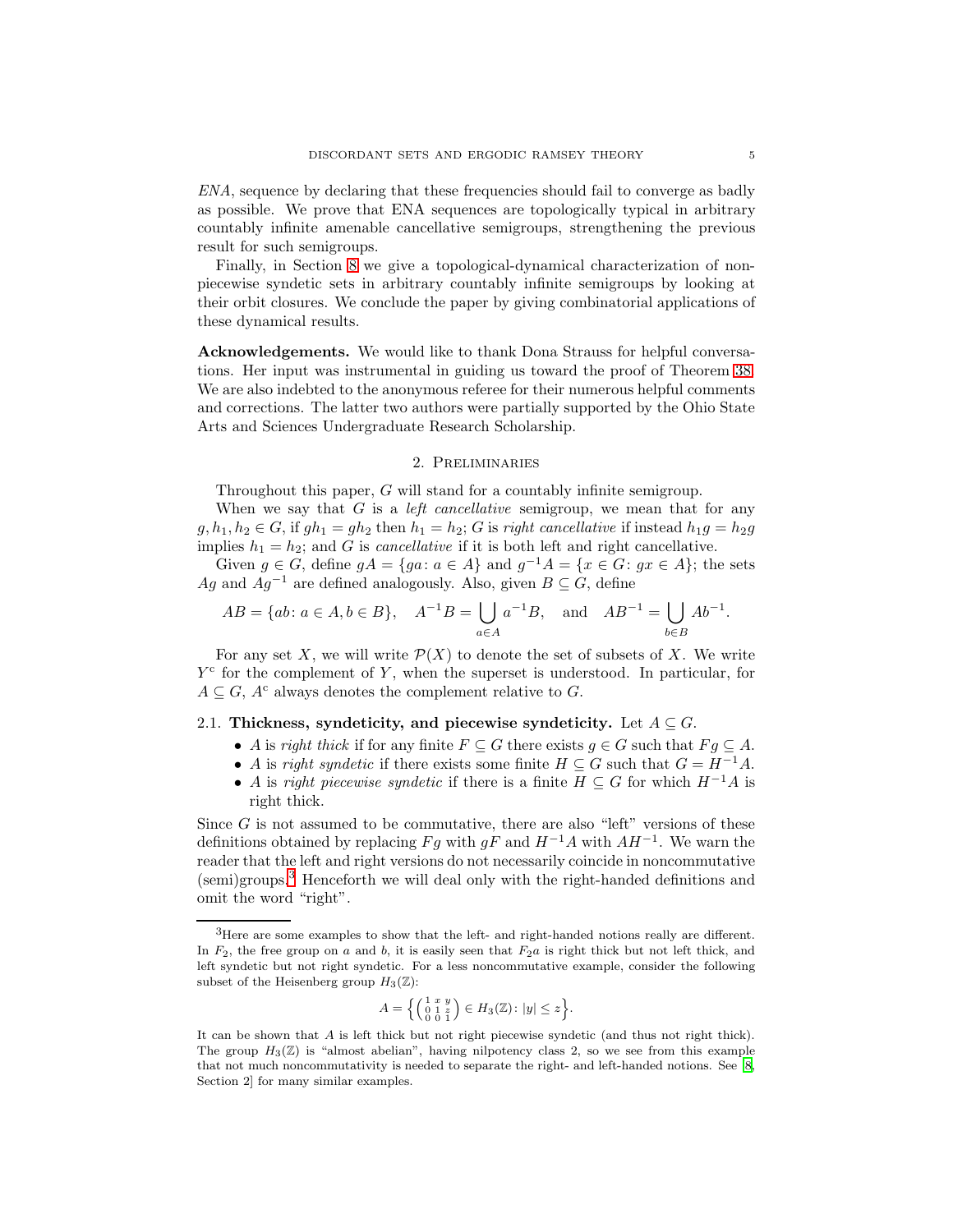Note that, if  $(F_n)$  is an increasing sequence of finite subsets of G satisfying  $G = \bigcup F_n$ , then  $A \subseteq G$  is thick if and only if  $\bigcup F_n g_n \subseteq A$  for some sequence  $(g_n)$ in G.

We now outline the relationship between thick, syndetic, and piecewise syndetic sets. First, the family of syndetic sets and the family of thick sets are *dual*, in the following sense.

# <span id="page-5-2"></span>**Lemma 1.** Let  $A \subseteq G$ . Then A is syndetic if and only if  $A^c$  is not thick.

*Proof.* Suppose A is syndetic, so  $G = H^{-1}A$  for some finite  $H \subseteq G$ . Let  $g \in G$ . Since  $g \in H^{-1}A$ , there exists  $h \in H$  with  $hg \in A$ . Hence  $Hg \cap A \neq \emptyset$ , i.e.,  $Hg \nsubseteq A^c$ . This proves that  $A^c$  is not thick.

Conversely, suppose A is not syndetic, and let  $F \subseteq G$  be finite. Since  $F^{-1}A \neq G$ , find  $g \in G$  such that  $g \notin F^{-1}A$ . Then  $Fg \subseteq A^c$ , so  $A^c$  is thick.

From this duality we obtain a useful equivalent description of piecewise syndetic sets, which we described in introduction for subsets of  $(N, +)$ .

<span id="page-5-1"></span>**Lemma 2.** Let  $A \subseteq G$ . Then A is piecewise syndetic if and only if there exist a *syndetic set*  $S \subseteq G$  *and a thick set*  $T \subseteq G$  *such that*  $A = S \cap T$ *.* 

*Proof.* First suppose A is piecewise syndetic, and find a finite  $H \subseteq G$  such that  $H^{-1}A$  is thick. Let  $T = A \cup H^{-1}A$ , and let  $S = A \cup T^{c}$ , so that  $A = S \cap T$ . Pick any  $x \in G$ ; we will show that  $G = (Hx \cup \{x\})^{-1}S$ . Indeed, let  $g \in G$ . If  $g \notin x^{-1}S$ , then  $xg \in S^c = A^c \cap T \subseteq H^{-1}A$ , so  $g \in (Hx)^{-1}S$ .

Now suppose  $S \subseteq G$  is syndetic and  $T \subseteq G$  is thick. Fix a finite  $H \subseteq G$  satisfying  $G = H^{-1}S$ . Let  $F \subseteq G$  be finite and pick  $g \in G$  satisfying  $HFg \subseteq T$ . By the syndeticity of S, for any  $f \in F$  we can find  $h \in H$  such that  $fg \in h^{-1}S$ . We also know that  $hfg \in T$ , so  $fg \in h^{-1}(S \cap T)$ . This proves that  $Fg \subseteq H^{-1}(S \cap T)$ , and hence that  $H^{-1}(S \cap T)$  is thick.

2.2. **Densities in semigroups.** In this subsection,  $G$  is assumed to be a countably infinite amenable cancellative semigroup. Given these assumptions, amenability is equivalent to the existence of a Følner sequence.<sup>[4](#page-5-0)</sup> A (*left*) *Følner sequence* in G is a sequence  $\Phi = (\Phi_n)$  of nonempty finite subsets of G satisfying

$$
\lim_{n \to \infty} \frac{|\Phi_n \cap g\Phi_n|}{|\Phi_n|} = 1, \text{ or equivalently } \lim_{n \to \infty} \frac{|\Phi_n \triangle g\Phi_n|}{|\Phi_n|} = 0,
$$

for any  $g \in G$ . The *upper density* of  $A \subseteq G$  with respect to  $\Phi$  is defined as

$$
\overline{d}_{\Phi}(A) = \limsup_{n \to \infty} \frac{|A \cap \Phi_n|}{|\Phi_n|}.
$$

When the corresponding limit exists this quantity is the *density* of A with respect to  $\Phi$ , denoted by  $d_{\Phi}(A)$ , and we also define the *lower density*  $\underline{d}_{\Phi}(A)$  to be the corresponding lim inf. Note that  $\underline{d}_{\Phi}(A) = 1 - \overline{d}_{\Phi}(A^c)$ . Observe also that it follows quickly from the pigeonhole principle and the cancellativity of G that Følner

<span id="page-5-0"></span><sup>&</sup>lt;sup>4</sup>Amenability is commonly defined as follows. For each  $g \in G$ , define  $\lambda_g : G \to G$  by  $\lambda_g(h) = gh$ . Then G is called (left) amenable if there exists a positive normalized linear functional  $L$  on the space  $B(G)$  of bounded functions  $G \to \mathbb{R}$  which satisfies  $L(f \circ \lambda_g) = L(f)$  for each  $f \in B(G)$ ; L is called an invariant mean for G. For countably infinite left cancellative semigroups, the existence of Følner sequences and amenability are equivalent [\[1\]](#page-33-2). See [\[32](#page-34-14)] for a comprehensive study of the notion of amenability.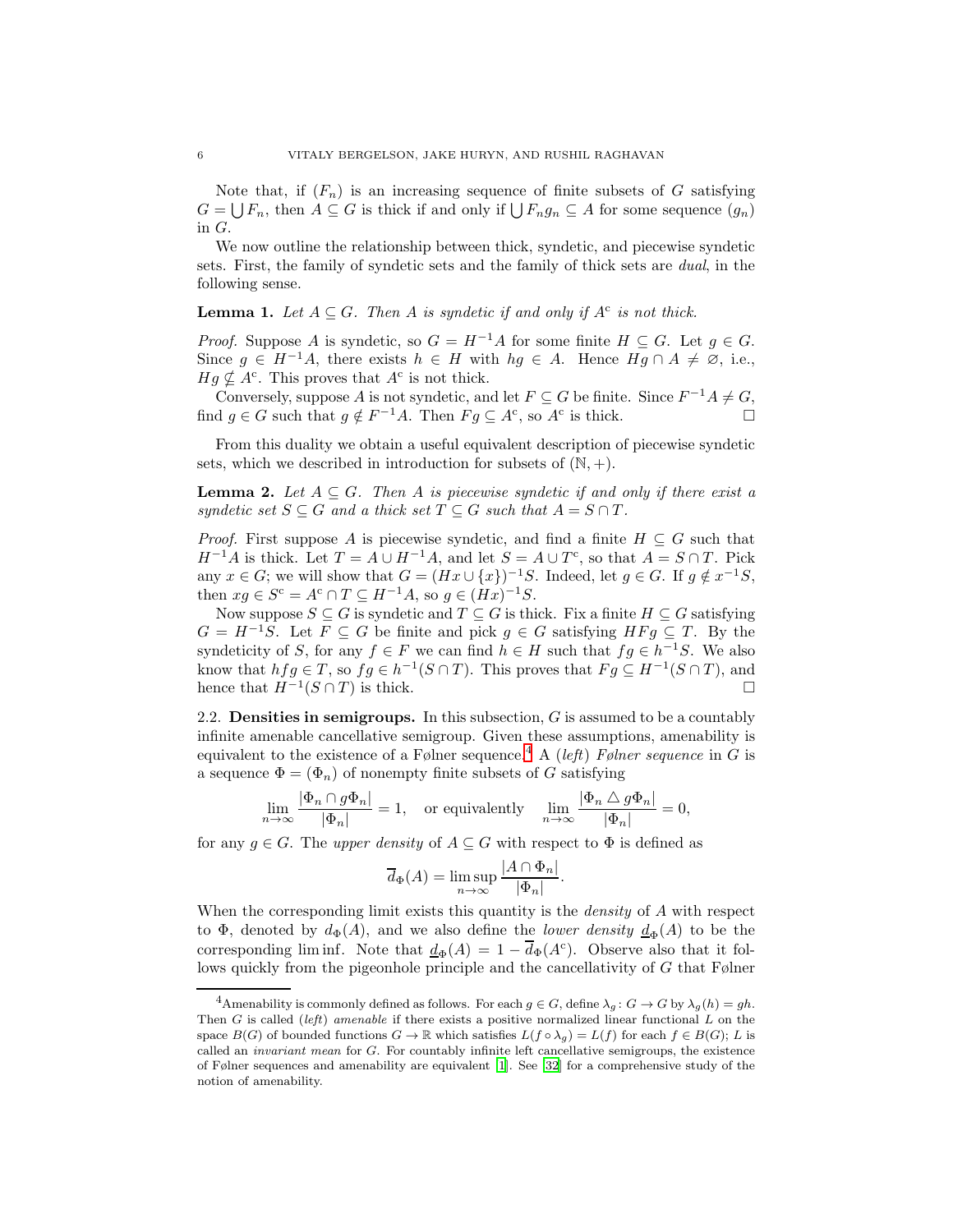sequences satisfy  $|\Phi_n| \to \infty$ , guaranteeing a degree of non-degeneracy for these definitions.

A subset  $A \subseteq G$  will be called *discordant* if it is not piecewise syndetic and there is some Følner sequence  $\Phi$  in G such that  $\overline{d}_{\Phi}(G) > 0$ . We would like to also guarantee, when possible, the stronger condition  $\underline{d}_{\Phi}(A) > 0$ , or better,  $d_{\Phi}(A) > 0$ .

In the introduction, we defined density in  $(N, +)$  with respect to the Følner sequence  $({1, \ldots, n})_{n \in \mathbb{N}}$ . We will reserve d, leaving the Følner sequence unspecified, to refer to this density (and similarly with  $\overline{d}$  and  $\underline{d}$ ). A set  $A \subseteq \mathbb{N}$  for which  $d(A)$ exists is sometimes said to have *natural density*. Closely related are densities defined with respect to the Følner sequences  $({-n, \ldots, n})$  in Z and  $({-n, \ldots, n})^d$ ) in  $\mathbb{Z}^d$ ; we will also use d to refer to these without danger of ambiguity.

Upper density has some useful properties, which we briefly describe here. The most primitive is that it is invariant under shifts. In other words, for any  $g \in G$ and  $A \subseteq G$ , one has  $\overline{d}_{\Phi}(gA) = \overline{d}_{\Phi}(g^{-1}A) = \overline{d}_{\Phi}(A)$ . We record the following similar result as we will use it later on. (The proof of shift-invariance can be seen in the proof of Lemma [3.](#page-6-0))

<span id="page-6-0"></span>**Lemma 3.** Suppose  $g \in G$  and  $A \subseteq G$  satisfy  $A \cap gA = \emptyset$ . Then  $\overline{d}_{\Phi}(A \cup gA) =$  $2 d_{\Phi}(A)$ .

*Proof.* It is clear that  $\overline{d}_{\Phi}$  is subadditive. For the opposite inequality, let  $\varepsilon > 0$  and find  $n \in \mathbb{N}$  such that

$$
\frac{|A \cap \Phi_n|}{|\Phi_n|} > \overline{d}(A) - \frac{\varepsilon}{3} \quad \text{and} \quad \frac{|g\Phi_n \setminus \Phi_n|}{|\Phi_n|} < \frac{\varepsilon}{3}.
$$

Then

$$
\frac{|(A\cup gA)\cap\Phi_n|}{|\Phi_n|}\geq \frac{|A\cap\Phi_n|}{|\Phi_n|}+\frac{|gA\cap g\Phi_n|}{|\Phi_n|}-\frac{|g\Phi_n\setminus\Phi_n|}{|\Phi_n|}.
$$

Now since  $|gA \cap g\Phi_n| = |g(A \cap \Phi_n)| = |A \cap \Phi_n|$  by cancellativity, we get

$$
\frac{|(A \cup gA) \cap \Phi_n|}{|\Phi_n|} > \left(\overline{d}_{\Phi}(A) - \frac{\varepsilon}{3}\right) + \left(\overline{d}_{\Phi}(A) - \frac{\varepsilon}{3}\right) - \frac{\varepsilon}{3} > 2\overline{d}_{\Phi}(A) - \varepsilon. \qquad \Box
$$

Finally, let us remark that density is related to thickness and syndeticity in the following way: A is thick if and only if  $d_{\Phi}(A) = 1$  for some  $\Phi$ , and A is syndetic if and only if  $\overline{d}_{\Phi}(A) > 0$  for all  $\Phi$ ; see [\[8,](#page-34-13) Theorem 2.6]. More discussion of thickness, syndeticity, piecewise syndeticity, the various notions of density, and other definitions of Ramsey theory can be found in, among other places, [\[8](#page-34-13), Sections 1 and 2].

2.3. Partition regularity and Straus' construction. To begin this subsection we will prove two lemmas about piecewise syndeticity and partition regularity. The following lemma states that the family of piecewise syndetic subsets of any countably infinite semigroup is partition regular. A different proof of this fact appears in [\[27,](#page-34-15) Lemma 7.2]. Since, as we will see, non-piecewise syndetic sets can be seen as discrete analogues of nowhere dense sets, Theorem [4](#page-7-0) is a sort of discrete analogue to the Baire category theorem on unions of nowhere dense sets. We will not use Theorem [4](#page-7-0) later on, but include it for completeness and to support the discussion given in the introduction and the analogy we are hoping to emphasize. A different proof, using topological dynamics, will be presented in the final section (Theorem [48\)](#page-33-3).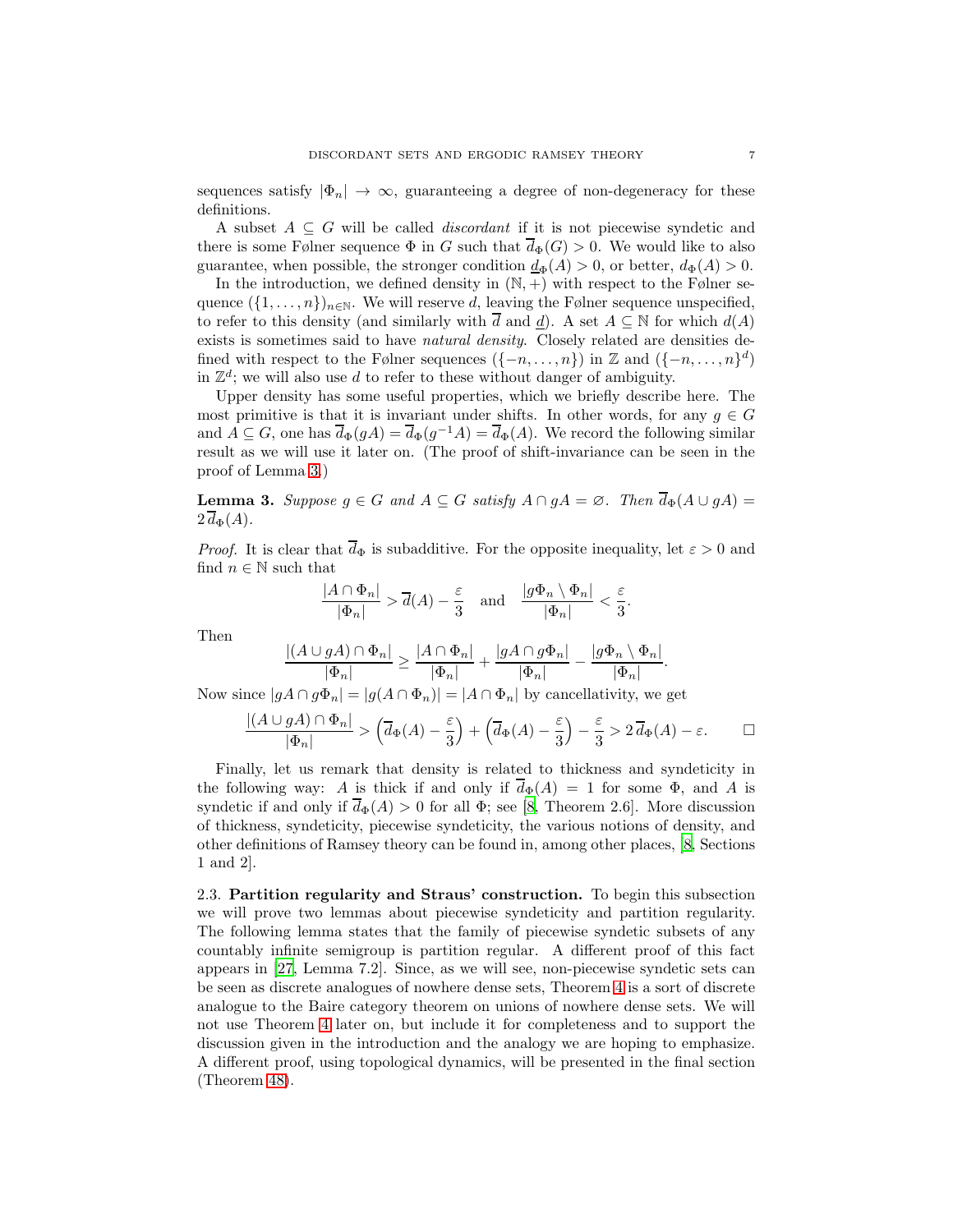<span id="page-7-0"></span>**Theorem 4.** *Suppose*  $A \subseteq G$  *is piecewise syndetic. Then for any finite partition*  $A = \bigcup_{i=1}^r C_i$  *into disjoint sets, there exists i for which*  $C_i$  *is piecewise syndetic.* 

*Proof.* We will prove this for  $r = 2$ , and the claim will follow by induction. By Lemma [2,](#page-5-1) we may write  $A = S \cap T$  for a syndetic set  $S \subseteq G$  and thick  $T \subseteq G$ . Let  $S' = C_2^c \cap S$ , so we get  $C_1 = S' \cap T$  (since  $C_1$  and  $C_2$  are disjoint) and  $C_2 = S \cap (S')^c$ . Since either S' is syndetic or  $(S')^c$  is thick by Lemma [1,](#page-5-2) one of  $C_1$  and  $C_2$  must be piecewise syndetic.<sup>[5](#page-7-1)</sup>

The following easy but important lemma demonstrates another connection between piecewise syndeticity and partition regularity. We record it as the general phenomenon behind why Straus' construction produces discordant sets. We will apply this lemma by starting with a family  $\mathcal{B} \subseteq \mathcal{P}(G)$  and extending it to a Ginvariant family  $A = \{gB : B \in \mathcal{B} \text{ and } g \in G\}.$ 

<span id="page-7-2"></span>**Lemma 5.** *Suppose*  $A \subseteq \mathcal{P}(G)$  *satisfies the following:* 

- (*a*) A *contains all thick subsets of* G*.*
- (*b*) A *is partition regular.*
- (*c*) *if*  $B \subseteq A \subseteq G$  *and*  $B \in \mathcal{A}$ *, then*  $A \in \mathcal{A}$ *.*
- (*d*) *if*  $A \in \mathcal{A}$  *and*  $g \in G$  *then*  $gA \in \mathcal{A}$ *.*

*Then* A *contains all piecewise syndetic subsets of* G*.*

*Proof.* Let  $A \subseteq G$  be piecewise syndetic and find a finite set  $H \subseteq G$  such that  $H^{-1}A$  is thick. Then  $H^{-1}A = \bigcup_{h \in H} h^{-1}A$ , so by (*a*) and (*b*),  $h^{-1}A \in \mathcal{A}$  for some  $h \in H$ . Thus  $h(h^{-1}A) \in \mathcal{A}$ , so finally  $A \in \mathcal{A}$  since  $h(h^{-1}A) \subseteq A$ .

With this lemma, we give a simplified version of Straus' construction to obtain a set with positive lower density, no shift of which is IP.

<span id="page-7-3"></span>**Theorem 6.** Let  $(a_n)$  be a sequence in N satisfying  $\sum 1/a_n < 1$ . Then the following *set is discordant:*

$$
A = \mathbb{N} \setminus \bigcup_{n \in \mathbb{N}} (a_n \mathbb{N} + n - 1).
$$

*Proof.* We leave it as an exercise to verify that every thick subset of  $\mathbb N$  is IP; thus, by Hindman's theorem and Lemma [5,](#page-7-2) it suffices to show that  $A$  is not a shift of an IP set (that is, a set of the form  $B + t$  for some IP set  $B \subseteq \mathbb{N}$  and  $t \in \mathbb{N}$ ). This follows immediately from the construction of A and the observation that if  $B \subseteq \mathbb{N}$ is IP, then  $B \cap k\mathbb{N} \neq \emptyset$  for all  $k \in \mathbb{N}$ .

To see that  $\underline{d}(A) > 0$ , we compute that

$$
\frac{|A \cap \{1, \dots, k\}|}{k} \ge \frac{k - (k/a_1 + k/a_2 + \dots + k/a_n)}{k} > 1 - \sum_{n \in \mathbb{N}} \frac{1}{a_n}
$$

for each  $k < a_{n+1}$ , since there are no more than  $k/a$  multiples of a in  $\{1, \ldots, k\}$ .  $\Box$ 

<span id="page-7-1"></span><sup>5</sup>Note that this proof does not use the definition of piecewise syndeticity, but only that the family of piecewise syndetic sets is the family of intersections of two dual families ("dual" in the sense of Lemma [1\)](#page-5-2). In other words, we have shown that if  $A, B \subseteq \mathcal{P}(G)$  are any two dual families of subsets of G that are upward closed, then the family  $\{A \cap B : A \in \mathcal{A} \text{ and } B \in \mathcal{B}\}\$ is guaranteed to be partition regular.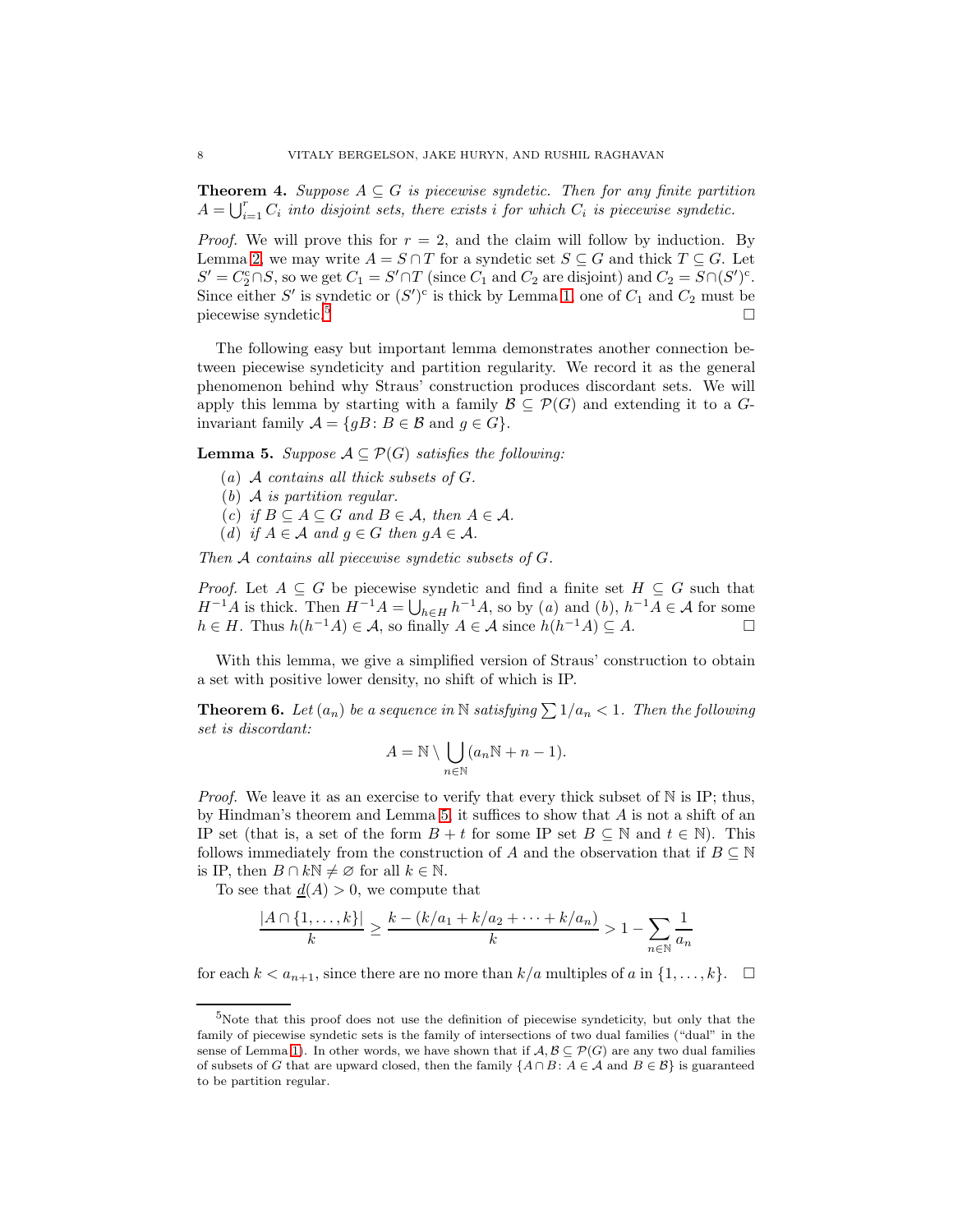For conciseness, we excuse ourselves from proving that  $d(A)$  exists, where A is the set defined in Theorem [6.](#page-7-3) The reader is encouraged to look toward the sources we have mentioned or, alternatively, Theorem [23](#page-16-0) to see how this could be done. One may also alter the set described in Theorem [6](#page-7-3) to obtain a discordant set without invoking Hindman's theorem as follows. Pick  $(a_n)$  satisfying  $\sum n/a_n < 1$  and set  $A = \mathbb{N} \setminus \bigcup (a_n \mathbb{N} + \{0, \ldots, n-1\})$ . One shows similarly that  $\underline{d}(\overline{A}) > 0$ , and a totally self-contained proof that A is not piecewise syndetic is not hard.

Note that Theorem [6](#page-7-3) gives us discordant sets with lower densities arbitrarily close to 1. (A discordant set cannot have upper density equal to 1, since any set of upper density 1 is thick.) By generalizing the notion of an IP set, a similar construction can be done in many different groups. Discussion of this construction and a complete characterization of such groups is given in [\[18,](#page-34-16) Chapter 4] and [\[7\]](#page-34-17).

<span id="page-8-1"></span>2.4. Preliminaries from ergodic theory and dynamics. In this section we review some basic notions and theorems of ergodic theory and dynamics. This section is utilitarian, and hence we do not venture past what we will need. For this reason we omit proofs or provide a rudimentary outline and refer the reader elsewhere.

Let  $(X, \mathcal{B}, \mu)$  be a probability space. A measurable map  $T: X \to X$  is *measure preserving* if  $\mu(T^{-1}E) = \mu(E)$  for each  $E \in \mathcal{B}$ . If G is a countably infinite semigroup, a *measure-preserving action* of G on  $(X, \mathcal{B}, \mu)$  is an action of G on X such that  $x \mapsto gx$  is measure-preserving for each  $g \in G$ . In this case, we say that  $\mu$  is *G*-invariant. We refer to  $(X, \mathcal{B}, \mu, T)$  and  $(X, \mathcal{B}, \mu, G)$  as *measure-preserving systems*.

Given a measure-preserving system, one has the following version of the von Neumann ergodic theorem.

<span id="page-8-0"></span>Theorem 7. *Suppose* G *is a countably infinite amenable cancellative semigroup with a Følner sequence*  $(\Phi_n)$  *and let*  $(X, \mathcal{B}, \mu, G)$  *be a measure-preserving system.* Let  $f \in L^2(X)$ , and let  $f^*$  be the orthogonal projection of f onto the subspace of L 2 (X) *consisting of* G*-invariant functions. Then*

$$
\lim_{n \to \infty} \frac{1}{|\Phi_n|} \sum_{g \in \Phi_n} f(gx) = f^*(x) \quad \text{in } L^2(X).
$$

*Proof.* See [\[36](#page-34-18), Theorem 1.14.1] for a proof in the case  $G = \mathbb{Z}$ . The proof for more general G is analogous; see [\[3,](#page-33-4) Theorem 4.15].

With additional constraints on the action of  $G$ , more can be said. The system  $(X, \mathcal{B}, \mu, G)$  is called *ergodic* if there are no nontrivial G-invariant subsets, that is, if  $E \in \mathcal{B}$  satisfies  $\mu(E \triangle g^{-1}E) = 0$  for all  $g \in G$ , then  $\mu(E) \in \{0,1\}$ . In this case, the orthogonal projection of f onto the subspace of G-invariant functions is  $\int_X f d\mu$ , so Theorem [7](#page-8-0) states that

$$
\lim_{n \to \infty} \frac{1}{|\Phi_n|} \sum_{g \in \Phi_n} f(gx) = \int_X f d\mu \quad \text{in } L^2(X).
$$

If X is a compact topological space on which  $G$  acts by continuous maps, the pair  $(X, G)$  is a *(topological) dynamical system*. If  $E \subseteq X$  and  $x \in X$ , we define  $R_E(x) = \{g \in G : gx \in E\}.$  When G is Z or R,  $R_E(x)$  can be thought of as the set of visiting times of x to E. The system  $(X, G)$  is *minimal* if there is no proper nonempty closed subset  $C \subseteq X$  invariant under the action of G (in the sense that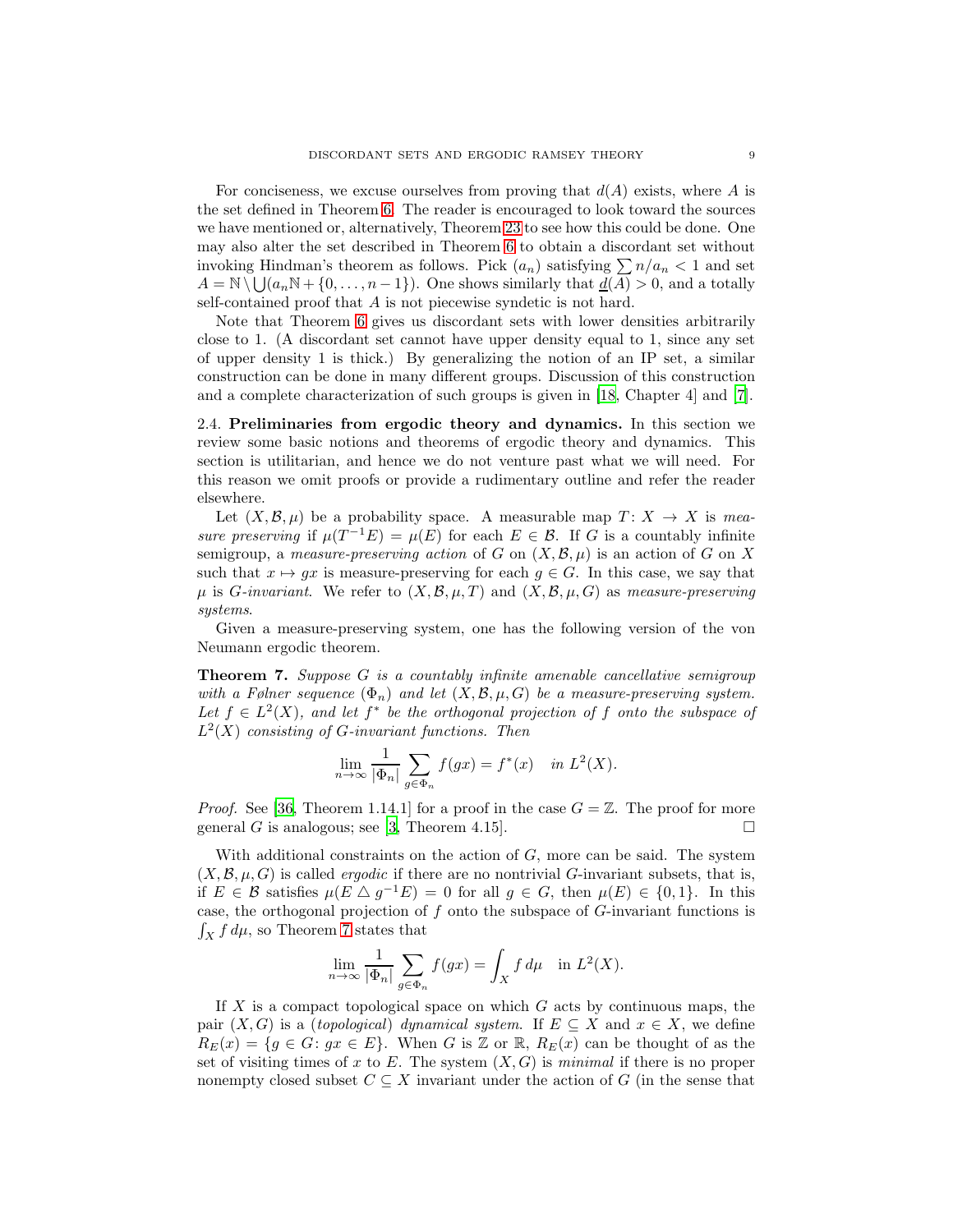$GC \subseteq C$ . Equivalently, the action of G on X is minimal if, for each  $x \in G$ , its orbit  $\{gx: g \in G\}$  is dense.

When X is a compact metric space with a Borel  $\sigma$ -algebra  $\mathcal{B}$ , we say that  $(X, G)$ is *uniquely ergodic* if there is exactly one G-invariant Borel probability measure on X, i.e., there exists exactly one normalized measure  $\mu$  on B which makes  $(X, \mathcal{B}, \mu, G)$ into a measure-preserving system. Under the condition of unique ergodicity, one has the following convenient pointwise ergodic theorem.

<span id="page-9-1"></span>Theorem 8. *Let* (X, G) *be a uniquely ergodic topological dynamical system where* X *is a compact metric space and* G *is a countably infinite amenable cancellative semigroup. Assume* µ *is the unique* G*-invariant Borel probability measure and let*  $(\Phi_n)$  *be a Følner sequence in G. Then, for each measurable*  $f: X \to \mathbb{R}$  whose points *of discontinuity are contained in a set of measure zero and each*  $x \in X$ ,

$$
\lim_{n \to \infty} \frac{1}{|\Phi_n|} \sum_{g \in \Phi_n} f(gx) = \int f d\mu.
$$

*Proof.* For continuous f, this can be proved in complete analogy with the wellknown proof of the case  $G = \mathbb{Z}$ ; see [\[36,](#page-34-18) Theorem 6.19]. For more general f, the statement follows by a standard approximation argument.

A fact we will find useful is that a minimal action by isometries on a compact metric space is automatically uniquely ergodic.

<span id="page-9-0"></span>2.5. Cantor spaces. The following construction will be very useful. Given any sequence  $(X_n)_{n\in\mathbb{N}}$  of finite sets having the discrete topology, their topological product  $X = \prod X_n$  is a compact space homeomorphic to the classical Cantor set. We will use this construction frequently, and we will call such a space a *Cantor space*. To make the notation less cluttered and easier to read, we will use boldface letters for elements of a Cantor space, e.g.,  $\mathbf{x} = (x_n) \in X$ . (This is also consistent with our use of 1 for the indicator function.)

Given  $n \in \mathbb{N}$  and  $y_i \in X_i$  for  $i \in \{1, \ldots, n\}$ , we define the set

 $V(y_1, \ldots, y_n) = \{ \mathbf{x} \in X : x_i = y_i \text{ for each } i \in \{1, \ldots, n\} \}.$ 

The collection of all sets having this form constitute an open base for the topology on  $X$ .

It will be convenient to also give Cantor spaces a metric space structure. Giving each  $X_n$  the discrete metric  $\delta_n$ , the space X can be made into a compact metric space via the product metric  $\delta$  given by

(1) 
$$
\delta(\mathbf{x}, \mathbf{y}) = \sum_{n \in \mathbb{N}} 2^{-n} \delta_n(x_n, y_n).
$$

Assuming  $\mathbf{x} \neq \mathbf{y}$ , let  $n \in \mathbb{N}$  be the smallest integer satisfying  $x_n = y_n$  and  $x_{n+1} \neq \emptyset$  $y_{n+1}$  (take  $n = 0$  if  $x_1 \neq y_1$ ). Then  $\delta$  is equivalent to the more common and conceptually simpler metric  $\delta'$  defined by  $\delta'(\mathbf{x}, \mathbf{y}) = 1/(n+1)$ . Observe that, given a collection of bijections  $f_n: X_n \to X_n$  for each  $n \in \mathbb{N}$ , the induced map  $f: X \to X$ is an isometry of X.

There is one more construction that we describe here. Analogously to the natural topological and metric structures on  $X$ , we can endow each  $X_n$  with the normalized counting measure. The resulting (uniform) product measure  $\mu$  is a probability measure on the Borel  $\sigma$ -algebra  $\mathcal B$  of X satisfying  $\mu(V(y_1,\ldots,y_n))=1/(|X_1|\cdots|X_n|).$ Clearly,  $\mu$  is invariant under the isometries f described in the previous paragraph.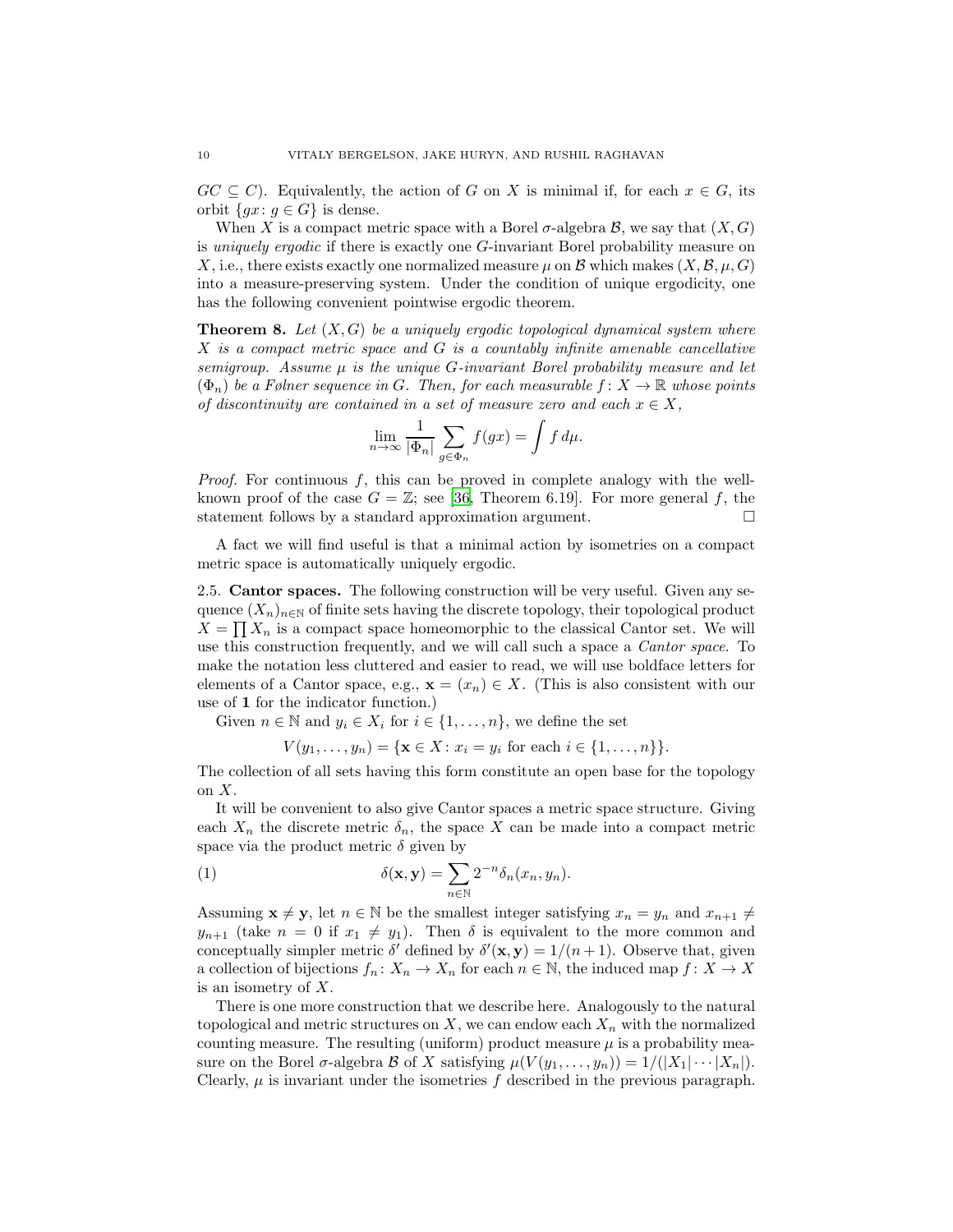#### 3. Discordant sets from visiting times

<span id="page-10-0"></span>As foreshadowed by the introduction, discordant sets naturally arise from dynamical systems, one of the most familiar being irrational rotation of the onedimensional torus  $\mathbb{T} = \mathbb{R}/\mathbb{Z}$ . Our search for discordant sets is motivated by the fact that if  $\alpha \in \mathbb{T}$  is irrational and  $U \subseteq \mathbb{T}$  has nonempty interior, then  $\{n \in \mathbb{Z} : n\alpha \in U\}$ is syndetic. The punchline of this direction of reasoning is that if  $E \subseteq \mathbb{T}$  is nowhere dense and has positive measure, then for almost every  $x \in \mathbb{T}$ , the set of visiting times  $R_E(x) = \{n \in \mathbb{Z}: x + n\alpha \in E\}$  is discordant. Here  $R_E(x)$  is non-piecewise syndetic for any  $x \in \mathbb{T}$  by Lemma [9](#page-10-1) below, whereas the positive upper density of  $R_E(x)$  is guaranteed only for almost every x by an application of the von Neumann ergodic theorem.[6](#page-10-2) Theorem [10](#page-11-0) is a generalization of this construction which yields many discordant sets in many settings, and is the core of our analogy between discordant sets and nowhere dense sets of positive measure.

Let us note that the restriction "almost every  $x$ " is a significant and unavoidable constraint. One can construct a closed nowhere dense set  $E \subseteq \mathbb{T}$  of positive measure for which  $\{n \in \mathbb{Z} : x + n\alpha \in E\}$  is empty for infinitely many  $x \in \mathbb{T}$ .

The importance of the irrationality of  $\alpha$  is that  $(\mathbb{T}, x \mapsto x + \alpha)$  is minimal if and only if  $\alpha$  is irrational. In our more general setting we replace this system with a minimal action of a semigroup  $G$  on a compact space  $X$ .

In this setting, we wish to connect properties of  $R_E(x) = \{g \in G : gx \in E\}$  as a subset of  $G$  with the properties of  $E$  as a subset of  $X$ . Lemma [9](#page-10-1) connects the piecewise syndeticity of  $R_E(x)$  with the topological properties of E and Theorem [10](#page-11-0) connects the density of  $R_E(x)$  with the measure of E, allowing us to construct discordant sets.

In analogy with our notation for subsets of  $G$ , we write  $A^{-1}E = \bigcup_{a \in A} a^{-1}E$  for  $A \subseteq G$  and  $E \subseteq X$ .

<span id="page-10-1"></span>Lemma 9. *Let* (X, G) *be a minimal topological dynamical system, where* G *is a countably infinite cancellative semigroup. Then, for any nowhere dense*  $E \subseteq X$  *and*  $x \in X$ *, the set*  $R_E(x)$  *is not piecewise syndetic.* 

*Proof.* It is a classical fact that  $(X, G)$  is minimal if and only if  $R_V(x)$  is syndetic for each nonempty open  $V \subseteq X$  and  $x \in X$ ; see, e.g., [\[22](#page-34-2), Theorem 1.15]. We reproduce the argument here for the convenience of the reader. The "if" direction is evident, so suppose  $V \subseteq X$  is open and nonempty and  $x \in X$ . Let  $Y = G^{-1}V$ ; we claim that  $Y = X$ . Indeed, if  $y \in X \setminus Y$ , then  $gy \notin V$  for all g, so y cannot have dense orbit, contradicting the minimality of  $(X, G)$ . By compactness, there is a finite set  $H \subseteq G$  such that  $X = H^{-1}V$ . Now fix  $g \in G$  and find  $h \in H$  such that  $gx \in h^{-1}V$ . Then  $hg \in R_V(x)$ , so  $G = H^{-1}R_V(x)$ , proving that  $R_V(x)$  is syndetic.

Now let  $E \subseteq X$  be nowhere dense and let  $F \subseteq G$  be finite. Then  $F^{-1}R_E(x) =$  $R_{F^{-1}E}(x)$ , and  $F^{-1}E$  is nowhere dense. Let V be an open set lying in  $X \setminus F^{-1}E$ . Then  $F^{-1}R_E(x)$  is disjoint from the syndetic set  $R_V(x)$ , and so cannot be thick. Since F was arbitrary,  $R_E(x)$  cannot be piecewise syndetic.

Suppose  $(X, G)$  is a topological dynamical system. If G is amenable, there always exists a G-invariant measure  $\mu$  on X by a version of the Bogolyubov–Krylov theorem (see [\[36](#page-34-18), Theorem 6.9] for a proof of the case  $G = \mathbb{Z}$ ; the theorem for

<span id="page-10-2"></span><sup>&</sup>lt;sup>6</sup>In fact, one can easily see that  $R_E(x)$  has positive *natural* density for almost every x by using the pointwise ergodic theorem.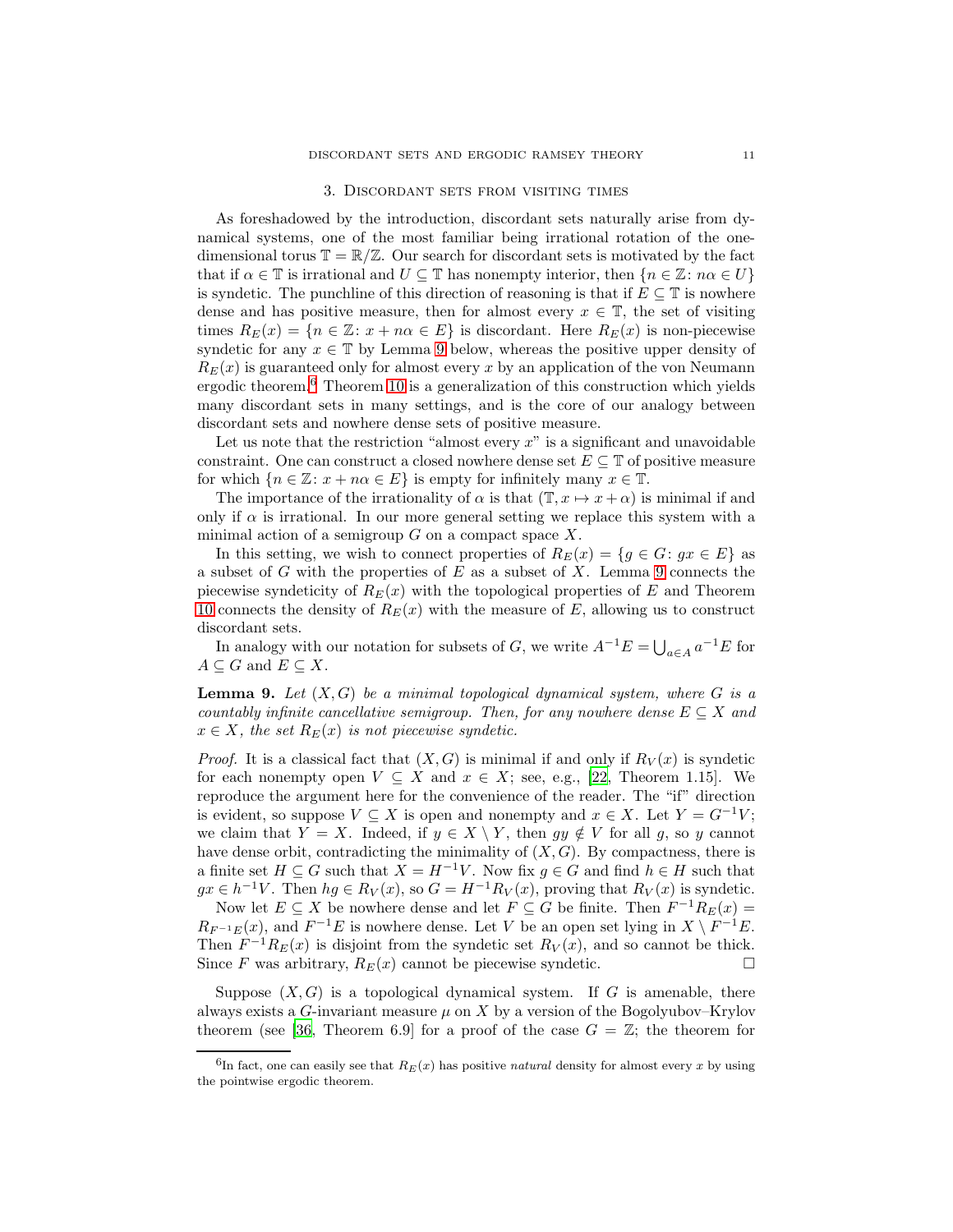general G is proved analogously). Moreover,  $\mu$  can taken to be ergodic by invoking the so-called ergodic decomposition.

<span id="page-11-0"></span>**Theorem 10.** Let  $(X, G)$  be a minimal topological dynamical system, where G is *a countably infinite amenable cancellative semigroup with a Følner sequence*  $\Phi =$  $(\Phi_n)$ *. Let*  $\mu$  *be a G-invariant probability measure on the Borel σ-algebra*  $\beta$  *of* X*. If*  $E \subseteq X$  *is nowhere dense with positive measure, then there exists*  $z \in X$  *such that*  $R_E(z)$  *is discordant. If, in addition,*  $(X, \mathcal{B}, \mu, G)$  *is ergodic,*  $\overline{d}_{\Phi}(R_E(z)) \geq \mu(E)$  *for*  $\mu$ -almost every  $z \in X$ .

*Proof.* Let  $f = \mathbf{1}_E$ . By Theorem [7,](#page-8-0)

$$
\lim_{n \to \infty} \frac{1}{|\Phi_n|} \sum_{g \in \Phi_n} f(gx) = f^*(x),
$$

where  $f^*$  is the orthogonal projection of  $f$  onto the space of  $G$ -invariant functions in  $L^2(X,\mu)$ , and the convergence is in  $L^2$ . Extract a subsequence  $\Phi' = (\Phi_{n_k})_{k \in \mathbb{N}}$ such that  $\lim_{k\to\infty} |\Phi_{n_k}|^{-1} \sum_{g\in\Phi_{n_k}} f(gx) = f^*(x)$  almost everywhere. For each  $k$ ,

$$
\int \frac{1}{|\Phi_{n_k}|}\sum_{g\in \Phi_{n_k}}f(gx)\,d\mu=\frac{1}{|\Phi_{n_k}|}\sum_{g\in \Phi_{n_k}}\int f(gx)\,d\mu=\frac{1}{|\Phi_{n_k}|}\sum_{g\in \Phi_{n_k}}\mu(E)=\mu(E).
$$

Hence, by the dominated convergence theorem,  $\int f^* d\mu = \mu(E)$ . Thus, there is a set of positive measure on which  $f^* > 0$ . Choose z such that  $f^*(z) > 0$  and

$$
d_{\Phi'}(R_E(z)) = \lim_{k \to \infty} \frac{1}{|\Phi_{n_k}|} \sum_{g \in \Phi_{n_k}} f(gz) = f^*(z).
$$

Then  $\overline{d}_{\Phi}(R_E(z)) \geq d_{\Phi}(R_E(z)) = f^*(z) > 0$ , and, since  $(X, G)$  is minimal,  $R_E(z)$ is not piecewise syndetic by Lemma [9.](#page-10-1)

In the presence of ergodicity,  $f^*$  is the constant function  $\int f d\mu = \mu(E)$ , so we may take z to be any element for which  $\lim_{k\to\infty} |\Phi_{n_k}|^{-1} \sum_{g \in \Phi_{n_k}} f(gz) = f^*(z)$ . As we noted, such  $z$  form a subset of  $X$  of full measure.

It is worth noting that, in the setting of Theorem [10,](#page-11-0) X possesses a large supply of nowhere dense sets of positive measure if it is an infinite metric space.

<span id="page-11-2"></span>**Theorem 11.** Let  $(X, G)$  and  $\mu$  be as in Theorem [10,](#page-11-0) and assume that X is a *metric space which is not finite.*<sup>[7](#page-11-1)</sup> *Then for any*  $c \in (0,1)$ *, there exists a nowhere dense set*  $E \subseteq X$  *with*  $\mu(E) = c$ *.* 

*Proof.* We first claim that  $\mu$  is a non-atomic measure. Let  $x \in X$ . Then  $\mu({gx})$  =  $\mu(g^{-1}\lbrace gx \rbrace) \geq \mu(\lbrace x \rbrace)$  for any  $g \in G$ . Since  $(X, G)$  is minimal,  $\lbrace gx : g \in G \rbrace$  is dense in X, and is in particular infinite. It follows that  $\mu({x}) = 0$  since  $\mu$  is a probability measure.

Now let  $\{y_n\}_{n\in\mathbb{N}}\subseteq X$  be a countable dense subset of X. Since  $\mu$  is non-atomic,  $\mu({y_n}) = 0$  for all  $n \in \mathbb{N}$ . Hence by the continuity of  $\mu$  from above, we can find an open neighborhood  $U_n \subseteq X$  of  $y_n$  with  $\mu(U_n) < (1-c)/2^n$ . Set  $E_0 = X \setminus \bigcup U_n$ , so that  $E_0$  is a nowhere dense subset of X with  $\mu(E_0) > c$ . The claim now follows from a theorem of Sierpiński [Si] which states that in any non-atomic measure space  $(Y, \mathcal{N}, \nu)$  with  $\nu(Y) < \infty$ , the measure  $\nu$  takes every value in the interval  $[0, \nu(Y)].$ 

<span id="page-11-1"></span><sup>&</sup>lt;sup>7</sup>It is evident from the proof of Theorem [11](#page-11-2) that the condition "metric space" can be weakened slightly, at the cost of more cumbersome hypotheses.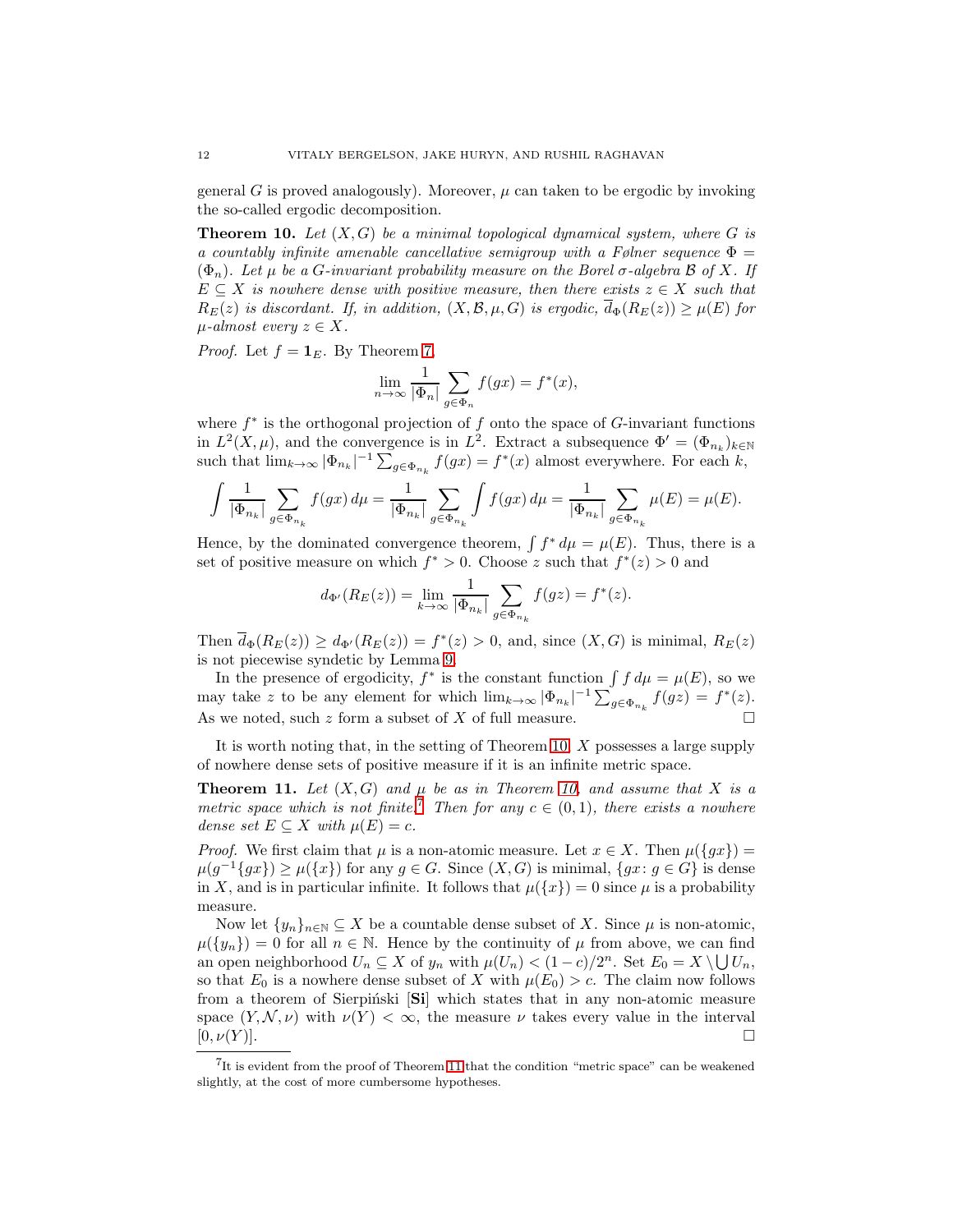<span id="page-12-0"></span>It is known that the set of squarefree numbers in N is discordant, and in this section we describe a wide-ranging generalization of this fact and examine in detail some special cases.

4.1. A characterization and a construction. We will prove non-piecewise syndeticity in two ways; the first uses a characterization (Lemma [12\)](#page-12-1) of non-piecewise syndetic sets, and the second uses Lemma [9.](#page-10-1) Ramsey theory aficionados will notice that Lemma [12](#page-12-1) can be rephrased as a characterization of sets satisfying the dual property, in the sense of Lemma [1,](#page-5-2) to piecewise syndeticity, often denoted by PS<sup>∗</sup> .

<span id="page-12-1"></span>**Lemma 12.** Let G be a countably infinite semigroup and let  $A \subseteq G$ . Then A is *not piecewise syndetic if and only if, for any finite*  $H \subseteq G$ *, there exists a syndetic*  $S \subseteq G$  such that  $HS \cap A = \emptyset$ .

*Proof.* Let  $H \subseteq G$  be finite and consider the set  $B_H = \{g \in G : Hg \cap A = \emptyset\}.$ Observe that  $B_H^c = H^{-1}A$ , since  $g \in B_H^c$  if and only if  $hg \in A$  for some  $h \in H$ . Thus, by Lemma [1,](#page-5-2)  $B_H$  is syndetic if and only if  $H^{-1}A$  is not thick. In particular,  $B_H$  is syndetic for all finite  $H \subseteq G$  if and only if A is not piecewise syndetic.

Before constructing non-piecewise syndetic sets using Lemma [12,](#page-12-1) we first recall a general group-theoretic form of the Chinese remainder theorem.[8](#page-12-2)

<span id="page-12-4"></span>Lemma 13 (Chinese remainder theorem). *Let* G *be a group with normal subgroups*  $N_1, \ldots, N_n$ , where  $n \geq 2$  and  $|G/N_1|, \ldots, |G/N_n|$  are pairwise coprime. Define  $N = \bigcap_{i=1}^{n} N_i$  and  $\varphi: G/N \to \prod_{i=1}^{n} G/N_i$  by  $\varphi(gN) = (gN_1, \ldots, gN_n)$ . Then  $\varphi$  is *an isomorphism.*

*Proof.* It is immediate from the first isomorphism theorem that  $\varphi$  is a well-defined injective homomorphism. So, it suffices to show that  $|G/N| \ge \prod_{i=1}^n |G/N_i|$ . Indeed, for each i,  $|G/N_i|$  divides  $|G/N|$  since  $|G/N| = |G/N_i| \cdot |N_i/N|$ . Thus the inequality holds since  $|G/N_1|, \ldots, |G/N_n|$  are pairwise coprime.

We now combine the Chinese remainder theorem with Lemmas [12](#page-12-1) and [9](#page-10-1) to obtain an abundance of non-piecewise syndetic sets. Although Lemma [12](#page-12-1) shows that we can remove "thicker and thicker" syndetic sets to produce non-piecewise syndetic sets, Theorem [14](#page-12-3) shows that in special situations (when the syndetic subsets are suitably "arithmetically/algebraically independent", as the Chinese remainder theorem will guarantee) this is not necessary.

<span id="page-12-3"></span>**Theorem 14.** Let G be a countably infinite group and  $(N_n)$  be a sequence of normal *finite-index subgroups of* G *such that for any*  $n \geq 2$ *, the subgroups*  $N_1, \ldots, N_n$ *satisfy the hypotheses of Lemma [13.](#page-12-4) Then, for any sequence*  $(g_n)$  *in*  $G$ *, the set*  $A = G \setminus \bigcup g_n N_n$  *is not piecewise syndetic.* 

In principle, the set  $A$  may be empty. Below we will see many examples where this is not the case. Notice that we can equivalently state the conclusion of Theorem [14](#page-12-3) as "every piecewise syndetic subset of G contains an element (in fact, infinitely many elements) of  $\bigcup g_nN_n$ ". We will give two proofs of this fact.

<span id="page-12-2"></span><sup>8</sup>A generalization of this form of the Chinese remainder theorem is described in the StackExchange discussion [SE2954401](https://math.stackexchange.com/questions/2954401/validation-for-a-conjecture-about-chinese-remainder-theorem-for-groups), although we will not need this generality.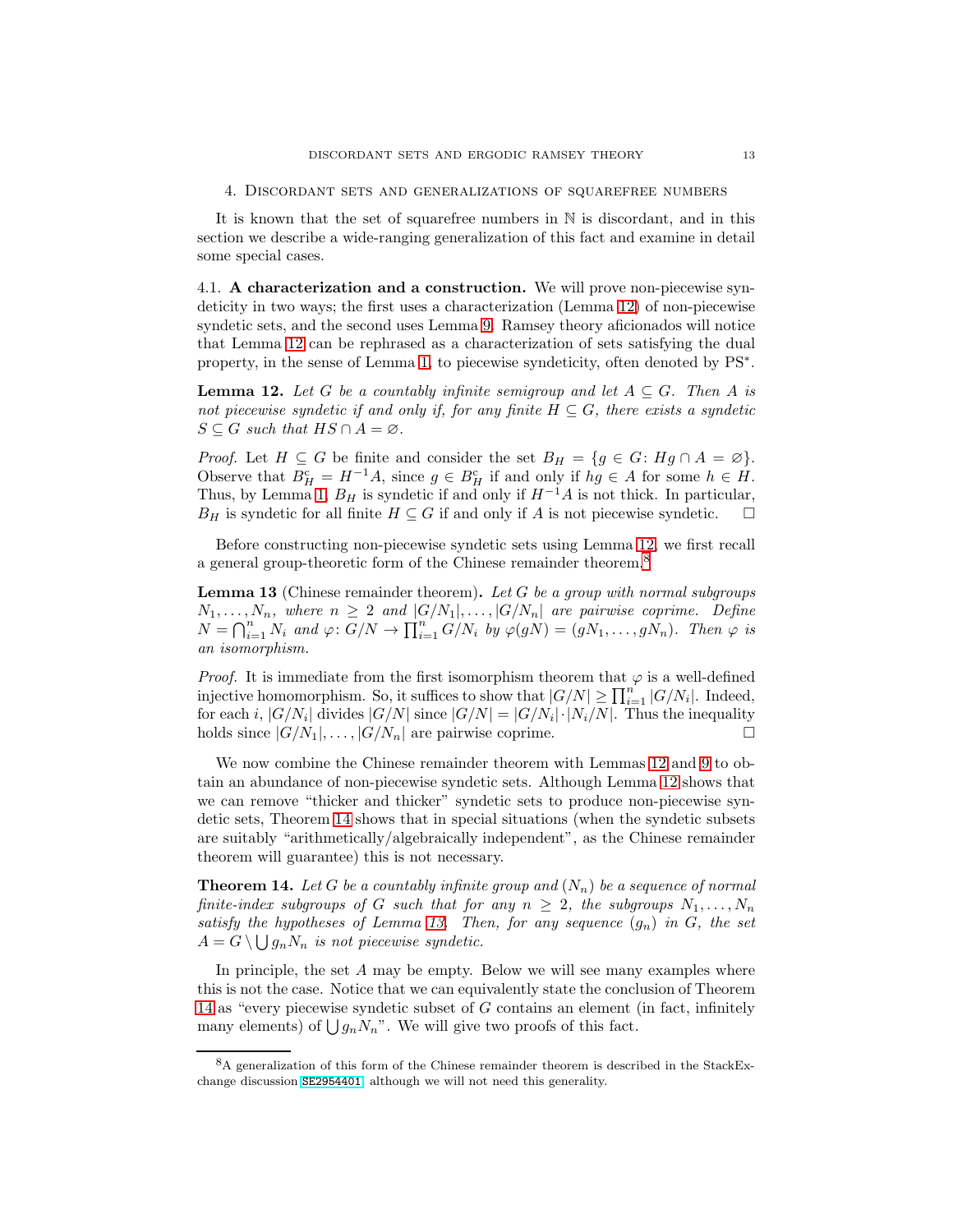*Proof 1.* Fix  $F = \{f_1, \ldots, f_n\} \subseteq G$ . Let  $N = \bigcap_{i=1}^n N_i$ , and let  $\varphi$  be the isomorphism guaranteed by the Chinese remainder theorem. Then, setting  $x =$  $\varphi^{-1}(f_1^{-1}g_1N_1,\ldots,f_n^{-1}g_nN_n)$ , we have  $f_ix \in g_iN_i$  for each  $i \in \{1,\ldots,n\}$ , so  $F(xN) \cap A = \emptyset$ . Since the subgroups  $N_i$  have finite index, N is syndetic, so Lemma [12](#page-12-1) completes the proof.

Our second proof of Theorem [14,](#page-12-3) though longer, uses Lemma [9](#page-10-1) and strengthens our analogy between discordant sets and nowhere dense sets of positive measure. In the remainder of this subsection we will use the definitions made in Subsections [2.4](#page-8-1) and [2.5.](#page-9-0)

*Proof 2.* Consider the Cantor space  $X = \prod G/N_n$ . Given  $h_1, \ldots, h_n \in G$ , define

<span id="page-13-0"></span>(2) 
$$
V(h_1, ..., h_n) = \{ \mathbf{x} \in X : x_i N_i = h_i N_i \text{ for each } i \in \{1, ..., n\} \}.
$$

Sets having the form given in  $(2)$  constitute an open base for the topology on X.

Let G act by componentwise multiplication on X, i.e.,  $g\mathbf{x} = (gx_nN_n)_{n\in\mathbb{N}}$ . The Chinese remainder theorem guarantees that this action is minimal. To see this, let  $\mathbf{x} \in X$  and  $h_1, \ldots, h_n \in G$  be given. By the Chinese remainder theorem, find  $h \in G$ so that  $(hN_1, \ldots, hN_n) = (h_1 x_1^{-1} N_1, \ldots, h_n x_n^{-1} N_n)$ . Then  $h\mathbf{x} \in V(h_1, \ldots, h_n)$ since  $hx_iN_i = hNi_i = h_ix_i^{-1}N_ix_i = h_iN_i$ . This proves that **x** has dense orbit.

<span id="page-13-1"></span>To apply Lemma [9,](#page-10-1) we simply observe that  $A = R_E((g_n^{-1}N_n)_{n \in \mathbb{N}})$ , where

(3) 
$$
E = \{ \mathbf{x} \in X : x_n N_n \neq N_n \text{ for each } n \in \mathbb{N} \}.
$$

The set  $E$  is nowhere dense, since it is closed and is not a superset of any set given in  $(2)$ .

As one might expect from this second proof, we can obtain a density result for Theorem [14](#page-12-3) by applying Theorem [10.](#page-11-0)

<span id="page-13-2"></span>**Theorem 15.** Let  $G$ ,  $X$ , and  $(N_n)$  be as in Proof 2 of Theorem [14,](#page-12-3) and set  $c_n = |G/N_n|$  for each  $n \in \mathbb{N}$ . Suppose G is amenable, possessing a Følner se*quence*  $Φ$ *. Let*  $μ$  *be the probability measure on the Borel*  $σ$ -algebra  $B$  *of*  $X$  *satisfying*  $\mu(V(h_1,\ldots,h_n)) = 1/(c_1\cdots c_n)$ . Finally, given  $\mathbf{x} \in X$ , set  $A_{\mathbf{x}} = G \setminus \bigcup x_n N_n$ . *Then, for*  $\mu$ -almost every  $\mathbf{x} \in X$ ,

(4) 
$$
\overline{d}_{\Phi}(A_{\mathbf{x}}) = \prod_{n \in \mathbb{N}} \left(1 - \frac{1}{c_n}\right).
$$

*Proof.* Since G acts minimally on X by isometries, the system  $(X, \mathcal{B}, \mu, G)$  is uniquely ergodic, and in particular ergodic. Let  $E \subseteq X$  be as in [\(3\)](#page-13-1), so that  $A_{\mathbf{x}} = R_E((x_n^{-1}N_n)_{n \in \mathbb{N}})$ . Then by Theorem [10,](#page-11-0) we have, for  $\mu$ -almost every  $\mathbf{x} \in X$ ,

<span id="page-13-3"></span>
$$
\overline{d}_{\Phi}(A_{\mathbf{x}}) = \mu(E) = \prod_{n \in \mathbb{N}} \left( 1 - \frac{1}{c_n} \right).
$$

(That  $\mu(E) = \prod (1 - 1/c_n)$  can be easily checked since E is closed.)

In practice, Theorem [15](#page-13-2) will not be useful for constructing explicit discordant sets as we cannot easily control for which  $x$  equation [\(4\)](#page-13-3) holds.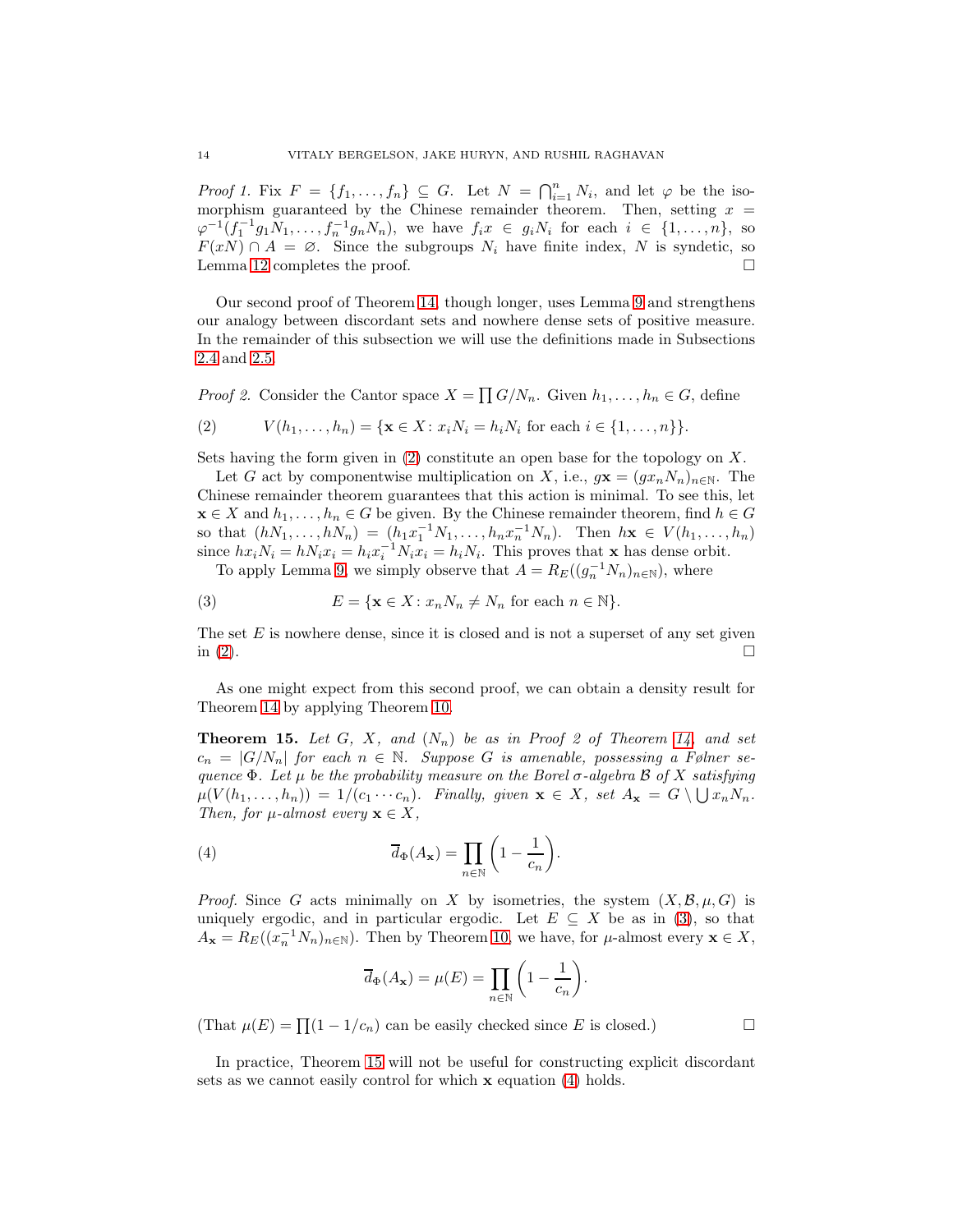<span id="page-14-2"></span>4.2. Some number-theoretic examples of discordant sets. In this subsection we apply Theorem [14](#page-12-3) to construct some discordant sets. In the following subsection we provide proofs of positive density for all but one of the constructions. The most primitive example is the following.

<span id="page-14-0"></span>**Example 16.** The set  $Q$  of squarefree integers is not piecewise syndetic:

$$
Q = \mathbb{Z} \setminus \bigcup_{p \text{ prime}} p^2 \mathbb{Z}.
$$

It is classical that  $d(Q) = 6/\pi^2$ , so that Q is discordant.

Example [16](#page-14-0) can be generalized a great deal. We provide five generalizations below.

<span id="page-14-1"></span>**Example 17.** Let  $\mathscr{B} = (b_n)$  be a sequence of pairwise coprime positive integers and let  $\mathcal{F}_{\mathscr{B}}$  denote the set of  $\mathscr{B}\text{-}free$  integers

$$
\mathcal{F}_{\mathscr{B}}=\mathbb{Z}\setminus\bigcup_{n\in\mathbb{N}}b_n\mathbb{Z},
$$

consisting of integers not divisible by any element of  $\mathscr{B}$ . Then  $\mathcal{F}_{\mathscr{B}}$  is not piecewise syndetic, and if  $\sum 1/b_n < \infty$ , then  $d(\mathcal{F}_{\mathscr{B}}) = \prod (1 - 1/b_n)$  [\[25](#page-34-19), Theorem 9, Section V.5]. We provide a proof of this fact below (Theorem [23\)](#page-16-0). A well-known but notable special case is that the set of k*-free integers*, those divisible by no perfect kth power, has density  $1/\zeta(k)$ .

**Example 18.** Let K be a finite extension of Q, let  $k \geq 2$ , and let  $Q_{K,k}$  denote the k*-free* integers K:

$$
Q_{K,k} = \mathcal{O}_K \setminus \bigcup_{\substack{\mathfrak{p} \subseteq \mathcal{O}_K \\ \text{prime ideal}}} \mathfrak{p}^k,
$$

where  $\mathcal{O}_K$  denotes the ring of integers in K. Using an appropriate ring-theoretic version of the Chinese remainder theorem, we may apply Theorem [14](#page-12-3) to show that  $Q_{K,k}$  is not piecewise syndetic. Moreover, as  $K/\mathbb{Q}$  is a finite extension,  $\mathcal{O}_K \cong \mathbb{Z}^d$ as additive groups, where d is the degree of  $K/\mathbb{Q}$ . Define  $\Phi$  to be a sequence of balls (pulled back from  $\mathbb{Z}^d$  to  $\mathcal{O}_K$  under this isomorphism), with respect to the  $L^1$ norm, centered at 0 and having increasing radius. Then  $d_{\Phi}(Q_{K,k}) = 1/\zeta_K(k)$  as shown in [\[17](#page-34-20), Corollary 4.6], where  $\zeta_K$  denotes the Dedekind zeta function of K. Equivalently,  $d_{\Phi}(Q_{K,k}) = \prod_{\mathfrak{p}} (1 - 1/N(\mathfrak{p})^k)$ , where  $N(\mathfrak{p})$  denotes the *absolute norm* of  $\mathfrak p$ , i.e., the cardinality of the residue field  $\mathcal O_K/\mathfrak p$ . Hence  $Q_{K,k}$  is discordant.

<span id="page-14-3"></span>**Example 19.** Given  $k \in \mathbb{N}$  and a prime p, write  $e_p(k)$  to denote the exponent on p in the prime factorization of k. In [\[4,](#page-33-1) Theorem 3.9], it is shown in a somewhat cumbersome way that, for any infinite set  $P$  of primes and any corresponding collection of nonempty subsets  $(Y_p)_{p \in P}$  of N, the set

$$
A = \{ k \in \mathbb{N} \colon e_p(k) \notin Y_p \text{ for each } p \in P \}
$$

is not piecewise syndetic. This strengthens the non-piecewise syndeticity result of Example [16](#page-14-0) and, in certain cases, Example [17,](#page-14-1) since it is clear that A is a superset of the  $(p^{\min(Y_p)})_{p \in P}$ -free numbers. Below, we state this result in better generality and deduce it easily from Theorem [14.](#page-12-3)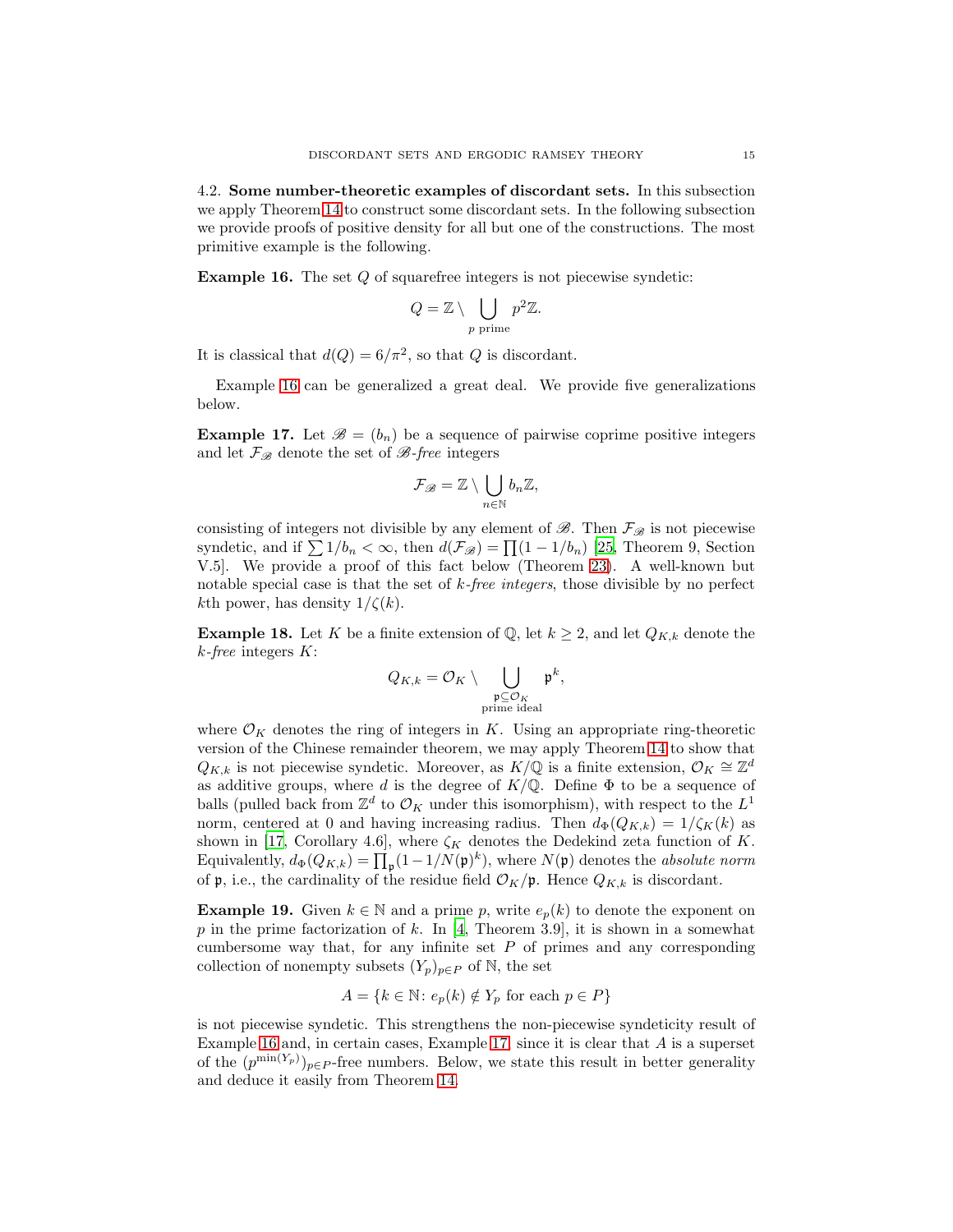Given any  $b \in \mathbb{N}$  and  $k \in \mathbb{Z}$ , define  $e_b(k)$  to be the largest power of b dividing k (set  $e_b(0) = \infty$ ). Now let  $\mathscr{B} = (b_n)$  be a sequence of pairwise coprime positive integers and let  $u = (u_n)$  be any sequence of positive integers. Define

$$
\mathcal{F}_{\mathcal{B}}^u = \{ k \in \mathbb{Z} \colon e_{b_n}(k) \neq u_n \text{ for each } n \in \mathbb{N} \}.
$$

Then  $\mathcal{F}_{\mathcal{B}}^u \subseteq \mathbb{Z} \setminus \bigcup (b_n^{u_n+1} \mathbb{N} + b_n^{u_n}),$  so  $\mathcal{F}_{\mathcal{B}}^u$  is not piecewise syndetic by Theorem [14.](#page-12-3) In Theorem [24](#page-17-0) below, we prove that, if  $\sum b_n^{-u_n} < \infty$ , then

$$
d(\mathcal{F}_{\mathscr{B}}^u) = \prod_{n \in \mathbb{N}} \bigg(1 - \frac{b_n - 1}{b_n^{u_n + 1}}\bigg).
$$

<span id="page-15-0"></span>**Example 20.** The set C consisting of pairs  $(a, b)$  of coprime integers can be expressed as

$$
C = (\mathbb{Z} \times \mathbb{Z}) \setminus \bigcup_{p \text{ prime}} (p\mathbb{Z} \times p\mathbb{Z}),
$$

making clear that  $C$  is not piecewise syndetic by Theorem [14.](#page-12-3) It is well known that  $d(C) = 6/\pi^2$ , which will follow from the more general Theorem [26](#page-18-0) (in other words, the probability that two "randomly chosen" integers are coprime is  $6/\pi^2$ ; see, e.g., [\[26,](#page-34-21) Theorem 332]). Many possible generalizations in this direction can be imagined.

<span id="page-15-1"></span>Example 21. Our final example will take place in a noncommutative setting. Consider the Heisenberg group  $H_3(\mathbb{Z})$ , the matrix group

$$
\left\{ \begin{pmatrix} 1 & a & c \\ 0 & 1 & b \\ 0 & 0 & 1 \end{pmatrix} : a, b, c \in \mathbb{Z} \right\}.
$$

Associating these matrices with triples  $(a, b, c)$ , we view  $H_3(\mathbb{Z})$  as  $\mathbb{Z}^3$  with the group operation  $(a_1, b_1, c_1) \cdot (a_2, b_2, c_2) = (a_1 + a_2, b_1 + b_2, a_1b_2 + c_1 + c_2)$ . For each  $n \in \mathbb{N}$ , the kernel  $n\mathbb{Z}^3$  of the entrywise reduction map  $H_3(\mathbb{Z}) \to H_3(\mathbb{Z}/n\mathbb{Z})$  is a normal subgroup of  $H_3(\mathbb{Z})$  of index  $n^3$ . Hence, for any sequence  $(b_n)$  of pairwise coprime positive integers, the set  $H_3(\mathbb{Z}) \setminus \bigcup b_n\mathbb{Z}^3$  is not piecewise syndetic in  $H_3(\mathbb{Z})$  by Theorem [14.](#page-12-3) We will see in Theorem [27](#page-19-1) that this set has density  $\prod (1 - 1/b_n^3)$  with respect to an appropriate Følner sequence in  $H_3(\mathbb{Z})$ .

4.3. Computing density. Before computing the density of some of the nonpiecewise syndetic sets we constructed in Subsection [4.2,](#page-14-2) we make some definitions and prove a general lemma.

Suppose we have a countably infinite amenable cancellative semigroup  $G$  with a Følner sequence Φ. Given a function  $f: G \to \mathbb{R}$ , we define

$$
\overline{A}_{\Phi}(f) = \limsup_{n \to \infty} \frac{1}{|\Phi_n|} \sum_{g \in \Phi_n} f(g),
$$

and likewise  $\underline{A}_{\Phi}(f)$  and  $A_{\Phi}(f)$  in the obvious way. We will be most interested in the case when  $A_{\Phi}(f)$  exists. Assuming this limit exists, it has some obvious but useful properties. First, given  $E \subseteq G$ , we have  $A_{\Phi}(\mathbf{1}_E) = d_{\Phi}(E)$ . Second, if  $f_1, f_2 \colon G \to \mathbb{R}$  satisfy  $f_1 \leq f_2$ , then  $A_{\Phi}(f_1) \leq A_{\Phi}(f_2)$ . Finally,  $f \mapsto A_{\Phi}(f)$  is *finitely additive*:  $A_{\Phi}(f_1 + f_2) = A_{\Phi}(f_1) + A_{\Phi}(f_2)$ .

In order to prove that a set of the form  $G \setminus \bigcup E_n$  has density, we will impose a number of nice properties on the family  $(E_n)$ . We adopt the notation  $E_I = \bigcap_{i \in I} E_i$ for  $I \subseteq \mathbb{N}$ . In addition, we use  $\mathcal{P}_k(\mathbb{N})$  to refer to the set of k-element subsets of N.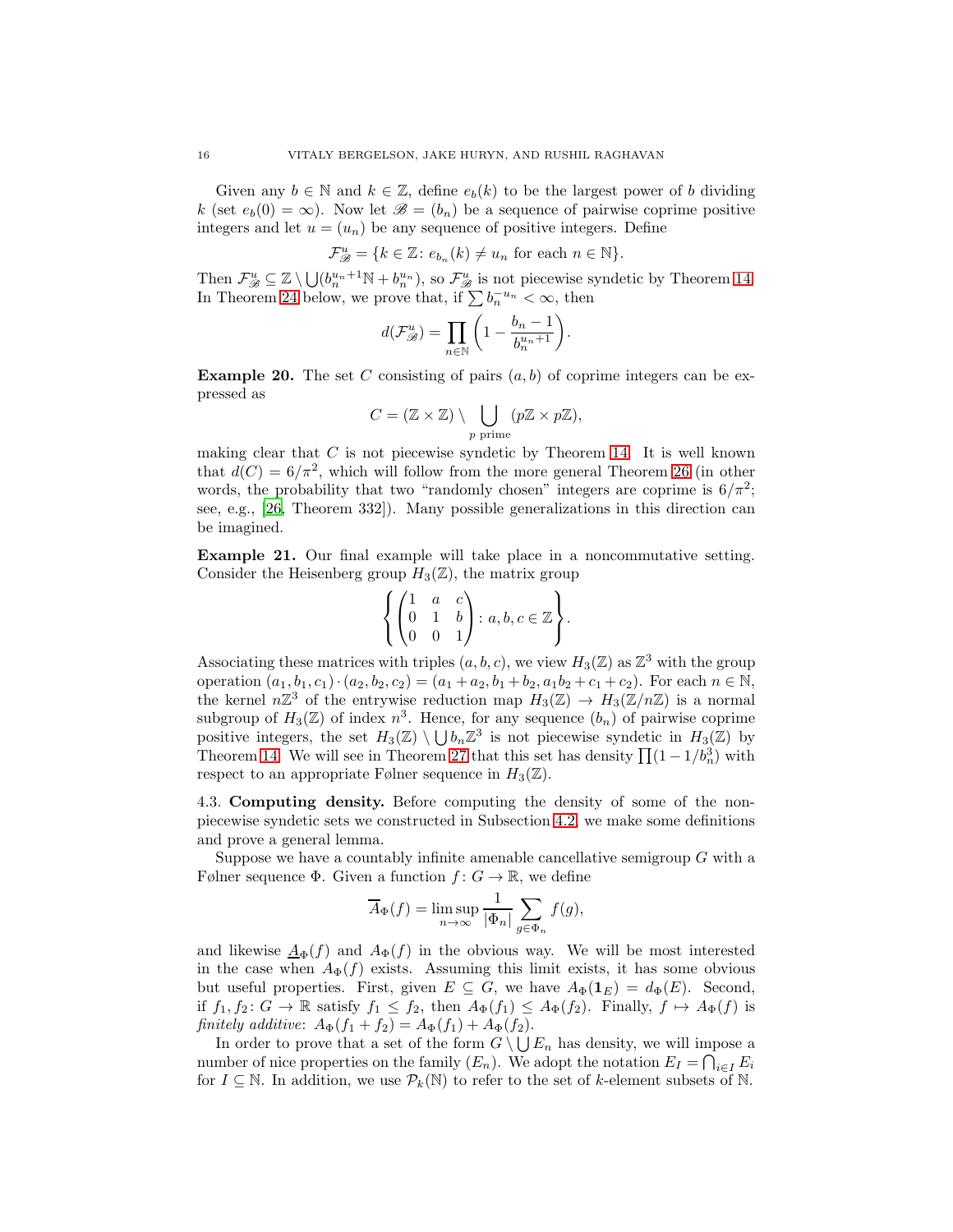Specifically, we say that  $(E_n)$  is  $\Phi$ -inclusion-exclusion good, or  $\Phi$ -*I.E.* good if

- (*a*)  $d_{\Phi}(E_n)$  exists for each  $n \in \mathbb{N}$ , and  $\sum_{n \in \mathbb{N}} d_{\Phi}(E_n) < \infty$ ;
- (*b*)  $E_I = \emptyset$  for every infinite  $I \subseteq \mathbb{N}$ ;
- (*c*) for every finite  $I \subseteq \mathbb{N}$ ,  $d_{\Phi}(E_I) = \prod_{i \in I} d_{\Phi}(E_i)$ ; and
- (*d*) for each  $k \in \mathbb{N}$ ,  $A_{\Phi}(\sum_{I \in \mathcal{P}_k(\mathbb{N})} \mathbf{1}_{E_I}) = \sum_{I \in \mathcal{P}_k(\mathbb{N})} d_{\Phi}(E_I)$ .

For Φ-I.E. good families, the following lemma states that an asymptotic version of the inclusion-exclusion principle holds.

<span id="page-16-2"></span>**Lemma 22.** *Suppose* G and  $\Phi$  are as above and  $(E_n)$  is a  $\Phi$ -I.E. good family of *subsets of* G. Write  $\mathcal{F} = G \setminus \bigcup E_n$ . Then  $d_{\Phi}(\mathcal{F}) = \prod_{n=1}^{\infty} (1 - d_{\Phi}(E_n)).$ 

*Proof.* By property (*c*) of Φ-I.E. goodness and the standard inclusion-exclusion principle,  $\overline{d}_{\Phi}(\mathcal{F}) \leq \prod_{i=1}^n (1 - d_{\Phi}(E_n))$ , since  $\mathcal{F} \subseteq G \setminus \bigcup_{i=1}^n E_i$  for each  $n \in \mathbb{N}$ . Now let  $n \in \mathbb{N}$ . Using the identity

$$
\prod_{n \in \mathbb{N}} (1 - x_n) = \sum_{n=0}^{\infty} (-1)^n \sum_{I \in \mathcal{P}_n(\mathbb{N})} \prod_{i \in I} x_i,
$$

which holds as long as  $\sum x_i < \infty$ , properties (*a*) and (*c*) of  $\Phi$ -I.E. goodness yield

$$
\prod_{n\in\mathbb{N}}(1-d_{\Phi}(E_n))=\sum_{n=0}^{\infty}(-1)^n\sum_{I\in\mathcal{P}_n(\mathbb{N})}d_{\Phi}(E_I).
$$

Thus  $d_{\Phi}(\mathcal{F}) = \prod (1 - d_{\Phi}(E_n))$  will follow if we can demonstrate that

$$
\underline{d}_{\Phi}(\mathcal{F}) \geq 1 - \sum_{i \in \mathbb{N}} d_{\Phi}(E_i) + \sum_{I \in \mathcal{P}_2(\mathbb{N})} d_{\Phi}(E_I) - \cdots - \sum_{I \in \mathcal{P}_{2n-1}(\mathbb{N})} d_{\Phi}(E_I).
$$

To do this, it suffices, by the finite additivity of  $f \mapsto A_{\Phi}(f)$  and property (*d*) of Φ-I.E. goodness, to show

<span id="page-16-1"></span>(5) 
$$
\mathbf{1}_{\mathcal{F}} \geq 1 - \sum_{i \in \mathbb{N}} \mathbf{1}_{E_i} + \sum_{I \in \mathcal{P}_2(\mathbb{N})} \mathbf{1}_{E_I} - \cdots - \sum_{I \in \mathcal{P}_{2n-1}(\mathbb{N})} \mathbf{1}_{E_I}.
$$

Let f denote the function on the right side of [\(5\)](#page-16-1) and let  $r \in \mathbb{N}$ . If  $r \in \mathcal{F}$ , then clearly  $f(r) = 1$ . Otherwise, due to property (b) of  $\Phi$ -I.E. goodness, we may suppose r is contained in exactly  $k \geq 1$  elements of  $(E_n)$ . Then

$$
f(r) = \sum_{i=0}^{2n-1} (-1)^i \binom{k}{i} = -\binom{k-1}{2n-1} \le 0,
$$

so indeed  $\mathbf{1}_{\mathcal{F}} \geq f$ . This verifies that  $\overline{d}_{\Phi}(\mathcal{F}) = \underline{d}_{\Phi}(\mathcal{F}) = \prod (1 - d_{\Phi}(E_n))$ .

Using this lemma, we compute the density of sets constructed in Examples [17](#page-14-1) and [19.](#page-14-3) The following two theorems use the standard Følner sequence  $({1,\ldots,n})_{n\in\mathbb{N}}$ in  $\mathbb N$ , which (as with the notation  $d$ ) we omit reference to.

<span id="page-16-0"></span>**Theorem 23.** Let  $\mathcal{B} = (b_n)$  be a sequence of pairwise coprime positive integers *satisfying*  $\sum 1/b_n < \infty$ . Then  $d(\mathcal{F}_{\mathscr{B}}) = \prod (1 - 1/b_n)$ .

*Proof.* We prove this statement for  $\mathcal{F}_{\mathscr{B}} = \mathbb{N} \setminus \bigcup b_n \mathbb{N}$  for convenience, but it is of no consequence, since  $\mathcal{F}_{\mathscr{B}}$  is symmetric about 0. We must show that  $(b_n\mathbb{N})$  is I.E. good (with respect to the standard Følner sequence as mentioned above). Only property  $(d)$  is not immediate. Notice that it suffices to prove the case  $k = 1$ , since any intersection of sets of the form  $b\mathbb{Z}$  again has this form.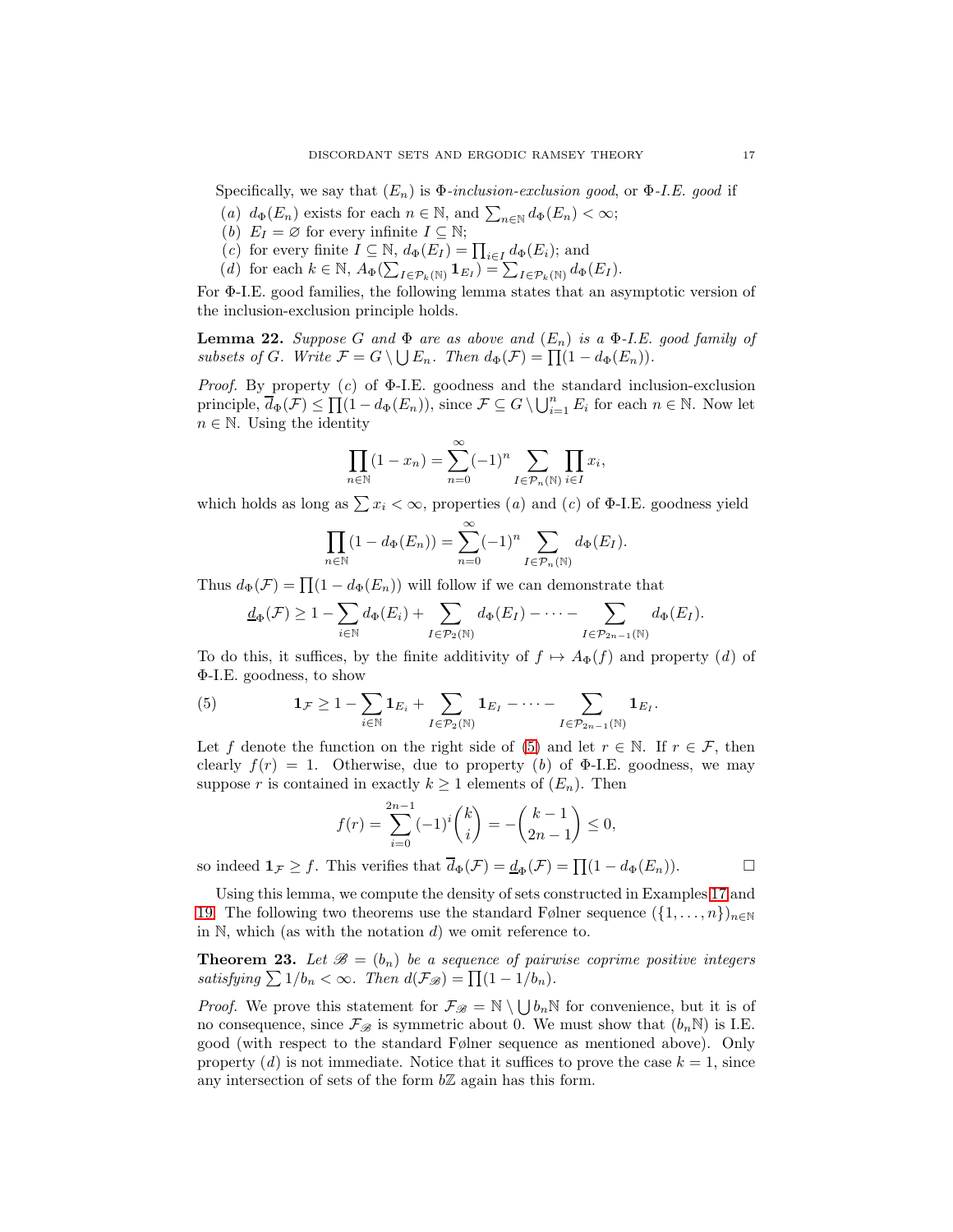Write  $f = \sum \mathbf{1}_{b_n}$ . Since  $\mathbf{1}_{b_1} \leq \mathbf{1}_{b_1} + \mathbf{1}_{b_2} \leq \cdots \leq f$ , clearly  $\underline{A}(f) \geq \sum \mathbf{1}/b_n$ . To prove  $\overline{A}(f) \leq \sum 1/b_n$ , the key point is that, for each  $k, n \in \mathbb{N}$ ,

$$
\frac{1}{k}\sum_{i=1}^k \mathbf{1}_{b_n\mathbb{N}}(i) \le \frac{1}{b_n},
$$

which is just a statement of the fact that there are no more than  $k/b_n$  multiples of  $b_n$  in  $\{1, \ldots, k\}$ . It follows that, for each  $k \in \mathbb{N}$ ,

$$
\frac{1}{k}\sum_{i=1}^k f(i) \le \sum_{n \in \mathbb{N}} \frac{1}{b_n},
$$

whence  $\overline{A}(f) = \underline{A}(f) = \sum 1/b_n$ . Thus  $(b_n \mathbb{N})$  is I.E. good.

<span id="page-17-0"></span>**Theorem 24.** Let  $\mathcal{B} = (b_n)$  be a sequence of pairwise coprime positive integers *and let*  $u = (u_n)$  *be a sequence of positive integers for which*  $\sum b_n^{-u_n} < \infty$ *. Then* 

$$
d(\mathcal{F}_{\mathcal{B}}^u) = \prod_{n \in \mathbb{N}} \bigg( 1 - \frac{b_n - 1}{b_n^{u_n + 1}} \bigg).
$$

*Proof.* As in Theorem [23](#page-16-0) we confine ourselves to N. For each  $n \in \mathbb{N}$  define  $B_n =$  $\{k \in \mathbb{N} : e_{b_n}(k) = u_n\}$ , so that  $\mathcal{F}_{\mathcal{B}}^u \cap \mathbb{N} = \mathbb{N} \setminus \bigcup B_n$ . We aim to show that  $(B_n)$ is an I.E. good family. (The density  $d(B_n)$  is easy to compute but is also derived below.) Clearly property (*b*) of I.E. goodness is satisfied.

Given  $I \subseteq \mathbb{N}$ , define also  $B_I = \bigcap_{i \in I} B_i$ ,  $b_I = \prod_{i \in I} b_i$ , and  $r_I = \prod_{i \in I} b_i^{u_i}$ . Observe that  $B_I \subseteq r_I \mathbb{N}$ . Define  $C_I = B_I/r_I$  to be the set of positive integers not divisible by  $b_i$  for any  $i \in I$ . Observe that  $C_I$  is  $b_I$ -periodic, i.e., for each  $k \in \mathbb{N}$ , one has  $k \in C_I$  if and only if  $b_I + k \in C_I$ . In particular,  $d(C_I) = |C_I \cap \{1, \ldots, b_I\}|/b_I$ . Now consider the isomorphism  $\varphi: \mathbb{Z}/b_I \mathbb{Z} \overset{\sim}{\to} \prod_{i \in I} \mathbb{Z}/b_i \mathbb{Z}$  afforded by the classical Chinese remainder theorem. An element  $x \in \mathbb{Z}/b_I\mathbb{Z}$  is in  $C_I$  if and only if  $\varphi(x)$  $\prod_{i\in I} (b_i - 1)$ . From this we get is nonzero in every coordinate, from which it follows that  $|C_I \cap \{1, \ldots, b_I\}|$ 

$$
d(B_I) = d(r_I C_I) = \frac{1}{b_I r_I} \prod_{i \in I} (b_i - 1) = \prod_{i \in I} \frac{b_i - 1}{b_i^{u_i + 1}} = \prod_{i \in I} d(B_i),
$$

proving that property  $(c)$  above holds for  $(B_n)$ . In addition, the formula we have obtained for  $d(B_i)$  and the hypotheses on  $\mathscr B$  and u verify property (a).

Now fix  $k \in \mathbb{N}$  and set  $f = \sum_{I \in \mathcal{P}_k(\mathbb{N})} \mathbf{1}_{B_I}$ . As in Theorem [23](#page-16-0) we have  $\underline{A}(f) \geq$  $\sum d(B_I)$ . To prove that  $\overline{A}(f) \leq \sum d(B_I)$ , fix  $\varepsilon > 0$ . Select  $N \in \mathbb{N}$  such that

$$
\sum_{\substack{I \in \mathcal{P}_k(\mathbb{N}) \\ \max(I) > N}} \frac{1}{r_I} < \frac{\varepsilon}{2}.
$$

Now let  $I \in \mathcal{P}_k(\mathbb{N})$  and note that, since  $B_I = r_I C_I$  where  $C_I$  is  $b_I$ -periodic, we have, for each  $a \in \mathbb{N}$  and  $m \ge ab_I r_I$ ,

$$
\frac{|B_I \cap \{1,\ldots,m\}|}{m} \leq \frac{(a+1) \cdot |B_I \cap \{1,\ldots,b_I r_I\}|}{ab_{I r_I}} = \frac{a+1}{a} \cdot d(B_I).
$$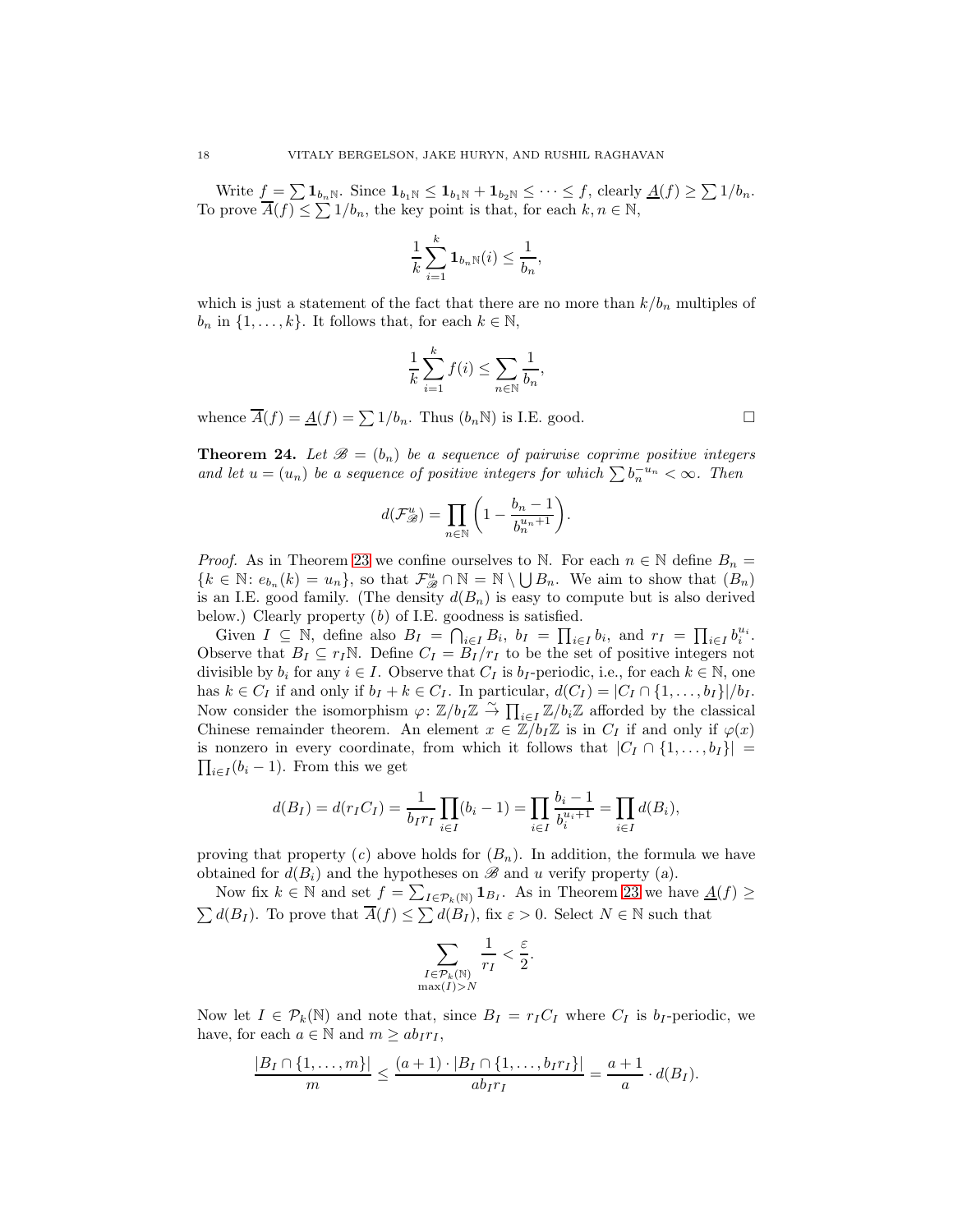Find  $a \in \mathbb{N}$  for which  $\sum_{I \in \mathcal{P}_k(\mathbb{N})} d(B_I)/a < \varepsilon/2$  and set  $R = \max_{I \in \mathcal{P}_k(\{1,\dots,N\})} b_I r_I$ . Then, for each  $m \ge aR$ ,

$$
\frac{1}{m} \sum_{k=1}^{m} f(k) = \sum_{I \in \mathcal{P}_k(\{1,\ldots,N\})} \frac{|B_I \cap \{1,\ldots,m\}|}{m} + \sum_{\substack{I \in \mathcal{P}_k(\mathbb{N}) \\ \max(I) > N}} \frac{|B_I \cap \{1,\ldots,m\}|}{m}
$$
\n
$$
\leq \sum_{I \in \mathcal{P}_k(\{1,\ldots,N\})} \frac{a+1}{a} \cdot d(B_I) + \sum_{\substack{I \in \mathcal{P}_k(\mathbb{N}) \\ \max(I) > N}} \frac{1}{r_I}
$$
\n
$$
< \left(\sum_{I \in \mathcal{P}_k(\mathbb{N})} d(B_I)\right) + \frac{\varepsilon}{2} + \frac{\varepsilon}{2}
$$

(we have  $|B_I \cap \{1, \ldots, m\}|/m \leq 1/r_I$  since  $B_I \subseteq r_I \mathbb{N}$ ). This verifies that  $(B_n)$  is indeed I.E. good and completes the proof.

We next compute the density of the sets constructed in Examples [20](#page-15-0) and [21.](#page-15-1) To do so, we will need a technical lemma.

<span id="page-18-1"></span>Lemma 25. *Let* G *and* H *be countably infinite amenable cancellative semigroups with Følner sequences* Φ *and* Ψ*, respectively. Let* (Dn) *be a* Φ*-I.E. good family of subsets of* G and  $(E_n)$  *be a* Ψ*-I.E. good family of subsets of* H. Then  $(D_n \times E_n)$  *is a*  $(\Phi \times \Psi)$ *-I.E. good family of*  $G \times H$ *, where*  $\Phi \times \Psi = (\Phi_n \times \Psi_n)_{n \in \mathbb{N}}$ *.* 

*Proof.* The fact that  $\Phi \times \Psi$  is a Følner sequence for  $G \times H$  is easy and left to the reader. We outline the proof that  $(D_n \times E_n)$  satisfies property  $(d)$  of  $(\Phi \times \Psi)$ -I.E. goodness; the others are straightforward. We have, for each  $k \in \mathbb{N}$ ,

$$
A_{\Phi\times\Psi}\left(\sum_{I\in\mathcal{P}_k(\mathbb{N})}\mathbf{1}_{D_I\times E_I}\right)=\lim_{n\to\infty}\sum_{I\in\mathcal{P}_k(\mathbb{N})}\frac{|D_I\cap\Phi_n|}{|\Phi_n|}\cdot\frac{|E_I\cap\Psi_n|}{|\Psi_n|}.
$$

But since

$$
A_{\Phi}\left(\sum_{I\in\mathcal{P}_k(\mathbb{N})}\mathbf{1}_{D_I}\right)=\lim_{n\to\infty}\sum_{I\in\mathcal{P}_k(\mathbb{N})}\frac{|D_I\cap\Phi_n|}{|\Phi_n|}=\sum_{I\in\mathcal{P}_k(\mathbb{N})}d_{\Phi}(D_I),
$$

and likewise with  $E_I$ , proving property  $(d)$  reduces to verifying the following claim: given doubly-indexed sequences  $(a_{k,n})$  and  $(b_{k,n})$  of nonnegative quantities satisfying

•  $\lim_{n\to\infty} a_{k,n} = a_k$  and  $\lim_{n\to\infty} b_{k,n} = b_k$  for each k, and

• 
$$
\lim_{n\to\infty} \sum_{k\in\mathbb{N}} a_{k,n} = \sum a_k < \infty
$$
 and  $\lim_{n\to\infty} \sum_{k\in\mathbb{N}} b_{k,n} = \sum b_k < \infty$ ,  
one has  $\lim_{n\to\infty} \sum_{k\in\mathbb{N}} a_{k,n} b_{k,n} = \sum a_k b_k$ .

<span id="page-18-0"></span>**Theorem 26.** Let  $d \geq 2$  and let  $(b_{n,1}), \ldots, (b_{n,d})$  be sequences such that, for each  $i, (b_{n,i})$  *consists of pairwise coprime positive integers. Then* 

$$
d\left(\mathbb{Z}^d\setminus \bigcup_{n\in\mathbb{N}} (b_{n,1}\mathbb{Z}\times\cdots\times b_{n,d}\mathbb{Z})\right)=\prod_{n\in\mathbb{N}} \left(1-\frac{1}{b_{n,1}\cdots b_{n,d}}\right).
$$

*Proof.* This follows from Lemma [22](#page-16-2) and Theorem [23](#page-16-0) via repeated applications of Lemma [25.](#page-18-1)  $\Box$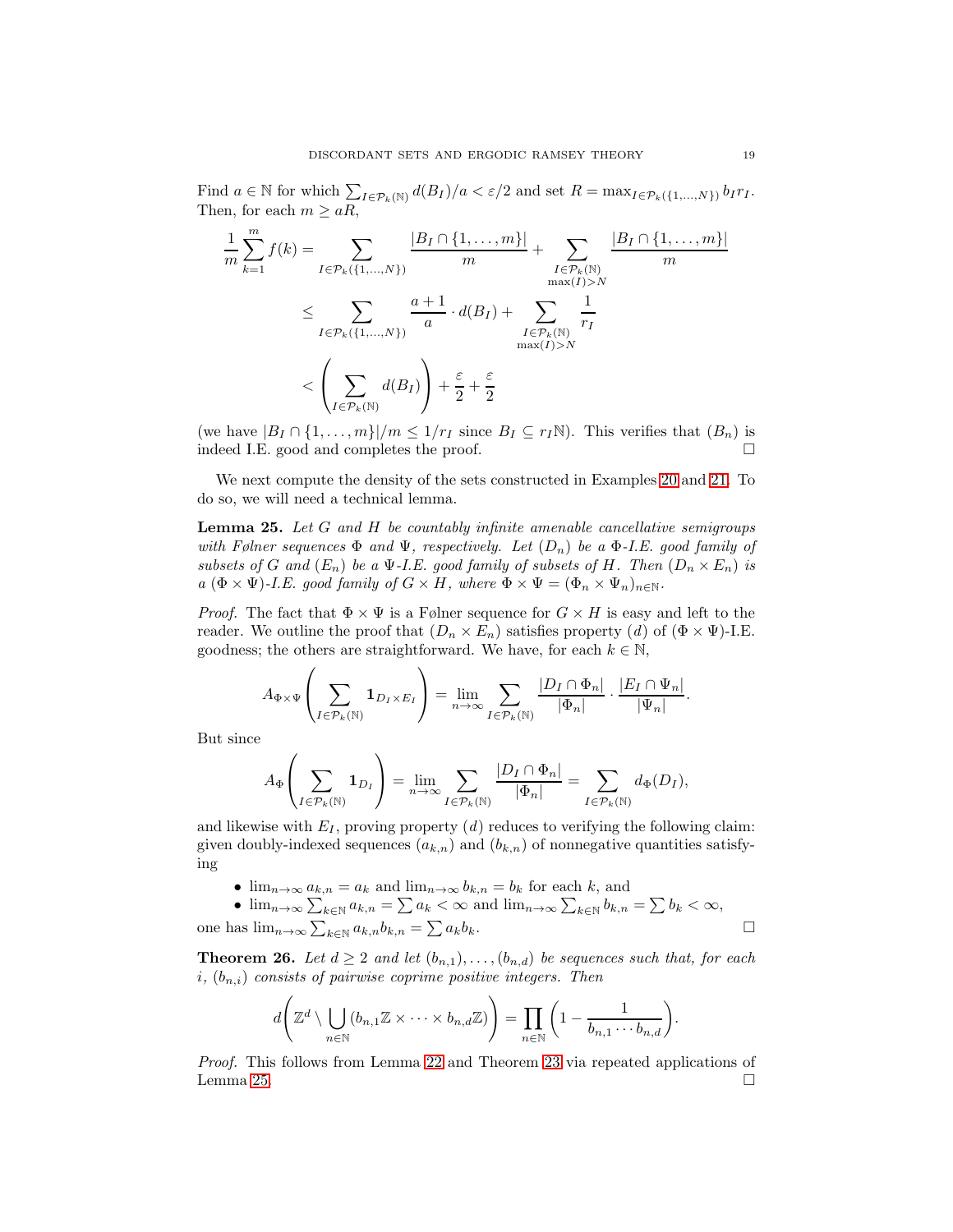To apply Lemma [25](#page-18-1) to the Heisenberg group  $H_3(\mathbb{Z})$ , viewed as  $\mathbb{Z}^3$  with the group operation described in Example [21,](#page-15-1) a laborious but straightforward computation shows that

<span id="page-19-2"></span>(6) 
$$
\Phi = (\{-n, \ldots, n\} \times \{-n^2, \ldots, n^2\} \times \{-n, \ldots, n\})_{n \in \mathbb{N}}
$$

is a Følner sequence in  $H_3(\mathbb{Z})$ .

<span id="page-19-1"></span>**Theorem 27.** Let  $(b_n)$  be a sequence of pairwise coprime positive integers. Then, *letting* Φ *be as in* [\(6\)](#page-19-2)*, we have*

$$
d_{\Phi}\Bigg(H_3(\mathbb{Z})\setminus\bigcup_{n\in\mathbb{N}}b_n\mathbb{Z}^3\Bigg)=\prod_{n\in\mathbb{N}}\bigg(1-\frac{1}{b_n^3}\bigg).
$$

*Proof.* We may again apply Lemma [22,](#page-16-2) Theorem [23,](#page-16-0) and Lemma [25](#page-18-1) to deduce that  $\mathbb{Z}^3 \setminus \bigcup b_n \mathbb{Z}^3$  is  $\Phi$ -I.E. good as a subset of  $(\mathbb{Z}^3, +)$  (notice that  $\Phi$ -I.E. goodness is unaffected by passing to a subsequence of  $\Phi$ —in our case from  $({-n, \ldots, n})_{n\in\mathbb{N}}$  to  $({-n<sup>2</sup>,...,n<sup>2</sup>})<sub>n\in\mathbb{N}}</sub>$ ). Since the definition of density does not depend on the group operation, we are done.

## 5. DISCORDANT SETS IN  $SL_2(\mathbb{Z})$

<span id="page-19-0"></span>Let G denote the free semigroup generated by a and b with identity  $1 \in G$ . It is well known that G is not amenable. To see why, suppose  $\Phi$  is a Følner sequence for G, and form the partition  $G = \{1\} \cup aG \cup bG$ . One of these parts must have positive upper density with respect to  $\Phi$ , and since  $\{1\}$  does not, suppose without loss of generality that  $c = \overline{d}_{\Phi}(aG) > 0$ . Then  $aG, baG, b^2 aG, \ldots$  are disjoint subsets of G each with upper density  $c > 0$ . But Lemma [3](#page-6-0) guarantees that this is impossible, which is our desired contradiction. This argument can be modified without too much difficulty to show that nonabelian free groups are not amenable, and moreover any group possessing a nonabelian free subgroup is not amenable.

We now turn our attention to the group  $SL_2(\mathbb{Z})$ . Since  $SL_2(\mathbb{Z})$  contains nonabelian free subgroups, $9$  it is not amenable. However, we will define a natural density-like notion for subsets of  $SL_2(\mathbb{Z})$  and construct sets which are large with respect to this notion but not piecewise syndetic. Although this density does not enjoy shift-invariance (which in the amenable case is assured by Følner sequences), we consider this result an interesting aside which has independent value. In particular, it makes more robust the analogy with nowhere dense sets of positive measure, showing that it extends beyond the amenable case.

We first leverage Theorem [14](#page-12-3) to produce an ample supply of non-piecewise syndetic subsets of  $SL_2(\mathbb{Z})$ . Recall the *congruence subgroups* of  $SL_2(\mathbb{Z})$ , which are subgroups of the form

$$
\Gamma(n) = \left\{ \begin{pmatrix} a & b \\ c & d \end{pmatrix} \in SL_2(\mathbb{Z}) : \begin{pmatrix} a & b \\ c & d \end{pmatrix} \equiv \begin{pmatrix} 1 & 0 \\ 0 & 1 \end{pmatrix} \pmod{n} \right\}.
$$

The subgroup  $\Gamma(n)$  is normal in  $SL_2(\mathbb{Z})$  for each  $n \in \mathbb{N}$  since it is the kernel of the homomorphism  $\varphi_n: SL_2(\mathbb{Z}) \to SL_2(\mathbb{Z}/n\mathbb{Z})$  defined by reducing each matrix entrywise modulo n.

<span id="page-19-3"></span><sup>&</sup>lt;sup>9</sup>For example, it is well-known that the matrices  $\begin{pmatrix} 1 & 2 \\ 0 & 1 \end{pmatrix}$  and  $\begin{pmatrix} 1 & 0 \\ 2 & 1 \end{pmatrix}$  generate a free subgroup of  $SL_2(\mathbb{Z})$  (see [\[33](#page-34-22)]).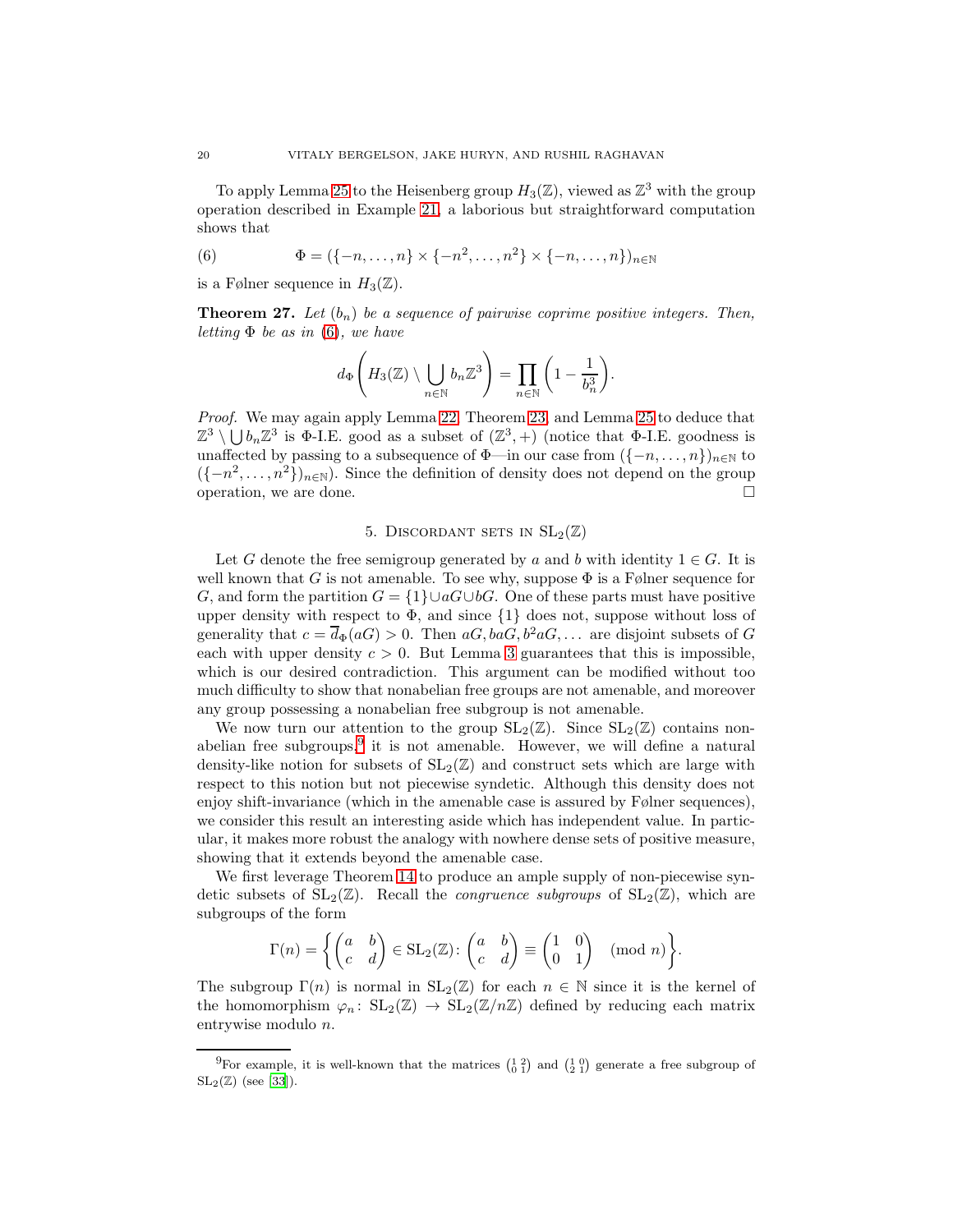<span id="page-20-0"></span>**Theorem 28.** Let  $(b_n)$  be a sequence of pairwise coprime positive integers, and *define*  $A = SL_2(\mathbb{Z}) \setminus \bigcup \Gamma(b_n)$ *. Then A is not piecewise syndetic.* 

*Proof.* Fix any coprime  $m, n \in \mathbb{N}$ . Since  $\Gamma(m) \cap \Gamma(n) = \Gamma(mn)$ , to apply Theorem [14](#page-12-3) it suffices to show that  $\Gamma(m)\Gamma(n) = SL_2(\mathbb{Z})$ . We claim that we may always find, for any  $T \in SL_2(\mathbb{Z}/m\mathbb{Z})$ , some  $S \in SL_2(\mathbb{Z})$  such that  $\varphi_m(S) = T$  and  $\varphi_n(S) = I$ . Granted this, fix  $S \in SL_2(\mathbb{Z})$ , and find  $S_1, S_2 \in SL_2(\mathbb{Z})$  such that  $\varphi_m(S_1) = \varphi_m(S)$ ,  $\varphi_n(S_1) = I, \ \varphi_m(S_2) = I, \text{ and } \varphi_n(S_2) = \varphi_n(S)$ . Then  $SS_1^{-1}S_2^{-1} \in \text{ker}(\varphi_m) \cap$  $\ker(\varphi_n) = \Gamma(mn)$ , so there exists  $T \in \Gamma(mn)$  such that  $S = (TS_2)S_1 \in \Gamma(m)\Gamma(n)$ . Hence  $\Gamma(m)\Gamma(n) = SL_2(\mathbb{Z})$ , as desired.

To prove the claim, let  $T = \begin{pmatrix} a & b \\ c & d \end{pmatrix}$ , treating the entries as elements of Z. Find  $x, y \in \mathbb{Z}$  such that  $mx + ny = 1$  and set

$$
S' = \begin{pmatrix} a' & b' \\ c' & d' \end{pmatrix} = \begin{pmatrix} mx + any & bny \\ cny & mx + dny \end{pmatrix},
$$

so  $S' \equiv T \pmod{m}$  and  $S' \equiv I \pmod{n}$ . Note that  $\det(S') \equiv 1 \pmod{mn}$ . It follows that  $gcd(a', b', mn) = 1$ . Letting q denote the product of primes dividing a' but not b', we see that  $a'$  and  $b' + mnq$  are coprime. Therefore, there exist  $u, v \in \mathbb{Z}$ such that  $a'u + (b' + mnq)v = 1$ . It also follows from  $\det(S') \equiv 1 \pmod{mn}$  that there exists  $s \in \mathbb{Z}$  such that

$$
\det\begin{pmatrix} a' & b'+mnq \\ c' & d' \end{pmatrix} = mns + 1.
$$

Then

$$
S = \begin{pmatrix} a' & b' + mnq \\ c' + mnsv & d' - mnsu \end{pmatrix}
$$

is an element of  $SL_2(\mathbb{Z})$  satisfying  $\varphi_m(S) = T$  and  $\varphi_n(S) = I$ .

We will now introduce a notion of density for subsets of  $SL_2(\mathbb{Z})$ . Define

$$
F_n = \left\{ \begin{pmatrix} a & b \\ c & d \end{pmatrix} \in \text{SL}_2(\mathbb{Z}) \colon |a|, |b|, |c|, |d| \leq n \right\}.
$$

We then define the *upper density* of  $A \subseteq SL_2(\mathbb{Z})$  to be

$$
\overline{d}(A) = \limsup_{n \to \infty} \frac{|A \cap F_n|}{|F_n|},
$$

and define  $\underline{d}$  and d analogously. We first make some crude estimates on the growth of the sets  $F_n$  and  $\Gamma(k) \cap F_n$ .

<span id="page-20-1"></span>**Lemma 29.** There is a positive integer N such that  $|F_n| \geq (12/\pi^2)n^2$  for all  $n \geq N$ .

*Proof.* We will produce, for sufficiently large n, at least  $(12/\pi^2)n^2$  matrices  $\begin{pmatrix} a & b \\ c & d \end{pmatrix} \in$  $SL_2(\mathbb{Z})$  such that  $\max\{|a|, |b|, |c|, |d|\} \in \{|a|, |b|\}$  and  $|a|, |b|, |c|, |d| \leq n$ . As we saw in Example [20,](#page-15-0)

$$
\lim_{n \to \infty} \frac{|\{a, b \in \mathbb{Z} : |a|, |b| \le n \text{ and } \gcd(a, b) = 1\}|}{(2n + 1)^2} = \frac{6}{\pi^2}.
$$

Thus there is a positive integer N such that for all  $n \geq N$ , there are at least  $(3/\pi^2)(2n+1)^2 > (12/\pi^2)n^2$  pairs  $(a, b)$  such that max $\{|a|, |b|\} \leq n$  and  $gcd(a, b)$ 1. Given such a pair  $(a, b)$ , using the Euclidean algorithm, we can find  $c, d \in \mathbb{Z}$ with  $|c| \le |a|$  and  $|d| \le |b|$  such that  $ad - bc = 1$ . Then  $\begin{pmatrix} a & b \\ c & d \end{pmatrix} \in F_n$ , as desired.  $\square$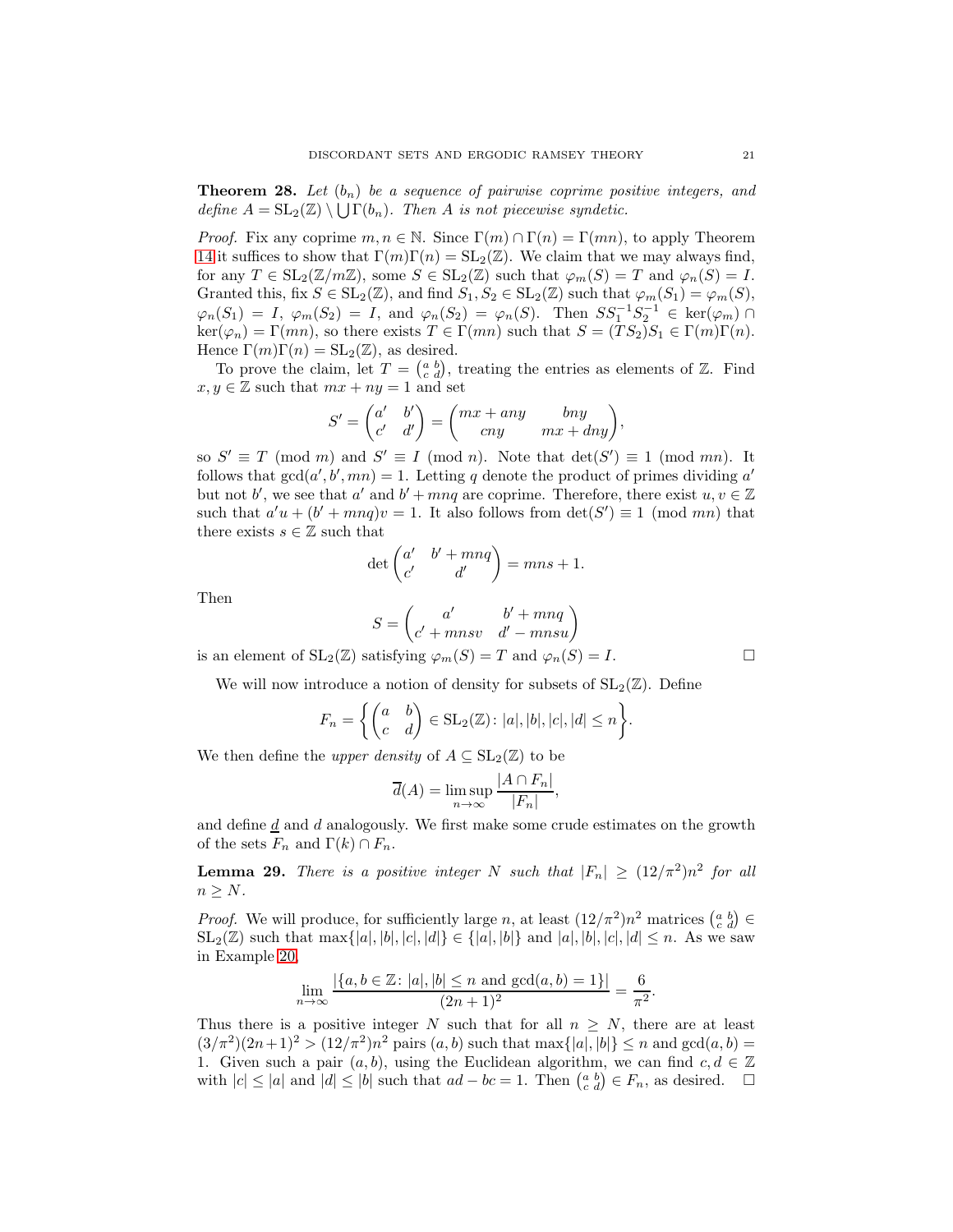<span id="page-21-1"></span>**Lemma 30.** For each  $k \geq 2$  and  $n \geq k$ , we have  $|\Gamma(k) \cap F_n| \leq (96/k^2)n^2$ .

*Proof.* Define

$$
\Lambda(k) = \left\{ \begin{pmatrix} a & b \\ c & d \end{pmatrix} \in \Gamma(k): \ \max\{|a|, |b|, |c|, |d|\} \in \{|a|, |b|\} \right\}.
$$

Given  $M \in \Gamma(k) \cap F_n$ , either M or the matrix given by swapping the rows and columns of M is in  $\Lambda(k) \cap F_n$ . Thus  $|\Gamma(k) \cap F_n| \leq 2 \cdot |\Lambda(k) \cap F_n|$ .

There are at most  $[(2n+1)/k]^2 \leq ((2n+1+k)/k)^2 \leq (4n/k)^2$  pairs  $(a, b) \in \mathbb{Z}^2$ with  $|a|, |b| \le n$  such that  $a \equiv 1 \pmod{k}$  and  $b \equiv 0 \pmod{k}$ . In particular, there are at most  $(4n/k)^2$  such pairs  $(a, b)$  with  $gcd(a, b) = 1$ . Given such a pair, one can find, using the Euclidean algorithm,  $c, d \in \mathbb{Z}$  such that  $ad - bc = 1$ ,  $|d| \leq |b|$ ,  $|c| < |a|$ . Then

$$
\{(x,y)\in\mathbb{Z}^2\colon ax-by=1\} = \{(d+mb, c+ma)\colon m\in\mathbb{Z}\},\
$$

so there are at most three pairs  $(x, y)$  such that  $ax - by = 1$  and  $\max\{|x|, |y|\} \le$  $\max\{|a|, |b|\}$ , and in particular there are at most three  $(x, y)$  such that  $\begin{pmatrix} a & b \\ y & x \end{pmatrix} \in$  $\Lambda(k) \cap F_n$ .

Combining all of this, we have  $|\Gamma(k) \cap F_n| \leq 6(4n/k)^2 = (96/k^2)n^2$  $\Box$ 

With these estimates, we can show that under certain conditions, the sets in Theorem [28](#page-20-0) have positive lower density.

**Theorem 31.** Let  $(b_n)$  be a sequence of pairwise coprime positive integers such *that*  $\sum 8\pi^2/b_n^2 < 1$ . *Then*  $A = SL_2(\mathbb{Z}) \setminus \bigcup \Gamma(b_n)$  *has positive lower density.* 

*Proof.* For  $2 \le n < b_m$ , the only element of  $\Gamma(b_m) \cap F_n$  is the identity matrix I. For  $m \geq 2$ , write  $\Gamma'(b_m) = \Gamma(b_m) \setminus \{I\}$  and  $\Gamma'(b_1) = \Gamma(b_1)$ , so that  $\bigcup \Gamma(b_m) = \bigcup \Gamma'(b_m)$ . Then, for  $2 \leq n < b_m$ , we have  $\Gamma'(b_m) \cap F_n = \emptyset$ , so

$$
A \cap F_n = F_n \setminus \bigcup_{b_m \leq n} (\Gamma'(b_m) \cap F_n).
$$

For sufficiently large  $n$ , we then have, applying Lemmas [29](#page-20-1) and [30,](#page-21-1)

$$
\frac{|A \cap F_n|}{|F_n|} \ge 1 - \sum_{b_m \le n} \frac{|\Gamma'(b_m) \cap F_n|}{|F_n|} \ge 1 - \sum_{b_m \le n} \frac{(96/b_m^2)n^2}{(12/\pi^2)n^2} \ge 1 - \sum_{m \in \mathbb{N}} \frac{8\pi^2}{b_m^2}.
$$

<span id="page-21-0"></span>Thus  $\underline{d}(A) \geq 1 - \sum 8\pi^2/b_n^2 > 0$ , as desired.

## 6. Recurrence and anti-recurrence

Let G be a countably infinite group. A set  $A \subseteq G$  is a *set of* (*measurable*) *recurrence* if for all measure preserving systems  $(X, \mathcal{B}, \mu, G)$  and for all  $Y \subseteq X$  with  $\mu(Y) > 0$ , there is a  $g \in A$  not equal to the identity such that  $\mu(Y \cap gY) > 0$ . Recall that in a measure-preserving system, we assume  $\mu(X) = 1$ , so sets of recurrence exist (for example, take  $A = G$ ).

Call  $A \subseteq G$  an *anti-recurrence set*, or an AR set, if for all  $g \in G$ , g A is not a set of recurrence. We will begin by showing that any piecewise syndetic set is a shift of a set of recurrence, so any AR set with positive upper density is therefore discordant.

**Lemma 32.** Let  $T \subseteq G$  be thick. Then T is a set of recurrence.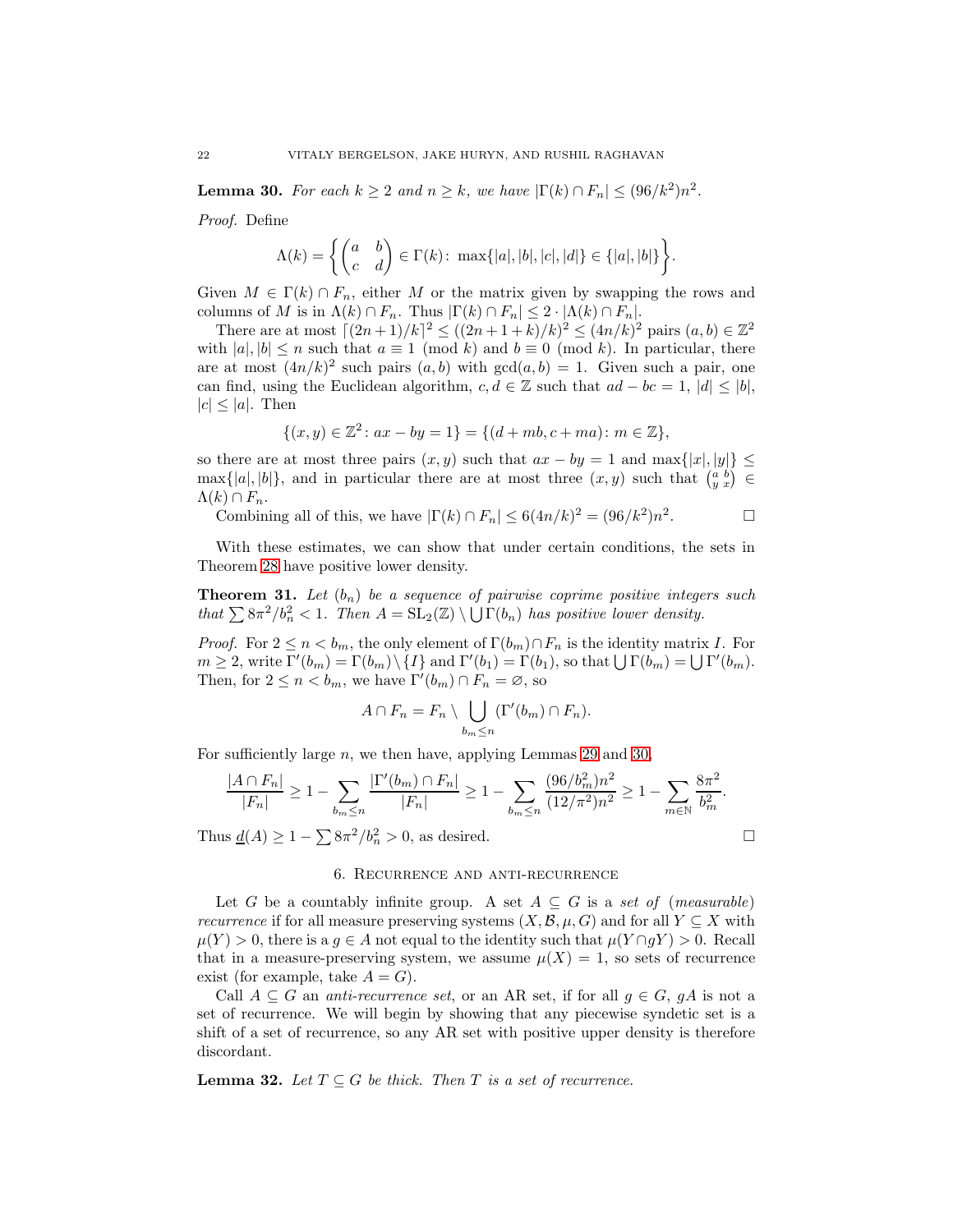*Proof.* Let  $T \subseteq G$  be thick. First, we will show that there is an infinite sequence  $(g_n)$  of elements of G such that for all pairs  $i, j \in \mathbb{N}$  with  $i < j$ , we have  $g_i^{-1}g_j \in T$ . Indeed, such a set can be constructed recursively: given  $g_1, \ldots, g_n$ , we can find  $g_{n+1}$ such that  $\{g_1^{-1}, g_2^{-1}, \ldots, g_n^{-1}\}g_{n+1} \subseteq T$ .

Let  $(X, \mathcal{B}, \mu, G)$  be a measure preserving system, and let  $Y \subseteq X$  have  $\mu(Y) > 0$ . There exist  $g_i, g_j$  with  $i < j$  such that  $\mu(g_i Y \cap g_j Y) > 0$ . Then,  $\mu(Y \cap g_i^{-1} g_j Y) > 0$ , as desired.  $\Box$ 

**Lemma 33.** Let  $A \subseteq G$  be a set of recurrence partitioned as  $A = \bigcup_{i=1}^{r} A_i$ . Then *at least one* A<sup>i</sup> *is a set of recurrence.*

*Proof.* Assume that no  $A_i$  is a set of recurrence. Then, for each i, there is a measure preserving system  $(X_i, \mathcal{B}_i, \mu_i, G)$  and  $Y_i \subseteq X_i$  with  $\mu_i(Y_i) > 0$  such that for all  $g \in A_i$  we have  $\mu_i(Y_i \cap gY_i) = 0$ . The actions of G on each  $X_i$  induce an action on  $X = X_1 \times \cdots \times X_n$ , which is measure preserving with respect to the product measure  $\mu$  of the measures  $\mu_i$ . Let  $Y = Y_1 \times \cdots \times Y_n$ . We have  $\mu(Y_1 \times \cdots \times Y_n) > 0$ , but for all  $g \in A$ , since  $g \in A_i$  for some i, we have  $\mu_i(Y_i \cap gY_i) = 0$ , and thus  $\mu(Y \cap gY) = 0$ . Therefore, A is not a set of recurrence. This establishes the  $\Box$  contrapositive.

### Theorem 34. *If* A *is AR, then* A *is not piecewise syndetic.*

*Proof.* Apply Lemma [5](#page-7-2) with  $A = \{gA: A \text{ is a set of recurrence}\}\)$ , noting the previous two lemmas.

In [\[5\]](#page-33-5), it is noted that Straus' example of a discordant set is also an AR set. We will follow their terminology and refer to AR sets with positive upper density as Straus sets. In what follows, we investigate the question of whether a given discordant set is a Straus set. We begin by showing that Example [17](#page-14-1) provides large class of non-examples.

**Theorem 35.** Let  $\mathcal{B} = (b_n)$  be a sequence of pairwise coprime positive integers *such that*  $\sum 1/b_n < \infty$ *. Define*  $\mathcal{F}_{\mathcal{B}} = \mathbb{Z} \setminus \bigcup b_n \mathbb{Z}$ *. Then*  $\mathcal{F}_{\mathcal{B}}$  *is a discordant set which is not AR.*

*Proof.* As noted in Example [17,](#page-14-1)  $\mathcal{F}_{\mathcal{B}}$  is discordant. Now let  $b \in \mathcal{F}_{\mathcal{B}}$ . By [\[12,](#page-34-7) Theorem 2.8],  $\mathcal{F}_{\mathscr{B}} - b$  contains an IP set. Since IP sets are sets of recurrence,  $\mathcal{F}_{\mathscr{B}}$  − b is also a set of recurrence, and hence  $\mathcal{F}_{\mathscr{B}}$  cannot be an AR set.  $□$ 

Not all countably infinite amenable groups admit Straus sets. For example, in the group of finitely supported even permutations of N, every set with positive upper Banach density is a set of recurrence (in fact, such a set must be IP). In [\[5,](#page-33-5) Theorem 1.23], it is shown that Straus sets exist in a locally compact, second countable, amenable group if and only if the von Neumann kernel of that group is not cocompact. In such groups, for all  $\varepsilon > 0$ , there is a Straus set E with  $d(E) > 1 - \varepsilon$ . Thus, it is natural to ask whether such a group has a Straus set E with  $d(E) = c$  for each  $c \in (0, 1)$ . We prove that this is the case for all countably infinite abelian groups in Theorem [38.](#page-24-0) First, we need the following lemma, a special case of a lemma appearing in [\[5](#page-33-5)].

<span id="page-22-0"></span>Lemma 36 (cf. [\[5](#page-33-5), Lemma 5.1]). *Let* G *be a countably infinite amenable group and let*  $\Phi$  *be a Følner sequence in G. Let*  $(A_n)$  *be a sequence of subsets of G such that*  $d_{\Phi}(A_n)$  *exists for every*  $n, \sum d_{\Phi}(A_n) < \infty$ *, and*  $d_{\Phi}(A_1 \cup \cdots \cup A_n)$  *exists*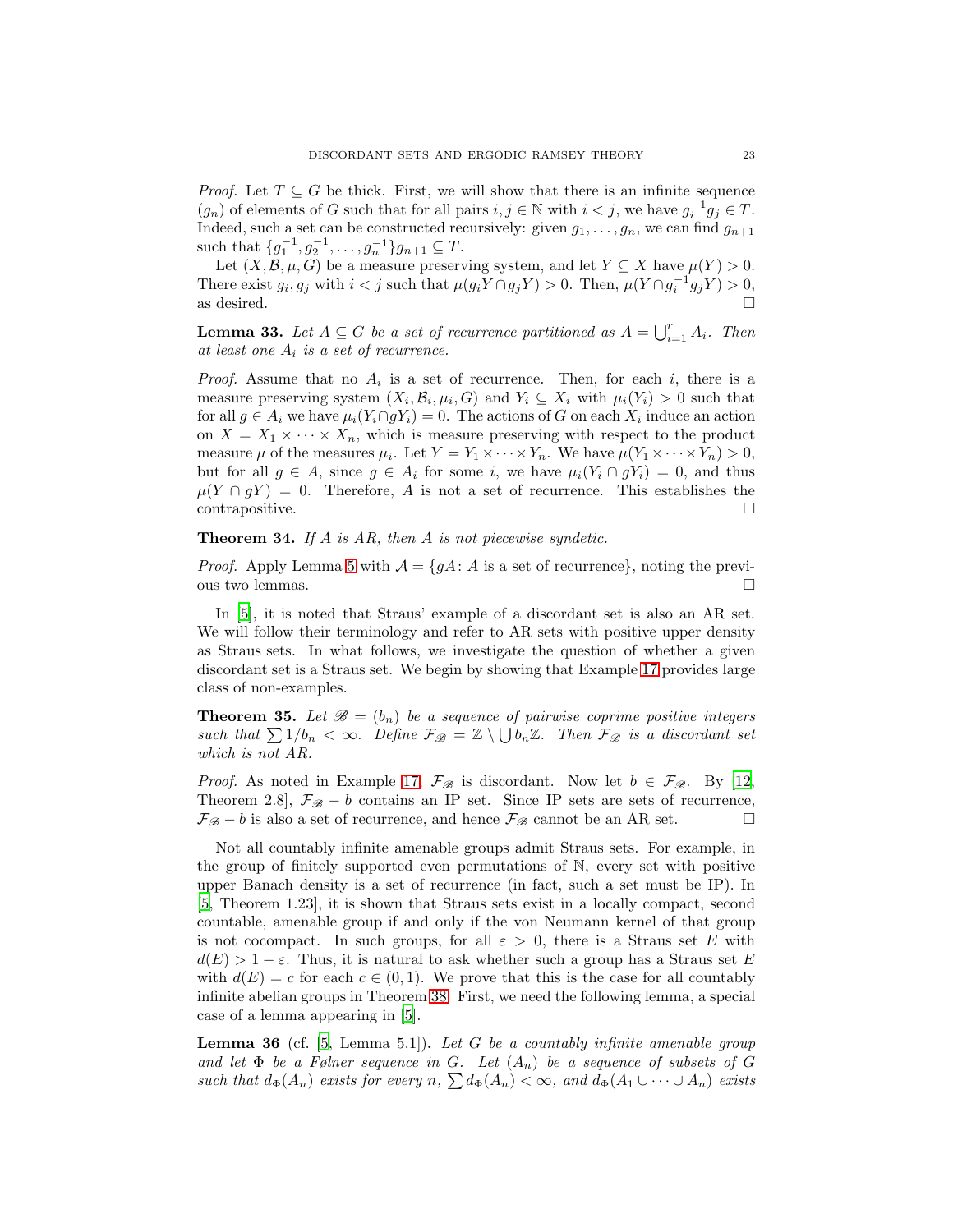*for every n*. Then there are cofinite subsets  $A'_n \subseteq A_n$  such that for  $C = \bigcup A'_n$ ,  $d_{\Phi}(C) = \lim d_{\Phi}(A_1 \cup \cdots \cup A_n).$ 

Before proving Theorem [38,](#page-24-0) we give a proof of the case  $G = \mathbb{Z}$  which does not rely on tools from ergodic theory. This also serves as a model of the proof of Theorem [38](#page-24-0) for arbitrary discrete countably infinite abelian groups.

For the proof of Theorem [37,](#page-23-0) the notion of *well-distribution* for a sequence in T will be used. For a more detailed exposition of this theory, see [\[31](#page-34-23)]. A sequence  $(x_n)$  in T is called *well-distributed* if for any measurable  $A \subseteq T$  with  $\mu(\partial A) = 0$ ,

$$
\lim_{N-M \to \infty} \frac{1}{N-M} \sum_{n=M+1}^{N} \mathbf{1}_{A}(x_{n}) = \mu(A),
$$

where  $\mu$  is the Lebesgue measure and  $\partial A$  is the boundary of A, i.e., the closure of A minus the interior of A. Equivalently,  $(x_n)$  is well-distributed if for any Følner sequence  $\Phi$  in  $\mathbb Z$  and any measurable  $A \subseteq \mathbb T$  with  $\mu(\partial A) = 0$ ,

$$
\lim_{n \to \infty} \frac{1}{|\Phi_n|} \sum_{k \in \Phi_n} \mathbf{1}_A(x_k) = \mu(A).
$$

<span id="page-23-0"></span>**Theorem 37.** Let  $c \in (0,1)$  and let  $\Phi$  be a Følner sequence in  $\mathbb{Z}$ . Then, there is a *Straus set*  $A \subseteq \mathbb{Z}$  *such that*  $d_{\Phi}(A) = c$ *.* 

*Proof.* Let  $t \in (0,1)$ , and let  $\alpha \in \mathbb{T}$  be irrational. For a set  $A \subseteq \mathbb{T}$ , let  $R_A$  denote  ${n \in \mathbb{Z} : n\alpha \in A}$ . For  $n \ge 0$ , let  $r_n = t/((2n+1) \cdot 2^{n+1})$ , let

$$
B_n = \bigcup_{k=-n}^{n} (-r_n + k\alpha, r_n + k\alpha),
$$

and let  $C_n = \bigcup_{k=0}^n B_k$ . Since each of  $B_n$  and  $C_n$  have boundaries with measure zero, and since  $(n\alpha)$  is well-distributed in  $\mathbb{T}$ , we have  $d_{\Phi}(R_{B_n}) = \mu(B_n)$  and  $d_{\Phi}(R_{C_n}) =$  $\mu(C_n)$  for all n. Since  $\sum \mu(B_n) \leq 2t$ , by Lemma [36,](#page-22-0) there are cofinite subsets  $R'_{B_n} \subseteq R_{B_n}$  such that

$$
d_{\Phi}\left(\bigcup_{n=0}^{\infty} R'_{B_n}\right) = \lim_{n \to \infty} \mu(C_n) = \mu\left(\bigcup_{n=0}^{\infty} B_n\right).
$$

Let  $f_n(t) = \mu(C_n)$ , and let  $f(t) = \lim_{n \to \infty} f_n(t)$ . For all t,

$$
|f(t) - f_n(t)| \le \sum_{k=n+1}^{\infty} \mu(B_k) \le \frac{1}{2^n},
$$

so the convergence is uniform. Since the boundary of each interval has measure zero, the functions  $f_n$  are continuous, so f is continuous. Moreover,  $\lim_{t\to 1} f(t) = 1$  (since  $\lim_{t\to 1}\mu(B_0)=1$  and  $\lim_{t\to 0}f(t)=0$ , so we can choose t so that  $d_{\Phi}\left(\bigcup R'_{B_n}\right)=$ 1 – c. Let  $A = \mathbb{Z} \setminus \bigcup R'_{B_n}$ . Then,  $d_{\Phi}(A) = c$ . It remains to show that A is AR. Let  $k \in \mathbb{Z}$ . Then

$$
(A - k) \cap \left\{ n \in \mathbb{Z} \colon \left( \frac{-r_k}{2} + n\alpha, \frac{r_k}{2} + n\alpha \right) \cap \left( \frac{-r_k}{2}, \frac{r_k}{2} \right) \neq \varnothing \right\}
$$

is finite, so  $A - k$  cannot be a set of recurrence.

In fact, a version of Theorem [37](#page-23-0) holds true for all countably infinite abelian groups.

$$
\Box
$$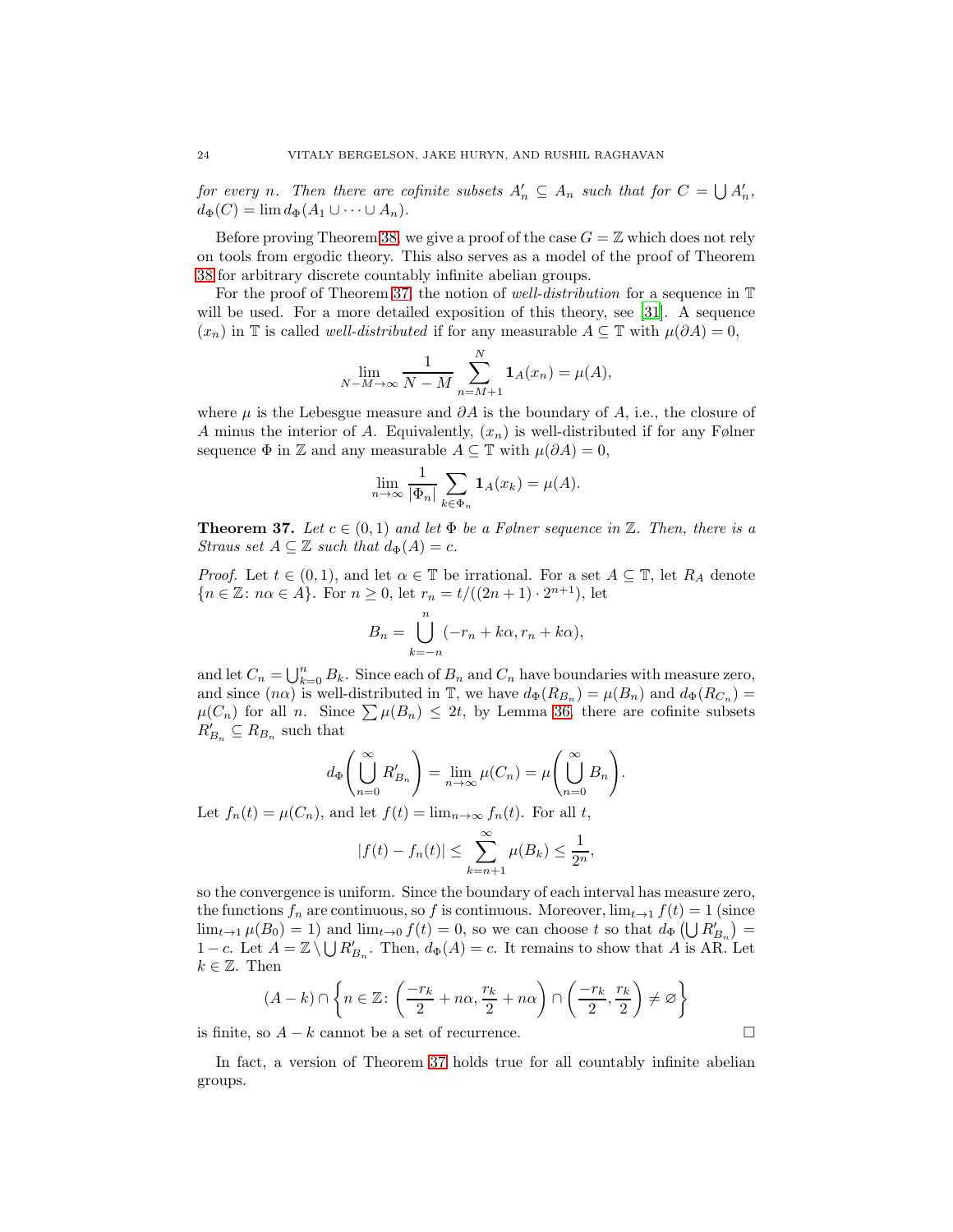<span id="page-24-0"></span>**Theorem 38.** Let G be a (discrete) countably infinite abelian group. Let  $c \in (0,1)$ , *and let*  $\Phi$  *be a Følner sequence in G. Then, there is a Straus set*  $A \subseteq G$  *such that*  $d_{\Phi}(A) = c.$ 

*Proof.* We will construct a compact abelian group X and a homomorphism  $\varphi: G \to$ X with dense image. Depending on G, this construction can occur three different ways.

First, assume that  $G$  has an element of infinite order, i.e.,  $G$  is not a torsion group. We define a homomorphism from G to  $X = \mathbb{T}$  as follows. By [\[20,](#page-34-24) Theorems] 23.1 and 24.1], G can be embedded in  $T \oplus \bigoplus_{\mathbb{N}} \mathbb{Q}$ , where T is a torsion group. Let  $\iota$  be the embedding from G into this direct sum. Let g be an element of G with infinite order. Then, there is a projection  $\rho$  from  $T \oplus \bigoplus_{\mathbb{N}} \mathbb{Q}$  onto  $\mathbb Q$  such that  $\rho(\iota(g))$  is nonzero. Choose an irrational  $\alpha \in \mathbb{T}$ . Then the map  $h \mapsto \rho(\iota(h))\alpha$  is a homomorphism from G to T with dense image, so in this case, we will let  $X = T$ and let  $\varphi: G \to \mathbb{T}$  be such that  $\varphi(h) = \rho(\iota(h))\alpha$ .

Next, assume that G is a torsion group. For p a prime and  $n \in \mathbb{N}$ , let  $H_{p,n}$  be the Prüfer p-group  $\mathbb{Z}[p^{\infty}]$ . (By definition, for  $n_1, n_2 \in \mathbb{N}$ ,  $H_{p,n_1} \cong H_{p,n_2}$ .) By [\[20,](#page-34-24) Theorems 23.1 and 24.1], G can be embedded into  $\bigoplus_{p \text{ prime}} \bigoplus_{n \in \mathbb{N}} H_{p,n}$ . Let i be the corresponding inclusion map, and let  $\pi_{p,n}$  be the projection from the direct sum onto  $H_{p,n}$ . For convenience, we abbreviate  $\rho_{p,n} = \pi_{p,n} \circ i$ . There are two cases.

First, assume there is some pair  $(p, n)$  such that  $|\rho_{p,n}(G)|$  is infinite. Note that  $H_{p,n}$  is isomorphic to the subgroup  $\{a/p^k : a \in \mathbb{Z}, k \in \mathbb{N}\}\$  of  $\mathbb{T}$ ; call this isomorphism  $\psi$ . Let  $\varphi = \psi \circ \rho_{p,n}$ . Then  $\varphi: G \to \mathbb{T}$  is a homomorphism with dense image, so we set  $X = T$ .

On the other hand, assume that for all pairs  $(p, n)$ ,  $|\rho_{p,n}(G)|$  is finite. Then G is embedded in  $\bigoplus_p \bigoplus_n \rho_{p,n}(G)$ . Since G is a subgroup of a direct sum of finite cyclic groups, by [\[20](#page-34-24), Theorem 18.1], there is an infinite sequence  $(n_j)_{j\in\mathbb{N}}$  of integers greater than 1 such that  $G \cong \bigoplus_{j} \mathbb{Z}/n_j\mathbb{Z}$ . We will assume without loss of generality that  $n_{j+1} \geq n_j$  for all  $j \in \mathbb{N}$ . Then there is a dense embedding  $\varphi$  from  $G \cong$  $\bigoplus_j \mathbb{Z}/n_j\mathbb{Z}$  to the group  $X = \prod_j \mathbb{Z}/n_j\mathbb{Z}$ . For each  $n_j$ , define a metric  $\delta_j$  on  $\mathbb{Z}/n_j\mathbb{Z}$  by  $\delta_j([x],[y]) = \min_{k \in \mathbb{Z}} |x-y+kn_j|$ , where  $x, y \in \mathbb{Z}$  and  $[x]$  and  $[y]$  are the equivalence classes of x and y in  $\mathbb{Z}/n_j\mathbb{Z}$ . Observe that  $\delta_j(x, y) \in \{0, 1, \ldots, \lfloor n_j/2 \rfloor\}$  for all  $x, y \in$  $\mathbb{Z}/n_j\mathbb{Z}$ . We can give X the product metric  $\delta(\mathbf{x}, \mathbf{y}) = \sum_{j \in \mathbb{N}} n_j^{-2j} \delta_j(x_j, y_j)$ . The Haar measure  $\mu$  on X is the product measure of the normalized counting measures on each  $\mathbb{Z}/n_j\mathbb{Z}$ . We will show that for any  $a \in [0,1]$ , the set  $\{x \in X : \delta(x, 0) = a\}$ has measure zero. Since  $\delta$  is invariant under the group operation of X, this will imply  $\{x \in X : \delta(x, y) = a\}$  has measure zero for all  $y \in X$ .

Let  $a \in [0,1]$ ; we first claim that there is at most one sequence  $s \in X$  with  $s_j \in \{0, 1, \ldots, |n_j/2|\}$  for all  $j \in \mathbb{N}$  and

(7) 
$$
\sum_{j \in \mathbb{N}} \frac{s_j}{n_j^{2j}} = a.
$$

Assume there are two distinct such sequences  $\mathbf{r}, \mathbf{s} \in X$ . Let k be the smallest positive integer with  $s_k \neq r_k$ . Then

<span id="page-24-1"></span>
$$
\left|\sum_{j\leq k}\frac{s_j-r_j}{n_j^{2j}}\right|\geq \frac{1}{n_k^{2k}}.
$$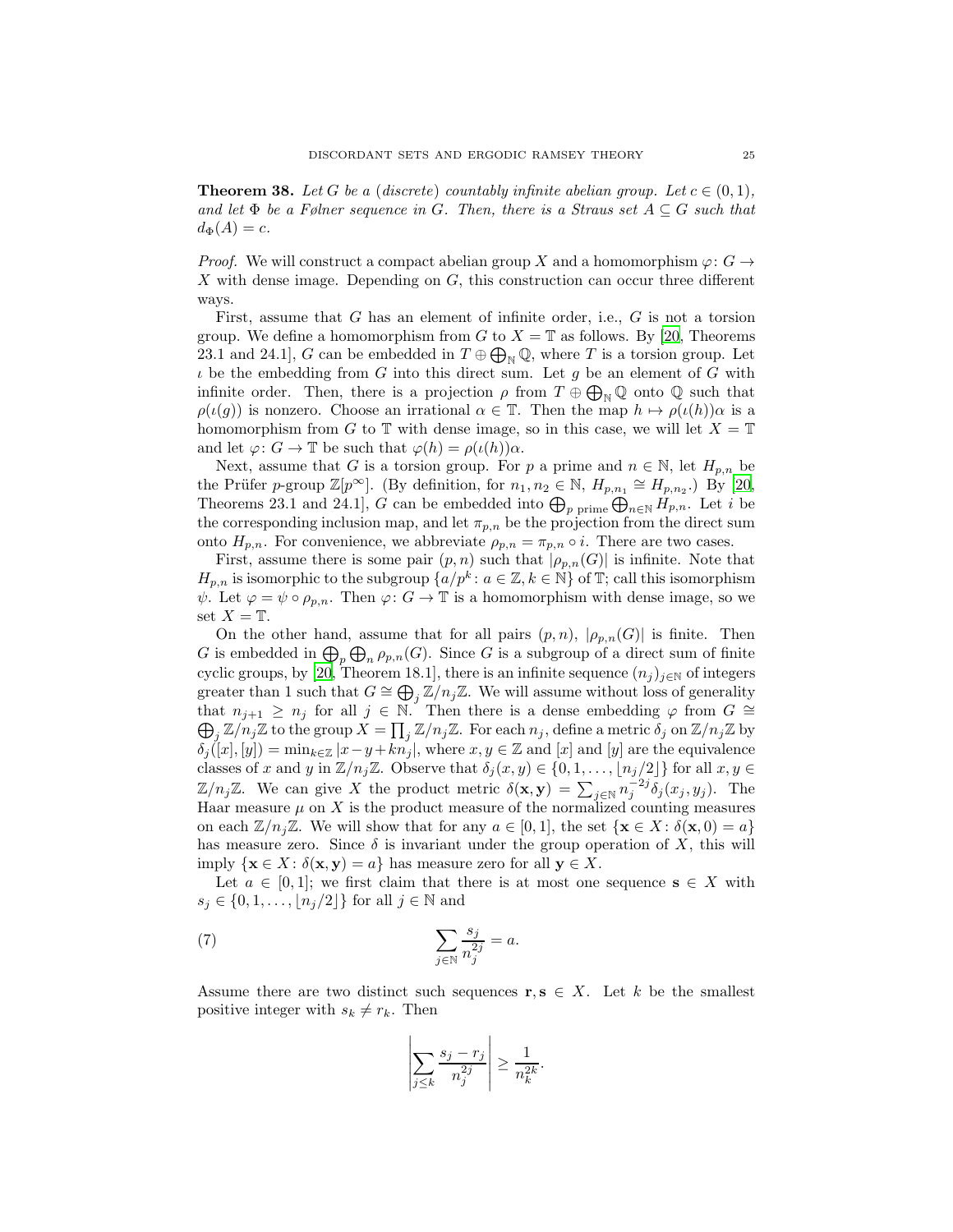However,

$$
\left|\sum_{j>k}\frac{s_j-r_j}{n_j^{2j}}\right|\leq \sum_{j>k}\frac{|s_j-r_j|}{n_j^{2j}}\leq \sum_{j>k}\frac{1}{n_j^{2j-1}}\leq \sum_{j>k}\frac{1}{n_k^{2j-1}}=\frac{1}{n_k^{2k+1}}\frac{n_k^2}{n_k^2-1}<\frac{1}{n_k^{2k}},
$$

so we cannot have

$$
\sum_{j \in \mathbb{N}} \frac{s_j}{n_j^{2j}} = a = \sum_{j \in \mathbb{N}} \frac{r_j}{n_j^{2j}}.
$$

Now assume  $s \in X$  satisfies [\(7\)](#page-24-1). We will show

$$
\mu(\{\mathbf{x} \in X \colon \delta_j(x_j, 0) = s_j \text{ for all } j \in \mathbb{N}\}) = 0.
$$

Let  $\mu_j$  be the normalized counting measure on  $\mathbb{Z}/n_j\mathbb{Z}$ , so  $\mu_j(A) = |A|/n_j$  for any  $A \subseteq \mathbb{Z}/n_j\mathbb{Z}$ . If  $n_j = 2$ , then  $\mu_j(\{x \in \mathbb{Z}/n_j\mathbb{Z} : \delta_j(x,0) = s_j\}) = 1/2 < 2/3$ , and if  $n_j > 2$ , then  $\mu_j(\{x \in \mathbb{Z}/n_j\mathbb{Z} : \delta_j(x,0) = s_j\}) \leq 2/n_j \leq 2/3$ . Thus for all  $k \in \mathbb{N}$ ,

$$
\mu(\{\mathbf{x} \in X \colon \delta_j(x_j, 0) = s_j \text{ for all } j \in \mathbb{N}\}) \le \mu(\{\mathbf{x} \in X \colon \delta_j(x_j, 0) = s_j \text{ for all } j \le k\})
$$
  

$$
\le (2/3)^k,
$$

so

$$
\mu(\{\mathbf{x} \in X \colon \delta_j(x_j, 0) = s_j \text{ for all } j \in \mathbb{N}\}) = 0
$$

and thus  $\mu({\{x \in X : \delta(x,0) = a\}}) = 0$ . If there is no sequence  $s \in X$  with  $s_j \in \{0, 1, \ldots, |n_j/2|\}$  satisfying [\(7\)](#page-24-1), we also have  $\mu(\{\mathbf{x} \in X : \delta(\mathbf{x}, 0) = a\}) = 0$ .

Here, the casework ends, and for  $G$ , the following is true. We have a homomorphism with dense image  $\varphi: G \to X$ , where X is a compact abelian group. Moreover, X is endowed with an invariant metric  $\delta$  such that for  $x \in X$  and  $a \in [0,1]$ , we have  $\mu({y \in X : \delta(x, y) = a}) = 0$ , where  $\mu$  is the normalized Haar measure on X. Additionally,  $\delta(x, y) \leq 1$  for all  $x, y \in X$ .

We define a natural G-action on X by isometries via  $gx = x + \varphi(g)$ . Since  $\text{im}(\varphi)$ is dense, the action is uniquely ergodic, with the normalized Haar measure  $\mu$  as the unique invariant measure. Thus, by Theorem [8,](#page-9-1) for any  $f: X \to \mathbb{R}$  for which the set of discontinuities has measure zero and  $x \in X$ ,

(8) 
$$
\lim_{n \to \infty} \frac{1}{|\Phi_n|} \sum_{g \in \Phi_n} f(gx) = \int_X f d\mu.
$$

Suppose  $Y \subseteq X$  is a Borel set with  $\mu(\partial Y) = 0$ , and write  $R_Y = \{g \in G : \varphi(g) \in Y\}.$ Taking  $x = 0$  and  $f = 1<sub>Y</sub>$ , equation [\(8\)](#page-25-0) becomes

<span id="page-25-0"></span>
$$
d_{\Phi}(R_Y) = \lim_{n \to \infty} \frac{1}{|\Phi_n|} \sum_{g \in \Phi_n} \mathbf{1}_Y(\varphi(g)) = \int_X \mathbf{1}_Y d\mu = \mu(Y),
$$

since the set of discontinuities of  $1<sub>Y</sub>$  is exactly  $\partial Y$ .

The remainder of the argument proceeds along the same lines as in Theorem [37.](#page-23-0) Enumerate  $G = \{g_1, g_2, \dots\}$ , let  $t \in (0, 1)$ , and for  $n \ge 1$ , let  $r_n = t/(n \cdot 2^{n-1})$ . Let

$$
B_n = \bigcup_{k=1}^n (\{x \in X \colon \delta(0, x) < r_n\} + \varphi(g_k)),
$$

and let  $C_n = \bigcup_{k=1}^n B_k$ . Using Lemma [36,](#page-22-0) for each n, find a cofinite  $R'_{B_n} \subset R_{B_n}$ such that

$$
d_{\Phi}\left(\bigcup_{n=1}^{\infty} R'_{B_n}\right) = \lim_{n \to \infty} \mu(C_n) = \mu\left(\bigcup_{n=1}^{\infty} B_n\right).
$$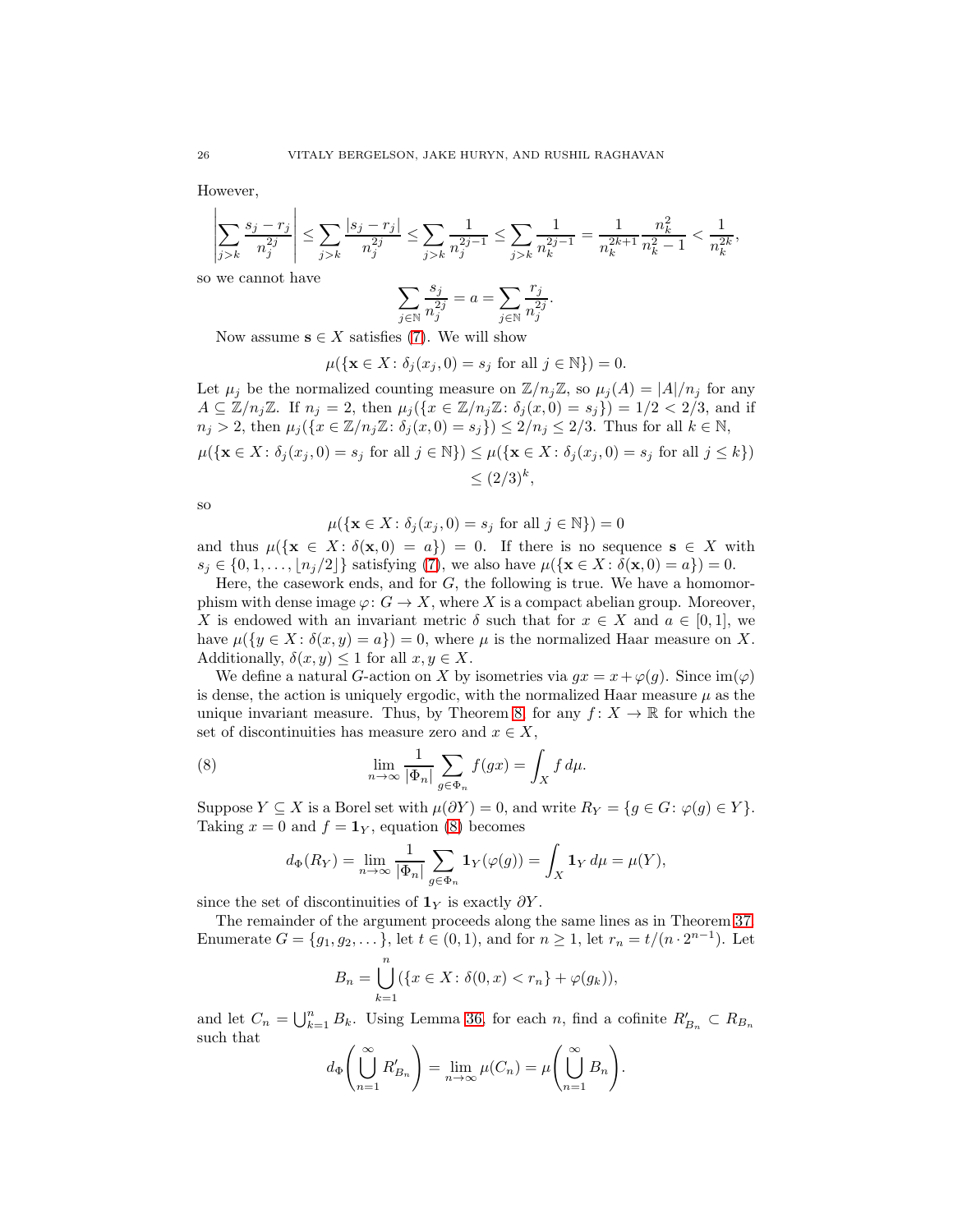Let  $f_n(t) = \mu(C_n)$ . Note that since the construction of the sets  $C_n$  depends continuously on t, the functions  $f_n$  are continuous. Let  $f = \lim_{n \to \infty} f_n$ . The convergence of  $(f_n)$  to f is uniform, so f is continuous. Note that  $\lim_{t\to 1} f(t) = 1$  (since  $\text{diam}(X) \leq 1$  and  $\lim_{t \to 0} f(t) = 0$ , so we can choose t so that  $d_{\Phi}(\bigcup R'_{B_n}) = 1 - c$ . Then, if  $A = G \setminus \bigcup R'_{B_n}$ , we have  $d_{\Phi}(A) = c$ . Let  $n \in \mathbb{N}$ . Then  $(A - g) \cap \{h \in$  $G: \delta(\varphi(h), 0) < r_k$  is finite, so  $A - g_k$  cannot be a set of recurrence.

Theorem [38](#page-24-0) can be extended to countably infinite commutative cancellative semigroups, allowing us to conclude that discordant subsets with any density in  $(0, 1)$ exist in, e.g.,  $(N, +)$  and  $(N, \times)$  as well.

Corollary 39. *Let* G *be a countably infinite commutative cancellative semigroup, let*  $\Phi$  *be a Følner sequence in* G, and let  $c \in (0,1)$ *. Then there is a discordant set*  $A \subseteq G$  *with*  $d_{\Phi}(A) = c$ .

*Proof.* We can embed G in a countably infinite abelian group G by a process similar to that of embedding an integral domain in a field (see [\[30,](#page-34-25) Exercise 1.1.8] for more details about this construction). The elements of  $\tilde{G}$  can be thought formally as "fractions" of elements of G, so for any  $g \in \tilde{G}$ , there is an  $h \in G$  such that  $gh \in G$ . We will show that  $\Phi$  is a Følner sequence in  $\tilde{G}$  (see [\[6](#page-34-26), Theorem 2.12]). Let  $g \in \tilde{G}$ , and let  $h \in G$  be such that  $hg \in G$ . For each  $n \in \mathbb{N}$ ,

$$
\frac{|\Phi_n \bigtriangleup g\Phi_n|}{|\Phi_n|} \le \frac{|\Phi_n \bigtriangleup hg\Phi_n|}{|\Phi_n|} + \frac{|g\Phi_n \bigtriangleup hg\Phi_n|}{|\Phi_n|} = \frac{|\Phi_n \bigtriangleup hg\Phi_n|}{|\Phi_n|} + \frac{|\Phi_n \bigtriangleup h\Phi_n|}{|\Phi_n|},
$$

$$
\lim_{n\to\infty}\frac{|\Phi_n\bigtriangleup g\Phi_n|}{|\Phi_n|}=
$$

= 0,

and thus  $\Phi$  is a Følner sequence in  $\tilde{G}$ . By Theorem [38,](#page-24-0) there is a discordant set  $\widetilde{A} \subseteq \widetilde{G}$  with  $d_{\Phi}(\widetilde{A}) = c$ . Set  $A = \widetilde{A} \cap G$ . We claim that A is not piecewise syndetic in G. Suppose, toward the contrapositive, that there is a finite  $H \subseteq G$  such that  $H^{-1}A$  is thick. Let  $F \subseteq G$  be finite and select  $g \in G$  such that  $Fg \subseteq G$ . Then there is an  $h \in G$  such that  $Fgh \subseteq H^{-1}A$ . But then  $H^{-1}A \subseteq H^{-1}\widetilde{A}$  is piecewise syndetic in  $\tilde{G}$ , which establishes the claim. Thus A is a non-piecewise syndetic subset of G with  $d_{\Phi}(A) = c$ . subset of G with  $d_{\Phi}(A) = c$ .

# 7. LARGE SUBSETS OF  $\{0,1\}^G$

<span id="page-26-0"></span>Let  $G$  be a countably infinite semigroup. In this section we will identify a subset  $A \subseteq G$  with its indicator function  $\mathbf{1}_A \in \{0,1\}^G$ . We will say that  $\mathbf{1}_A$  is *thick*,  $syndetic$ , etc. whenever  $A$  possesses these properties. Thus, families of subsets of  $G$ are identified with subsets of  $\{0,1\}^G$ . To study the topological properties of subsets of  $\{0,1\}$ <sup>G</sup>, we give  $\{0,1\}$ <sup>G</sup> the product topology, making it a Cantor space. In this space, a base for the topology is given by the *cylinder sets*, which have the form

$$
V(L_1, L_2) = \{ \alpha \in \{0, 1\}^G \colon \alpha(L_1) = \{1\} \text{ and } \alpha(L_2) = \{0\} \}
$$

for finite, disjoint  $L_1, L_2 \subseteq G$ . Let us write

so

$$
\mathcal{L} = \{ (L_1, L_2) \in \mathcal{P}(G) \times \mathcal{P}(G) \colon L_1 \text{ and } L_2 \text{ are finite and disjoint} \}.
$$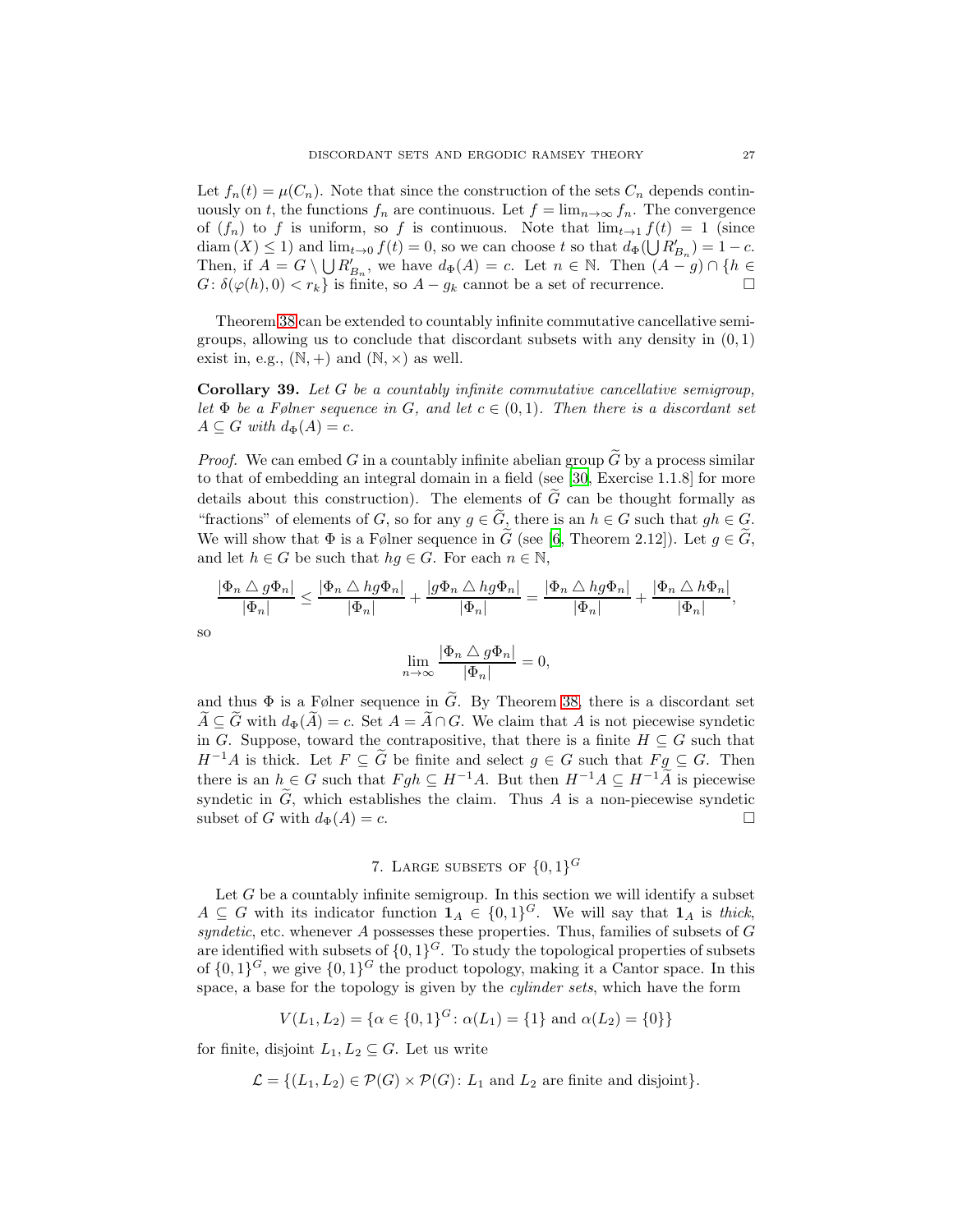7.1. **Background and motivation.** Recall that if  $X$  is a topological space homeomorphic to the Cantor set, it is a *Baire space*, meaning that it cannot be written as a countable union of nowhere dense sets. A subset of X which is a countable union of nowhere dense sets is called *meager*, and a subset of X whose complement is meager is *comeager*. The fact that X is a Baire space means that no subset can be both meager and comeager, so one can think of the elements of a comeager set as being "topologically generic". We wish to stress in this section the analogy between topology and measure theory in which "meager" corresponds to "measure 0" and "comeager" corresponds to "measure 1".

We will describe comeager subsets of  $\{0,1\}^G$ , whose elements can thus be thought of as "topologically generic" subsets of  $G$ . Let us first motivate our results by examining them in a familiar setting. Consider the case  $G = \mathbb{N}$ , where  $\{0, 1\}^{\mathbb{N}}$  is the space of infinite binary sequences. An infinite binary sequence is called *disjunctive* if every finite binary word occurs within it. (Formally,  $\alpha \in \{0,1\}^{\mathbb{N}}$  is disjunctive if, for each  $k \in \mathbb{N}$  and  $\omega \in \{0,1\}^k$ , there exists  $n \in \mathbb{N}$  such that  $\alpha(n+i-1) = \omega(i)$  for each  $1 \leq i \leq k$ .) The subset of  $\{0,1\}^{\mathbb{N}}$  consisting of disjunctive sequences is large both topologically and measure-theoretically: it is comeager and of measure 1.

However, the topological and measure-theoretical worlds diverge once we consider the limiting frequencies with which finite subwords occur. Given a sequence  $\alpha \in \{0,1\}^{\mathbb{N}}$  and a finite word  $\omega \in \{0,1\}^k$ , one says that  $\omega$  occurs in  $\alpha$  with a limiting frequency

<span id="page-27-0"></span>(9) 
$$
\lim_{n \to \infty} \frac{|\{1 \le i \le n - k + 1 : \alpha(i + j - 1) = \omega(j) \text{ for each } 1 \le j \le k\}|}{n}.
$$

It is a classical result of  $\acute{E}$ mile Borel [\[14\]](#page-34-27) that the set of *normal* sequences, those for which every word of length k occurs as a subword with limiting frequency  $2^{-k}$ , has measure 1. Moreover, as we will see, it is a meager set.

On the other hand, one can consider sequences for which limits analogous to [\(9\)](#page-27-0) (but modified slightly to avoid counting overlapping sequences) fail to exist as badly as possible. For these sequences, the lim sup of the frequency of any finite word is 1 and the corresponding lim inf is 0. We will call such sequences *extremely non-averageable* (or *ENA*). It turns out that the set of ENA sequences, in contrast to the set of normal sequences, is comeager [\[16](#page-34-28), Theorem 1].

We will make the following generalizations of the facts we have just stated: assuming only cancellativity, we prove an analogue in a countably infinite semigroup G to the statement that the set of disjunctive sequences is comeager (Theorem [40\)](#page-28-0); assuming also amenability, we prove an analogue to the statement that the set of ENA sequences is comeager (Theorem [42\)](#page-29-0). A generalization of measure-theoretical normality to countably infinite amenable semigroups and the corresponding results can be found in [\[6\]](#page-34-26).

Since the set of normal sequences and the set of ENA sequences are disjoint, we see also that the set normal sequences is meager, and that the set of ENA sequences has measure 0 (see  $[6,$  Proposition 4.7) regarding the former statement in arbitrary amenable cancellative semigroups). This allows us to give another motivation for the results of this section. One reason we gave for studying discordant sets is that they illustrate how topological and analytic notions of largeness for subsets of G diverge; in this section, we construct subsets of  $\{0,1\}^G$  on which basic topological and analytic notions of largeness disagree.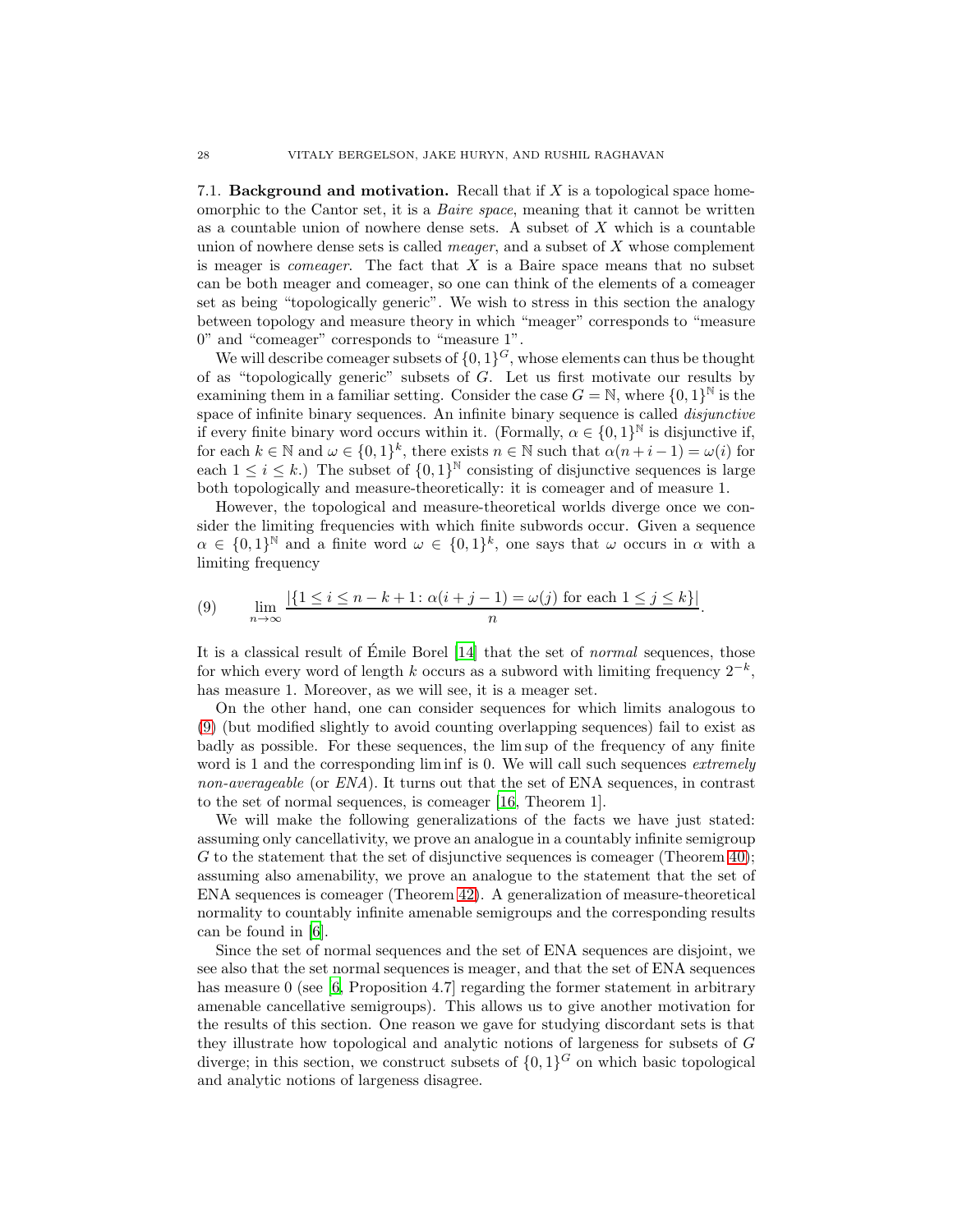Finally, we remark that, although we prove the results of this section in the space  $\{0,1\}^G$ , their generalizations to  $\{0,\ldots,n-1\}^G$  (which can be thought of as the space of *n*-part partitions, or *n*-colorings, of  $G$ ) are apparent and can be achieved with the same arguments.

7.2. Disjunctive elements of  $\{0,1\}^G$ . In this subsection we will assume that G is cancellative. Call  $\alpha \in \{0,1\}^G$  *disjunctive* if for any  $(L_1, L_2) \in \mathcal{L}$  there is some  $g \in G$ for which  $\alpha \in V(L_1g, L_2g)$ .<sup>[10](#page-28-1)</sup> Cancellativity here guarantees that  $L_1g \cap L_2g = \varnothing$ for all  $g \in G$ . Note that, for  $G = \mathbb{N}$ , this definition specializes to the definition of disjunctive sequences we gave above.

<span id="page-28-0"></span>**Theorem 40.** The set of disjunctive elements of  $\{0,1\}^G$  is comeager.

*Proof.* For any  $(L_1, L_2) \in \mathcal{L}$ , let  $A_{L_1, L_2} = \bigcup_{g \in G} V(L_1g, L_2g)$ , so that the set of disjunctive elements of  $\{0,1\}^G$  is

$$
A = \bigcap_{(L_1, L_2) \in \mathcal{L}} A_{L_1, L_2}.
$$

Now let  $(L_1, L_2), (M_1, M_2) \in \mathcal{L}$ . Since G is cancellative and infinite, we can find some  $g \in G$  for which  $(L_1g \cup L_2g) \cap (M_1 \cup M_2) = \emptyset$ . Then we have  $\mathbf{1}_{L_1g \cup M_1} \in$  $A_{L_1,L_2} \cap V(M_1,M_2)$ , so that  $A_{L_1,L_2}$  is dense, since it has nontrivial intersection with each element of the open base for  $\{0,1\}^G$ . Since  $A_{L_1,L_2}$  is a union of open sets, we have written A as a countable intersection of open dense sets, which proves that A is comeager.  $\square$ 

We deduce as a relevant consequence of this theorem that the set of non-piecewise syndetic elements of  $\{0,1\}^G$  is meager, since any disjunctive element of  $\{0,1\}^G$  is thick. If G is non-cancellative, the set of piecewise syndetic elements of  $\{0,1\}^G$ may fail to be comeager. For example, if there exists  $z \in G$  such that for all  $g \in G$ , one has  $gz = z$ , then  $\alpha \in \{0,1\}^G$  is piecewise syndetic if and only if  $\alpha(z) = 1$ , so the family of piecewise syndetic sets cannot be dense.

7.3. Extremely non-averageable elements of  $\{0,1\}^G$ . In this subsection we will assume that  $G$  is both cancellative and amenable. Fix a Følner sequence  $\Phi$  in G. We will begin by defining  $\Phi$ -normality of elements of  $\{0,1\}^G$ , as defined in [\[6\]](#page-34-26), for comparison with the definition we will give for ENA. We will also utilize the notion of Φ-normality in Theorem [43.](#page-30-1)

Given  $\alpha \in \{0,1\}^G$ , one says that  $\alpha$  is  $\Phi$ -normal if, for each finite  $K \subseteq G$  and  $\omega \in \{0,1\}^K,$ 

$$
\lim_{n \to \infty} \frac{|\{g \in G \colon Kg \subseteq \Phi_n \text{ and } \alpha(hg) = \omega(h) \text{ for each } h \in K\}|}{|\Phi_n|} = \frac{1}{2^{|K|}}.
$$

The following classical lemma regarding Følner sequences, which states that they have a property analogous to thickness, assures us that the notion of Φ-normality is meaningful.

<span id="page-28-2"></span>Lemma 41. *Let* Φ *be a Følner sequence in a countably infinite cancellative semigroup* G. Let  $K \subseteq G$  *be finite. Then there exists*  $N \in \mathbb{N}$  *such that, for each*  $n \geq N$ ,  $Kg_n \subseteq \Phi_n$  *for some*  $g_n \in G$ *.* 

<span id="page-28-1"></span><sup>&</sup>lt;sup>10</sup>In the notation of Section [8,](#page-30-0) we can equivalently say that  $\alpha$  is disjunctive if and only if, for every  $(L_1, L_2) \in \mathcal{L}$ , there exists  $g \in G$  for which  $g \alpha \in V(L_1, L_2)$ . This definition has the benefit of making sense for non-cancellative semigroups.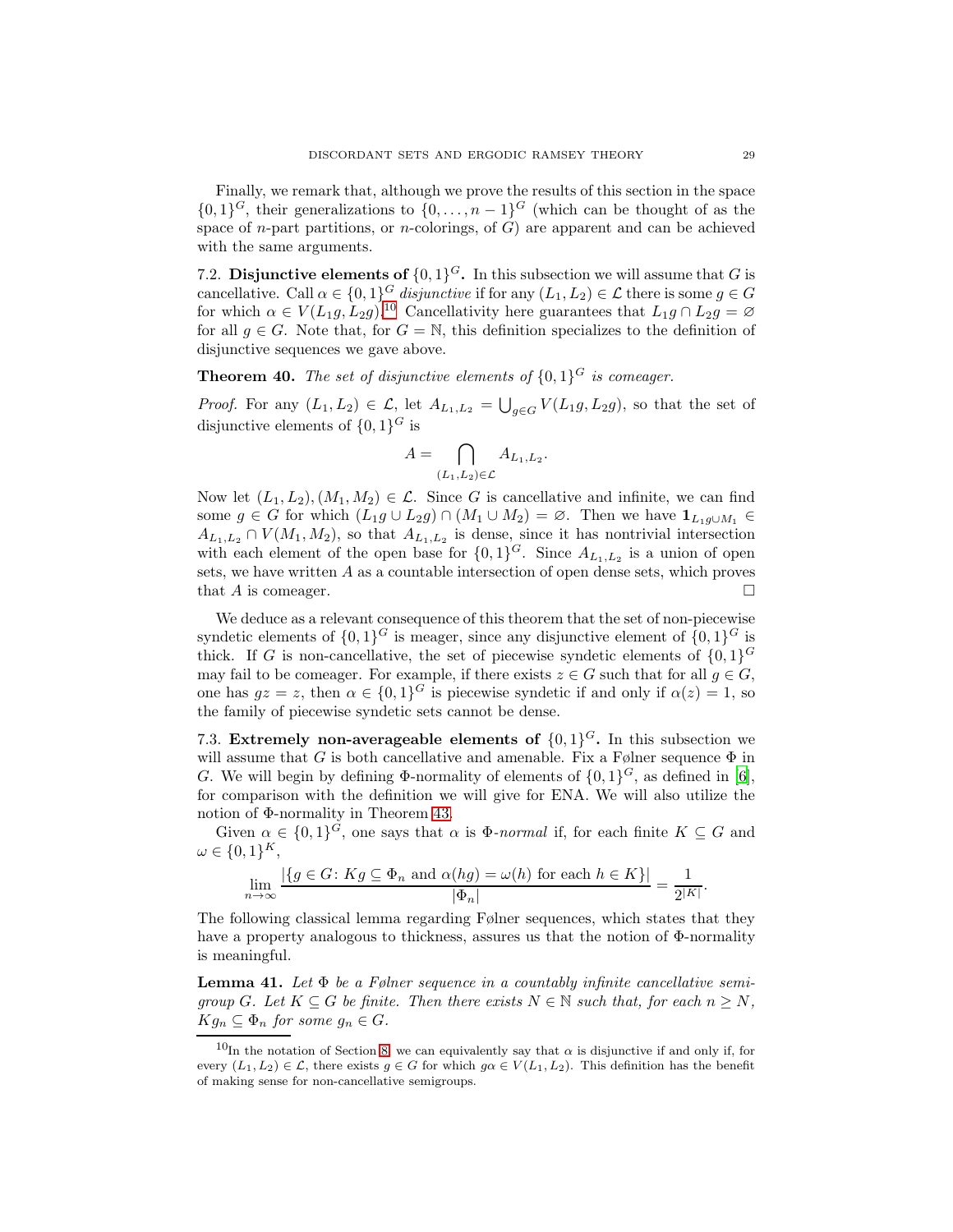*Proof.* Find N large enough that, for each  $n \geq N$  and  $h \in K$ ,

$$
1 - \frac{1}{|K|} < \frac{|\Phi_n \cap h\Phi_n|}{|\Phi_n|} = \frac{|h(h^{-1}\Phi_n \cap \Phi_n)|}{|\Phi_n|} = \frac{|h^{-1}\Phi_n \cap \Phi_n|}{|\Phi_n|}.
$$

Then  $\bigcap_{h\in K} h^{-1}\Phi_n \neq \emptyset$ , so let  $g_n$  be an element of this set. Then  $Kg_n \subseteq \Phi_n$ .  $\Box$ 

Now we define extreme non-averageability in  $\{0,1\}^G$ . The following definitions are admittedly unwieldy because we wish to measure the frequency of occurrences *without overlap* of our finite sequence. This is because we are interested in the maximal frequency with which the finite sequence can occur, and when allowing for overlaps, this frequency is difficult to predict. We would be pleased if a simpler equivalent definition of ENA in an arbitrary countably infinite amenable cancellative semigroup could be found.

Fix a finite  $K \subseteq G$ . Given a finite set  $X \subseteq G$ , define

 $\mathcal{Y}_{K,X} = \{ Y \subseteq X : KY \subseteq X, Ky \cap Kz = \emptyset \text{ for all } y, z \in Y, \text{ and } |Y| \text{ is maximal} \}.$ Now let  $\omega \in \{0,1\}^K$ , and  $\alpha \in \{0,1\}^G$ , and define

$$
\overline{d}_{\Phi}(K,\omega,\alpha) = \limsup_{n \to \infty} \max_{Y \in \mathcal{Y}_K, \Phi_n} \frac{|\{y \in Y : \alpha(hy) = \omega(h) \text{ for all } h \in K\}|}{|Y|}.
$$

We observe that  $\overline{d}_{\Phi}(K, \omega, \alpha)$  is well-defined since  $\mathcal{Y}_{K, \Phi_n} = {\emptyset}$  for only finitely many n by Lemma [41.](#page-28-2) Define  $\underline{d}_{\Phi}(K, \omega, \alpha)$  to be the corresponding lim inf. Hence,  $\overline{d}_{\Phi}(K, \omega, \alpha)$  and  $\underline{d}_{\Phi}(K, \omega, \alpha)$  give the (upper and lower) limiting frequencies, measured along  $\Phi$ , with which the finite binary word  $\omega$  occurs without overlaps in  $\alpha$ . For convenience, we write

$$
\mathcal{K} = \{ (K, \omega) \colon K \subseteq G \text{ is finite and } \omega \in \{0, 1\}^K \}.
$$

We say that  $\alpha$  is  $\Phi$ -*ENA* if  $\overline{d}_{\Phi}(K, \omega, \alpha) = 1$  and  $\underline{d}_{\Phi}(K, \omega, \alpha) = 0$  for each  $(K, \omega) \in \mathcal{K}$ . With these definitions in hand, we proceed to the main result of this subsection.

<span id="page-29-0"></span>**Theorem 42.** The set of  $\Phi$ -ENA elements of  $\{0,1\}$ <sup>G</sup> is comeager.

*Proof.* For each  $(K, \omega) \in \mathcal{K}$ , let

$$
A_{K,\omega} = \{ \alpha \in \{0,1\}^G \colon \overline{d}_{\Phi}(K,\omega,\alpha) = 1 \text{ and } \underline{d}_{\Phi}(K,\omega,\alpha) = 0 \},
$$

so that the set of  $\Phi$ -ENA elements of  $\{0,1\}^G$  is  $\bigcap_{(K,\omega)\in\mathcal{K}} A_{K,\omega}$ . Fix  $(K,\omega)\in\mathcal{K}$ ; it suffices to show that  $A_{K,\omega}$  is comeager.

Find a subsequence  $\Phi' = (\Phi_{n_k})_{k \in \mathbb{N}}$  of  $\Phi$  which satisfies

$$
\lim_{k \to \infty} \frac{|\Phi_{n_1}| + \dots + |\Phi_{n_{k-1}}|}{|\Phi_{n_k}|} = 0.
$$

Define  $\Psi_1 = \Phi_1$  and, for  $k \in \mathbb{N}$ ,  $\Psi_{k+1} = \Phi_{n_{k+1}} \setminus \bigcup_{m=1}^k \Phi_{n_m}$ ; let  $\Psi$  denote the Følner sequence  $(\Psi_n)_{n\in\mathbb{N}}$ . Fix  $g\in K$ . Now for each  $n\in\mathbb{N}$  choose  $Y_n\in\mathcal{Y}_{K,\Psi_n}$  and define

$$
B_n^+ = \{ \beta \in \{0, 1\}^G \colon \text{for all } y \in Y_n \text{ and } h \in K, \beta(hy) = \omega(h) \},
$$
  

$$
B_n^- = \{ \beta \in \{0, 1\}^G \colon \text{for all } y \in \Psi_n \text{ and } h \in K, \beta(hy) \neq \omega(g) \}.
$$

The definition of  $\mathcal{Y}_{K,\Psi_n}$  ensures that the sets  $B_n^{\pm}$  are nonempty for all large enough n, and they are clearly open since they are cylinder sets. In particular,  $B_n^+$  =  $V(\omega^{-1}(\{1\})Y_n, \omega^{-1}(\{0\})Y_n)$ , and either  $B_n^- = V(\emptyset, K\Psi_n)$  or  $B_n^- = V(K\Psi_n, \emptyset)$ , depending on whether  $\omega(g)$  is 1 or 0. The set  $B_n^-$  is chosen this way to ensure that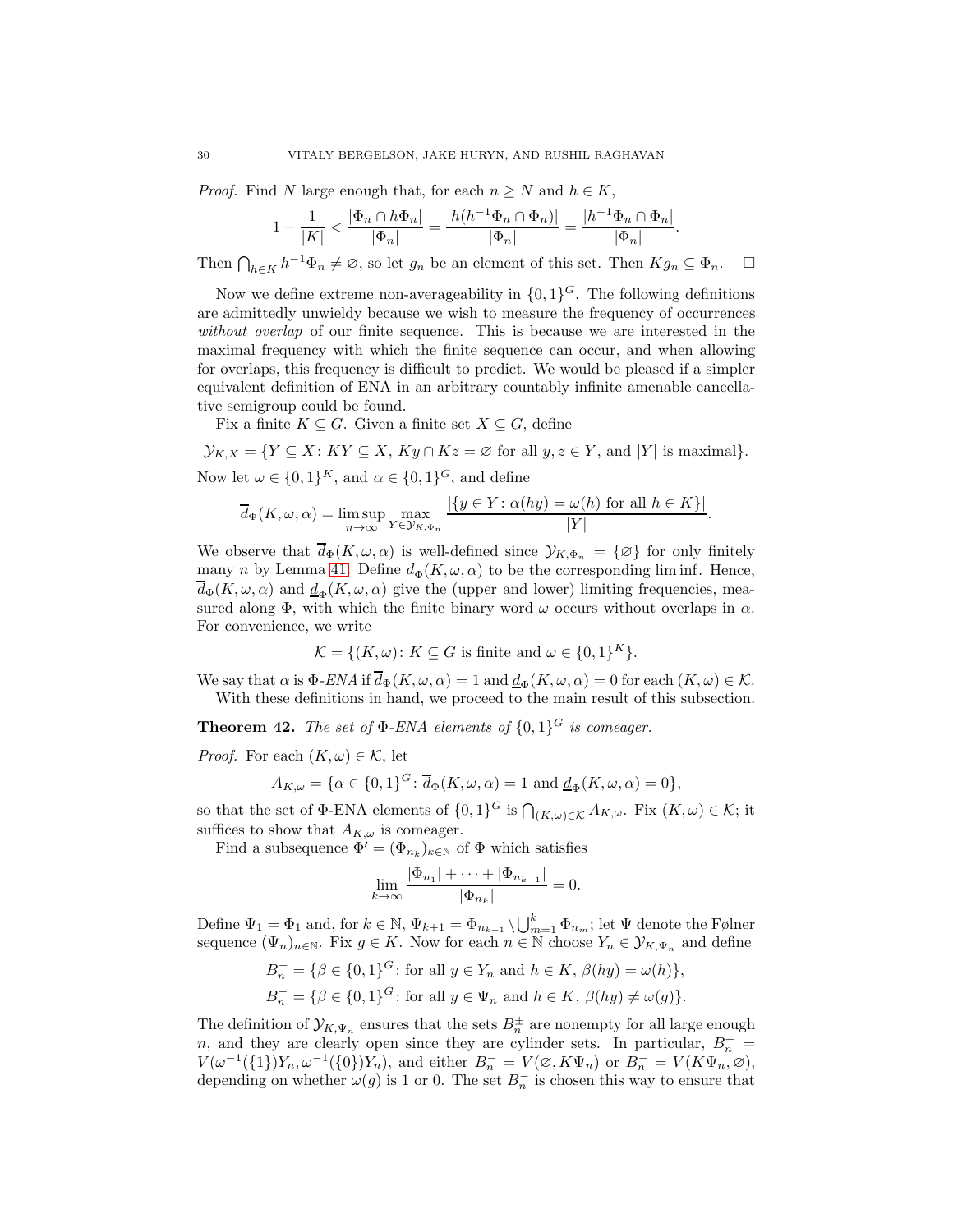for all  $Y_n \in \mathcal{Y}_{K,\Psi_n}$ , there is no  $y \in Y_n$  such that  $\beta(hy) = \omega(h)$  for all  $h \in K$ . In particular,  $\beta(gy) \neq \omega(g)$  for all y. Finally, define  $C_n^{\pm} = \bigcup_{m=n}^{\infty} B_m^{\pm}$  for all  $n \in \mathbb{N}$ .

Let  $(L_1, L_2) \in \mathcal{L}$ . Since the sets  $\Psi_n$  are disjoint and  $L_1$  and  $L_2$  are finite, cancellativity gives that for all large enough  $n \in \mathbb{N}$ ,  $B_n^{\pm} \cap V(L_1, L_2) \neq \emptyset$  and hence  $C_n^{\pm} \cap V(L_1, L_2) \neq \emptyset$ . It follows that  $C_n^{\pm}$  is open and dense. Define  $C = \bigcap (C_n^+ \cap C_n^-)$ , so that C is a comeager subset of  $\{0,1\}^G$ . Moreover, if  $\gamma \in C$ , then

<span id="page-30-2"></span>(10) 
$$
\overline{d}_{\Psi}(K,\omega,\gamma) = 1 \quad \text{and} \quad \underline{d}_{\Psi}(K,\omega,\gamma) = 0
$$

by construction. Since  $\lim_{k\to\infty} |\Phi_{n_k}|/|\Psi_k|=1$ , [\(10\)](#page-30-2) must hold with respect to  $\Phi'$ in addition to  $\Psi$ , and thus also with respect to  $\Phi$ . Hence C is a comeager subset of  $A_{K,\omega}$ , as we had hoped.

It is important to note that the property of Φ-ENA, as well as Φ-normality, is dependent on Φ. The following theorem shows that this is true in a strong sense.

<span id="page-30-1"></span>**Theorem 43.** Let  $\alpha \in \{0,1\}^G$  be disjunctive. Then there exist Følner sequences  $\Psi^1$  and  $\Psi^2$  in G such that  $\alpha$  is simultaneously  $\Psi^1$ -normal and  $\Psi^2$ -ENA.

*Proof.* Let  $\Phi$  be a Følner sequence of G, and suppose  $\beta_1, \beta_2 \in \{0, 1\}^G$  are  $\Phi$ -normal and  $\Phi$ -ENA, respectively. For each  $n \in \mathbb{N}$  and  $i \in \{1, 2\}$ , define  $X_n^i = \Phi_n \cap \beta_i^{-1}(\{1\})$ and  $Y_n^i = \Phi_n \cap \beta_i^{-1}(\{0\})$  and find  $g_n^i \in G$  such that  $\alpha \in V(X_n^i g_n^i, Y_n^i g_n^i)$ . Then define the Følner sequences  $\Psi^i = (\Psi_n^i)_{n \in \mathbb{N}}$  by  $\Psi_n^i = \Phi_n g_n^i$ . These Følner sequences have the desired properties.

### 8. Topological dynamics and piecewise syndeticity

<span id="page-30-0"></span>Let G denote any countably infinite (not necessarily cancellative) semigroup. In this section we explore piecewise syndeticity of subsets of  $G$  in terms of dynamical properties of elements of  $\{0,1\}^G$  and their orbit closures. Some of the results presented below are well-known for subsets of N. Using these results we revisit and examine in greater detail the comparison between van der Waerden's theorem and Szemerédi's theorem made in the introduction.

We adopt the notation of the previous section. For each  $g \in G$ , let  $\rho_g : G \to G$  be the map  $h \mapsto hg$ . We will consider the dynamical system  $({0, 1}^G, G)$ , where G acts on  $\{0,1\}^G$  by  $g\alpha = \alpha \circ \rho_g$ . In the familiar settings  $G = \mathbb{N}$  and  $G = \mathbb{Z}$ , this is just the left-shift action on infinite one- or two-sided sequences. In light of the natural correspondence between  $\{0,1\}^G$  and  $\mathcal{P}(G)$ , we may view this dynamical system instead as  $(\mathcal{P}(G), G)$ . In this case, g acts on  $\mathcal{P}(G)$  by  $A \mapsto Ag^{-1}$ . This action is continuous, since for any  $(L_1, L_2) \in \mathcal{L}$ , we have  $g^{-1}V(L_1, L_2) = V(L_1g, L_2g)$ (for this identity to hold in the non-cancellative case, we adopt the convention that  $V(A, B) = \emptyset$  if  $A \cap B \neq \emptyset$ , in view of the fact that  $g^{-1}V(L_1, L_2) = \emptyset$  if and only if  $L_1g \cap L_2g \neq \emptyset$ .

Given  $\alpha \in \{0,1\}^G$ , we define the *orbit closure* of  $\alpha$  to be

$$
\mathcal{O}(\alpha) = \overline{\{g\alpha \colon g \in G\}}.
$$

Now fix an increasing sequence  $(F_n)$  of finite subsets of G such that  $\bigcup F_n = G$ . Let us note that for any  $\alpha \in \{0,1\}^G$ , we have  $\beta \in \mathcal{O}(\alpha)$  if and only if, for all  $n \in \mathbb{N}$ , there exists  $g \in G$  such that  $\beta(x) = (g\alpha)(x)$  for each  $x \in F_n$ . This simple but crucial property of orbit closures in the system  $({0,1}^G, G)$  follows immediately from the definition of the product topology on  $\{0,1\}^G$ .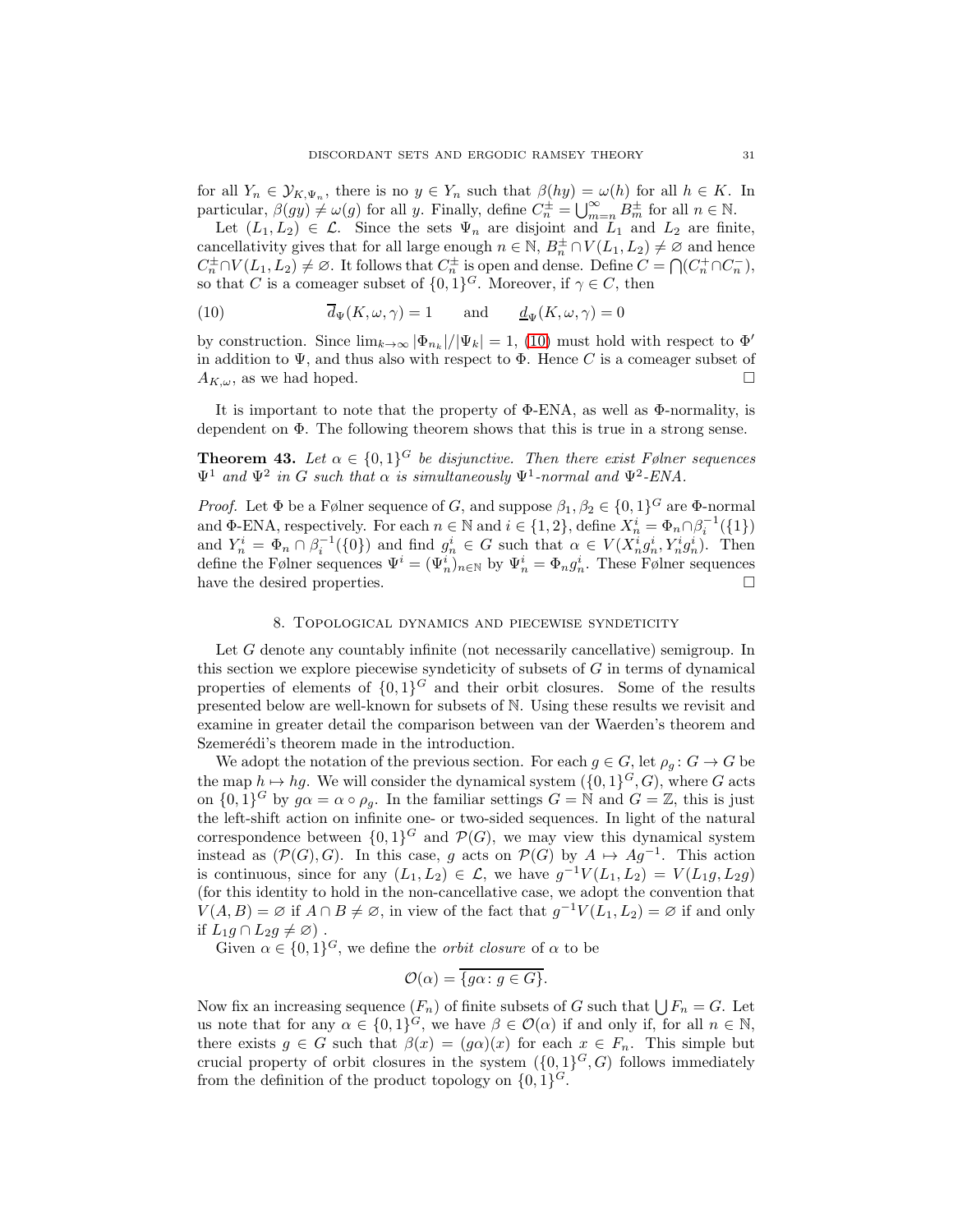We illustrate what this means in the familiar case  $G = N$ . In this setting,  $\beta \in \mathcal{O}(\alpha)$  if and only if, for any  $n \in \mathbb{N}$ ,  $\alpha$  can be shifted to agree with  $\beta$  on  $\{1,\ldots,n\}$ . Put another way,  $\beta \in \mathcal{O}(\alpha)$  means that one can find arbitrarily long initial segments of  $\beta$  as subwords of  $\alpha$ .

Before stating the results, we give convenient reformulations of the notions of syndeticity, piecewise syndeticity, and thickness in terms of indicator functions. An element  $\alpha \in \{0,1\}^G$  is syndetic if and only if there exists a finite set  $H \subseteq G$  such that, for each  $x \in G$ , we have  $\alpha(hx) = 1$  for some  $h \in H$ . Similarly,  $\alpha$  is piecewise syndetic if and only if there exists a finite  $H \subseteq G$  and an infinite sequence  $(g_i)$  in G such that, for each  $n \in \mathbb{N}$  and  $x \in F_n$ , we have  $\alpha(hxg_n) = 1$  for some  $h \in H$ . Finally,  $\alpha$  is thick if and only if  $\mathbf{1}_G \in \mathcal{O}(\alpha)$ , so by Lemma [1,](#page-5-2)  $\alpha$  is syndetic if and only if  $\mathbf{1}_{\emptyset} \notin \mathcal{O}(\alpha)$ .

<span id="page-31-1"></span>**Lemma 44.** An element  $\alpha \in \{0,1\}^G$  is piecewise syndetic if and only if the orbit *closure*  $\mathcal{O}(\alpha)$  *contains a syndetic element.* 

*Proof.* Suppose  $\alpha \in \{0,1\}^G$  is piecewise syndetic and find a finite set  $H \subseteq G$  and an infinite sequence  $(g_n)$  in G which witnesses  $\alpha$ 's piecewise syndeticity, in the sense of the previous paragraph. We claim that there is a decreasing sequence  $(N_m)$  of infinite subsets of N with the property that  $\alpha(xg_{n_1}) = \alpha(xg_{n_2})$  for each  $x \in F_m$  and  $n_1, n_2 \in N_m$ . Indeed, for any m, there are finitely many functions  $F_m \to \{0, 1\}$ , so such a sequence can easily be constructed inductively by applying the pigeonhole principle. Hence we can define  $\beta \in \{0,1\}^G$  by  $\beta(x) = \alpha(xg_n) = (g_n \alpha)(x)$  for any  $x \in F_m$  and  $n \in N_m$ . By construction,  $\beta \in \mathcal{O}(\alpha)$ . To show that  $\beta$  is syndetic, let  $x \in G$ , find m such that  $x \in F_m$ , and find  $n \in N_m$  with  $n \geq m$ . Since  $x \in F_n$ , we can find  $h \in H$  such that  $\alpha(hxg_n) = 1$ . Then  $\beta(hx) = \alpha(hxg_n) = 1$ , so  $\beta$  is syndetic.

Now suppose  $\alpha \in \{0,1\}^G$  and  $\beta \in \mathcal{O}(\alpha)$  is syndetic. Let  $H \subseteq G$  be a finite set which witnesses  $\beta$ 's syndeticity. Fix  $n \in \mathbb{N}$  and find  $m \in \mathbb{N}$  such that  $HF_n \subseteq F_m$ . Find  $g_m \in G$  such that  $\beta(y) = (g_m \alpha)(y)$  for each  $y \in F_m$ . Let  $x \in F_n$  and find  $h \in H$  for which  $\beta(hx) = 1$ . Then  $hx \in F_m$ , so  $\alpha(hxg_m) = \beta(hx) = 1$ . This proves that  $\alpha$  is piecewise syndetic.

Recall that *subsystem* of a dynamical system  $(X, G)$  is a nonempty closed  $G$ invariant subset of X. A *minimal subsystem* is a subsystem which is itself a minimal dynamical system. By Zorn's lemma, any dynamical system has a minimal subsystem (see, e.g., [\[24,](#page-34-29) Theorem 2.22]). We will call the subsystem of  $({0,1}^G, G)$ consisting of the fixed point  $\mathbf{1}_{\emptyset}$  (the zero function) the *trivial subsystem*.

The following theorem is a restatement of Lemma [44](#page-31-1) in terms of the minimal subsystems of orbit closures.

<span id="page-31-0"></span>**Theorem 45.** An element  $\alpha \in \{0,1\}^G$  is piecewise syndetic if and only if  $\mathcal{O}(\alpha)$ *possesses a nontrivial minimal subsystem.*

In particular, if  $\alpha$  is discordant,  $\mathcal{O}(\alpha)$  does not have a nontrivial minimal subsystem. Moreover, sets of positive upper density having this property are exactly the discordant sets.

*Proof.* Suppose  $\alpha \in \{0,1\}^G$  is piecewise syndetic. By Lemma [44,](#page-31-1) there exists  $\beta \in \mathcal{O}(\alpha)$  which is syndetic. Then  $\mathcal{O}(\beta) \subseteq \mathcal{O}(\alpha)$  and  $\mathbf{1}_{\varnothing} \notin \mathcal{O}(\beta)$ , so  $\mathcal{O}(\beta)$  has a nontrivial minimal subsystem. It follows that  $\mathcal{O}(\alpha)$  has a minimal subsystem as well.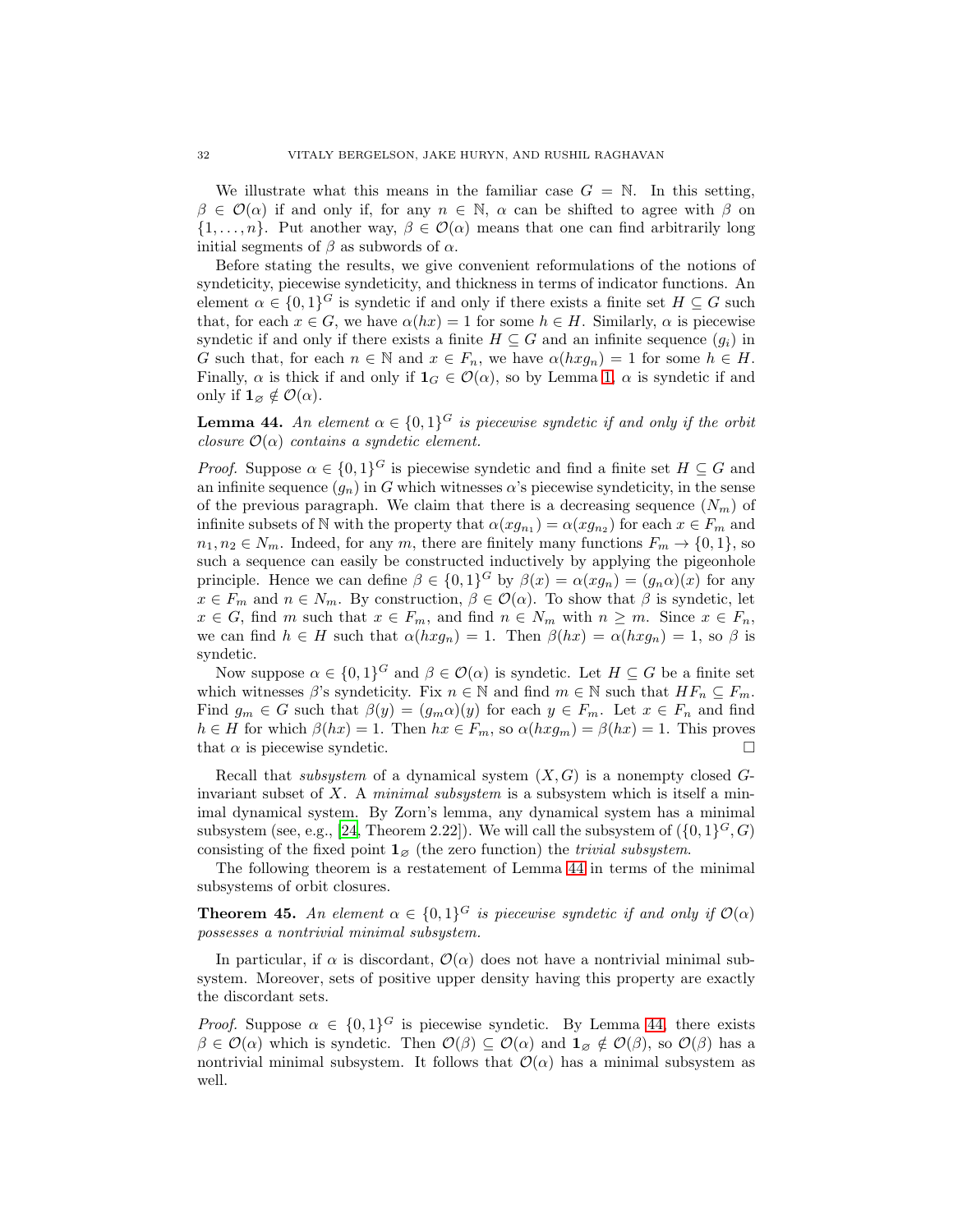Conversely, suppose  $\mathcal{O}(\alpha)$  possesses a nontrivial minimal subsystem X. Then  $\mathbf{1}_{\emptyset} \notin X$ , so every element of X is syndetic. Thus, by Lemma [44,](#page-31-1)  $\alpha$  is piecewise syndetic.  $\Box$ 

The existence or nonexistence of nontrivial minimal subsystems in  $\mathcal{O}(\alpha)$  has significant combinatorial consequences, which we presently examine.

Let us specialize to the case  $G = N$ . As stated in the introduction, there is an equivalent formulation of van der Waerden's theorem as a topological recurrence theorem:

<span id="page-32-1"></span>**Theorem 46** (Topological van der Waerden's theorem). Let  $(X, T)$  be a minimal<sup>[11](#page-32-0)</sup> *topological dynamical system where* X *is a compact metric space. Then for any*  $\ell \in$ N and  $\varepsilon > 0$  there exists  $d \in \mathbb{N}$  and  $x \in X$  such that the points  $x, T^d x, \ldots, T^{(\ell-1)d} x$ *are within* ε *of each other.*

*Proof.* This is a special case of [\[23,](#page-34-10) Theorem 1.4]. See also [\[22](#page-34-2), Theorem 2.6] or [\[2,](#page-33-6) Corollary 3.9.  $\Box$ 

From here the classical van der Waerden's theorem can be derived along the following lines. Suppose  $\alpha \in \{0,1\}^{\mathbb{N}}$  is piecewise syndetic. Then  $\mathcal{O}(\alpha)$  possesses a nontrivial minimal subsystem Y by Theorem [45.](#page-31-0) Since  $\mathbf{1}_{\varnothing} \notin Y$ , every element of Y is syndetic. Giving  $\{0,1\}^{\mathbb{N}}$  the product metric described in Subsection [2.5](#page-9-0) and applying Theorem [46](#page-32-1) inside  $(Y, T)$  shows that, for any  $\ell \in \mathbb{N}$ , the system Y possesses an element with a length- $\ell$  arithmetic progression. Since  $Y \subset \mathcal{O}(\alpha)$ , for any  $\ell \in \mathbb{N}$ , there is an element of  $\mathcal{O}(\alpha)$  with a length- $\ell$  arithmetic progression. It follows that  $\alpha$  is AP-rich. (As we saw in the introduction, this is equivalent, via the partition regularity of piecewise syndetic sets, to the formulation of van der Waerden's theorem in terms of partitions of N.)

This discussion supports our position taken in the introduction on the distinction between van der Waerden's and Szemerédi's theorems. Specifically, if the orbit closure of any element of  $\{0,1\}^{\mathbb{N}}$  having positive upper density were to possess a nontrivial minimal subsystem, then Szemerédi's theorem would follow immediately from the topological version of van der Waerden's theorem using the argument we gave in the preceding paragraph.

As our next combinatorial application of Theorem [45,](#page-31-0) we will prove the partition regularity of piecewise syndetic sets from a dynamical perspective (cf. Theorem [4\)](#page-7-0). We first address the following question: For which  $\alpha \in \{0,1\}^G$  is  $\mathcal{O}(\alpha)$  itself minimal? The answer is that every finite subword occurring in  $\alpha$  must occur syndetically in  $\alpha$ , as the following lemma states. The result is well known in the case when G is  $\mathbb Z$  or  $\mathbb N$ ; see, e.g., [\[22,](#page-34-2) Proposition 1.22].

<span id="page-32-2"></span>**Lemma 47.** Let  $\alpha \in \{0,1\}^G$ . Then  $\mathcal{O}(\alpha)$  is minimal if and only if, for all  $(L_1, L_2) \in \mathcal{L}$ , the set  $\{g \in G : g \alpha \in V(L_1, L_2)\}$  *is either empty or syndetic.* 

*Proof.* This is a consequence of the following general phenomenon: Let  $(X, G)$  be a topological dynamical system where X is a metric space, and let  $x \in X$ . Then  $\mathcal{O}(x) = \overline{\{gx : g \in G\}}$  is minimal if and only if, for each open  $V \subseteq X$ ,  $R_V(x)$  is either

<span id="page-32-0"></span> $^{11}{\rm In}$  the sources, one will not see the condition of minimality explicitly imposed in the formulations of Theorem [46.](#page-32-1) We of course do not lose generality by making this assumption as we may always pass to a minimal subsystem. Moreover, the topological proofs of this theorem of which the authors are aware, with the notable exception of [\[9](#page-34-30), Proposition L], use minimality in a crucial way.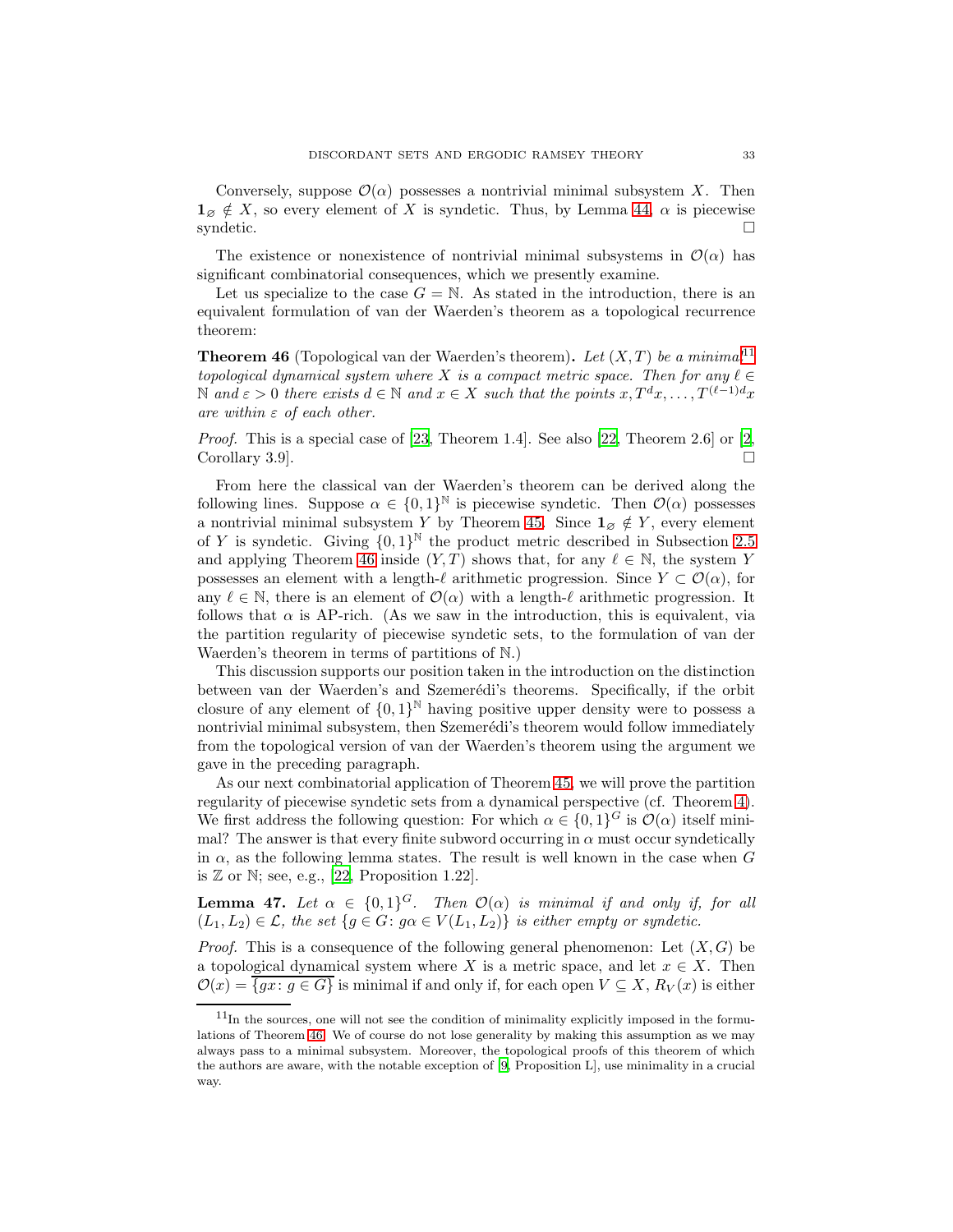empty or syndetic. Clearly, if  $\mathcal{O}(x)$  is minimal, then this condition holds (see the proof of Lemma [9\)](#page-10-1).

Conversely, suppose  $y \in \mathcal{O}(x)$ . We will show that  $x \in \mathcal{O}(y)$ , which will prove that  $\mathcal{O}(x)$  is minimal. To this end, fix  $n \in \mathbb{N}$  and find a finite set  $H \subseteq G$  such that  $H^{-1}R_{B(1/(2n),x)}(x) = G$ . Find a sufficiently small  $\varepsilon > 0$  so that  $hB(\varepsilon, y) \subseteq$  $B(1/(2n), hy)$  for each  $h \in H$ . Next find  $g \in G$  for which  $gx \in B(\varepsilon, y)$  and find  $h \in H$  satisfying  $hg \in R_{B(1/(2n),x)}(x)$ . Then  $hgx \in B(1/(2n), hy) \cap B(1/(2n), x)$ , i.e.,  $d(hy, x) < 1/n$ . This proves that  $x \in \mathcal{O}(y)$ , as claimed.

Before continuing, we remark that, as in the previous section, the preceding can be easily generalized to statements about  $\{0, 1, \ldots, r\}^G$ . In this setting, we say that  $\alpha \in \{0,1,\ldots,r\}^G$  is (piecewise) syndetic if  $\mathbf{1}_{\alpha^{-1}(\{1,\ldots,r\})} \in \{0,1\}^G$  is (piecewise) syndetic in the usual sense. We continue to refer to  $\{1_{\emptyset}\}\$ as the trivial subsystem. We leave the proofs of the generalizations to the interested reader. Using this, we give the promised result on the partition regularity of piecewise syndetic sets. The following proof in the case  $G = \mathbb{Z}$  can be found in [\[22,](#page-34-2) Theorem 1.24].

<span id="page-33-3"></span>**Theorem 48.** Let  $A \subseteq G$  be piecewise syndetic and suppose it is partitioned as  $A = \bigcup_{i=1}^{r} C_i$ *. Then*  $C_i$  *is piecewise syndetic for some i*.

*Proof.* Define  $\alpha \in \{0, 1, ..., r\}^G$  by  $\alpha(g) = 0$  if  $g \notin A$  and  $\alpha(g) = i$  if  $g \in C_i$ . By Lemma [45,](#page-31-0)  $\mathcal{O}(\alpha)$  has a nontrivial minimal subsystem X. Let  $\beta \in X$ . By Lemma [47](#page-32-2) and the nontriviality of X, for all  $i \in \text{Range}\,\beta$  the set  $\{g \in G : \beta(g) = i\}$  is syndetic. Let  $i \in \text{Range } \beta$ . Define  $\beta' \in \{0,1\}^G$  by  $\beta'(g) = 1$  if  $\beta(g) = i$  and  $\beta'(g) = 0$  otherwise. Then  $\beta'$  is a syndetic element in  $\mathcal{O}(\mathbf{1}_{C_i})$ , so  $C_i$  must be piecewise syndetic.

It is worth mentioning that Theorem [48](#page-33-3) is easily proved with the help of topological algebra in  $\beta G$ , the Stone–Cech compactification of G, that is, the space of ultrafilters on G. It is well known that  $A \subseteq G$  is piecewise syndetic if and only if some shift  $g^{-1}A$  lies in a minimal idempotent of  $\beta G$  [\[30](#page-34-25), Theorem 4.43]. From here partition regularity follows from the definition of an ultrafilter. This approach to Ramsey theory—learning about subsets of G by studying  $\beta G$ —has proved very fruitful, leading to, for example, a slick proof of Hindman's theorem (see [\[30,](#page-34-25) Corollary 5.9] or [\[3,](#page-33-4) Theorem 1.2]). We do not pursue this further but direct the curious reader towards the references we have just mentioned.

#### <span id="page-33-0"></span>**REFERENCES**

- <span id="page-33-2"></span>[1] L. Argabright and C. Wilde. "Semigroups satisfying a strong Følner condition". In: Proceedings of the American Mathematical Society 18.4 (1967), pp. 587–591.
- <span id="page-33-6"></span>[2] V. Bergelson. "Ergodic theory and diophantine problems". In: Topics in Symbolic Dynamics and Applications. London Mathematical Society Lecture Note Series. Cambridge University Press, 2000, pp. 167–206.
- <span id="page-33-4"></span>[3] V. Bergelson. "Minimal idempotents and ergodic Ramsey theory". In: Topics in Dynamics and Ergodic Theory. London Mathematical Society Lecture Note Series. Cambridge University Press, 2003, pp. 8–39.
- <span id="page-33-1"></span>[4] V. Bergelson, M. Beiglböck, N. Hindman, and D. Strauss. "Multiplicative structures in additively large sets". In: Journal of Combinatorial Theory, Series A 113.7 (2006), pp. 1219– 1242.
- <span id="page-33-5"></span>[5] V. Bergelson, J. C. Christopherson, D. Robertson, and P. Zorin-Kranich. "Finite product sets and minimally almost periodic groups". In: Journal of Functional Analysis 270.6 (2016), pp. 2126–2167.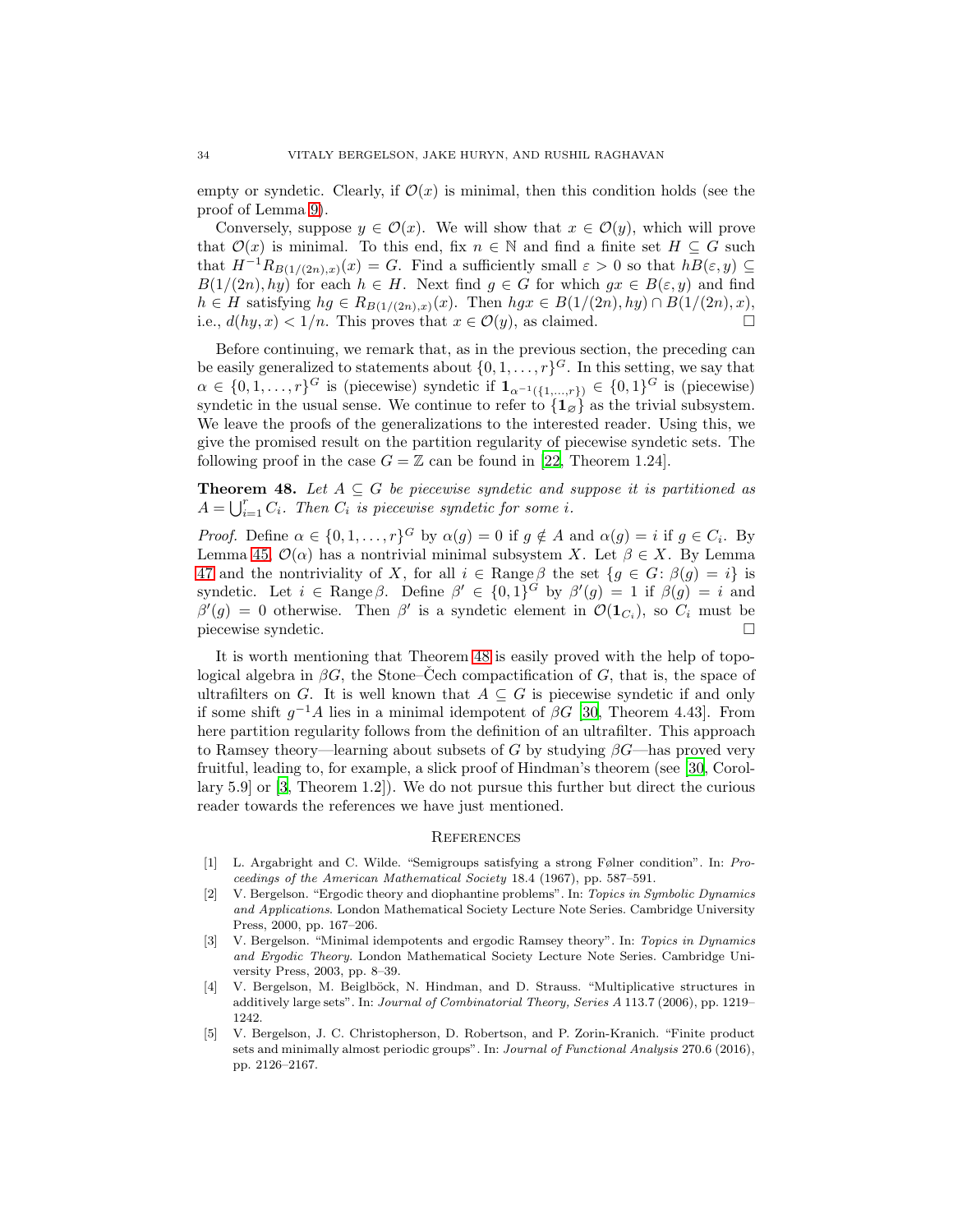#### REFERENCES 35

- <span id="page-34-26"></span>[6] V. Bergelson, T. Downarowicz, and M. Misiurewicz. "A fresh look at the notion of normality". In: Annali della Scuola Normale Superiore di Pisa, Classe di Scienze (To appear).
- <span id="page-34-17"></span>[7] V. Bergelson and H. Furstenberg. "WM groups and Ramsey theory". In: Topology and its Applications 156.16 (2009), pp. 2572–2580.
- <span id="page-34-13"></span>[8] V. Bergelson, N. Hindman, and R. McCutcheon. "Notions of size and combinatorial properties of quotient sets in semigroups". In: Topology Proceedings 23 (1998), pp. 23–60.
- <span id="page-34-30"></span>[9] V. Bergelson and A. Leibman. "Set-polynomials and polynomial extension of the Hales-Jewett theorem". In: Annals of Mathematics 150 (1999), pp. 33–75.
- <span id="page-34-11"></span>[10] V. Bergelson, A. Leibman, and E. Lesigne. "Intersective polynomials and polynomial Szemerédi theorem". In: Advances in Mathematics 219 (2008), pp. 369-388.
- <span id="page-34-12"></span>[11] V. Bergelson and R. McCutcheon. "An ergodic IP polynomial Szemerédi theorem". In: Memoirs of the AMS 146.695 (2000), pp. 1–106.
- <span id="page-34-7"></span>[12] V. Bergelson and I. Rusza. "Squarefree numbers, IP sets, and ergodic theory". In: Paul Erdős and his Mathematics. Vol. 4. 5. Janos Bolyai Mathematical Society, 2002. Chap. 8, pp. 147–160.
- <span id="page-34-8"></span>[13] A. Bernardino, R. Pacheco, and M. Silva. "The gap structure of a family of integer subsets". In: The Electronic Journal of Combinatorics 21.1 (2014). #P1.47.
- <span id="page-34-27"></span>[14] É. Borel. "Les probabilités dénombrables et leurs applications arithmétiques". In: Rendiconti del Circolo Matematico di Palermo 27 (1909), pp. 247–271.
- <span id="page-34-6"></span>[15] T. C. Brown. "An interesting combinatorial method in the theory of locally finite semigroups". In: Pacific Journal of Mathematics 36 (1971), pp. 285–289.
- <span id="page-34-28"></span>[16] C. Calude and T. Zamfirescu. "Most numbers obey no probability laws". In: Publicationes Mathematicae Debrecen 54 (Supplement) (1999), pp. 619–623.
- <span id="page-34-20"></span>[17] F. Cellarosi and I. Vinogradov. "Ergodic properties of k-free integers in number fields". In: Journal of Modern Dynamics 7.3 (2013), pp. 461–488.
- <span id="page-34-16"></span>[18] J. C. Christopherson. "Closed ideals in the Stone-Cech compactification of a countable semigroup and some applications to ergodic theory and topological dynamics". PhD thesis. The Ohio State University, 2014.
- <span id="page-34-5"></span>[19] P. Erdős. "A survey of problems in combinatorial number theory". In: Annals of Discrete Mathematics 6 (1980), pp. 89–115.
- <span id="page-34-24"></span><span id="page-34-9"></span>[20] L. Fuchs. Infinite Abelian Groups. Elsevier Science, 1970.
- [21] H. Furstenberg. "Ergodic behavior of diagonal measures and a theorem of Szemerédi on arithmetic progressions". In: Journal d'Analyse Mathématique 31 (1977), pp. 204–256.
- <span id="page-34-2"></span>[22] H. Furstenberg. Recurrence in Ergodic Theory and Combinatorial Number Theory. Princeton University Press, 1981.
- <span id="page-34-10"></span>[23] H. Furstenberg and B. Weiss. "Topological dynamics and combinatorial number theory". In: Journal d'Analyse Mathématique 34 (1978), pp. 61–85.
- <span id="page-34-29"></span>[24] W. H. Gottschalk and G. A. Hedlund. Topological Dynamics. American Mathematical Society, 1955.
- <span id="page-34-21"></span><span id="page-34-19"></span>[25] H. Halberstam and K. Roth. Sequences. Oxford University Press, 1966.
- [26] G. H. Hardy and E. M. Wright. An Introduction to the Theory of Numbers. Oxford University Press, 2008.
- <span id="page-34-15"></span>[27] N. Hindman. "Algebra in βS and its applications to Ramsey theory". In: Mathematica Japonica 44 (1996), pp. 581–625.
- <span id="page-34-0"></span>[28] N. Hindman. "Finite sums from sequences within cells of a partition of N". In: Journal of Combinatorial Theory, Series A 17.1 (1974), pp. 1–11.
- <span id="page-34-1"></span>[29] N. Hindman. "Preimages of points under the natural map from  $\beta(\mathbb{N} \times \mathbb{N})$  to  $\beta \mathbb{N} \times \beta \mathbb{N}$ ". In: Proceedings of the American Mathematical Society 37.2 (1973), pp. 603–608.
- <span id="page-34-25"></span><span id="page-34-23"></span>[30] N. Hindman and D. Strauss. Algebra in the Stone-Čech Compactificaton. De Gruyter, 2012.
- <span id="page-34-14"></span>[31] L. Kuipers and H. Neiderreiter. Uniform Distribution of Sequences. Wiley, 1974.
- <span id="page-34-22"></span>[32] A. L. T. Paterson. Amenability. American Mathematical Society, 1988.
- [33] I. L. Sanov. "A property of a representation of a free group". In: Doklady Akademii Nauk SSSR 57 (1947), pp. 657–659.
- <span id="page-34-4"></span>[34] E. Szemerédi. "On sets of integers containing no k elements in arithmetic progression". In: Acta Arithmetica 27 (1975), pp. 199–243.
- <span id="page-34-3"></span>[35] B. L. van der Waerden. "Beweis einer Baudetschen Vermutung". In: Nieuw. Arch. Wisk. 15 (1927), pp. 212–216.
- <span id="page-34-18"></span>[36] P. Walters. An Introduction to Ergodic Theory. Springer-Verlag, 1982.